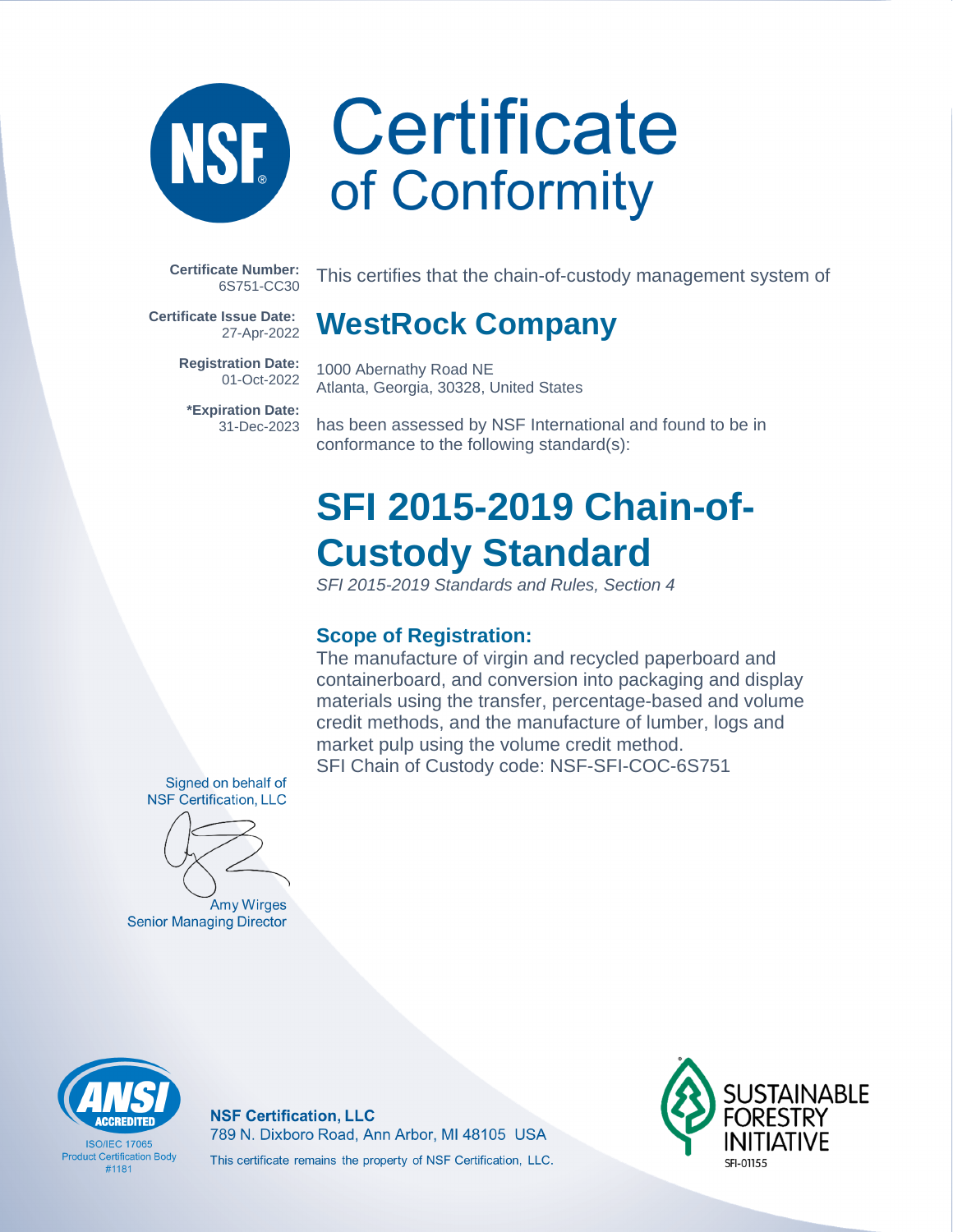

### **Annex Page for Certificate Registration Number 6S751-CC30**

**Certificate Issue Date:** 27-Apr-2022 **Certificate Expiration Date:** 31-Dec-2023

WestRock Company 1000 Abernathy Road NE Atlanta, Georgia, 30328, United States

| <b>Remote Location:</b>                                                                                                                                                          | Scope:                                                                                                                                                                               |
|----------------------------------------------------------------------------------------------------------------------------------------------------------------------------------|--------------------------------------------------------------------------------------------------------------------------------------------------------------------------------------|
| <b>WestRock Company - Chattanooga</b>                                                                                                                                            | The manufacture of recycled                                                                                                                                                          |
| <b>Paper Mill - C0050853</b>                                                                                                                                                     | paperboard, containerboard,                                                                                                                                                          |
| <b>701 Manufacturers Road</b>                                                                                                                                                    | kraft paper, specialty papers                                                                                                                                                        |
| Chattanooga, Tennessee, 37405,                                                                                                                                                   | and pulp using the volume                                                                                                                                                            |
| <b>United States</b>                                                                                                                                                             | credit and transfer methods.                                                                                                                                                         |
| <b>Remote Location:</b><br><b>WestRock Company - Demopolis</b><br><b>Paper Mill - C0053061</b><br>28270 US Highway 80 West<br>Demopolis, Alabama, 36732, United<br><b>States</b> | Scope:<br>The manufacture of virgin and<br>recycled paperboard,<br>containerboard, kraft paper,<br>saturating kraft, specialty<br>papers and pulp using the<br>volume credit method. |
| <b>Remote Location:</b>                                                                                                                                                          | Scope:                                                                                                                                                                               |
| <b>WestRock Company - Battle Creek</b>                                                                                                                                           | The manufacture of recycled                                                                                                                                                          |
| <b>Paper Mill - C0053062</b>                                                                                                                                                     | paperboard, containerboard,                                                                                                                                                          |
| <b>177 Angell Street</b>                                                                                                                                                         | kraft paper, specialty papers                                                                                                                                                        |
| Battle Creek, Michigan, 49037, United                                                                                                                                            | and pulp using the volume                                                                                                                                                            |
| <b>States</b>                                                                                                                                                                    | credit method.                                                                                                                                                                       |
| <b>Remote Location:</b><br><b>WestRock Company - Dallas Paper</b><br>Mill - C0053063<br><b>1120 East Clarendon Drive</b><br>Dallas, Texas, 75203, United States                  | Scope:<br>The manufacture of recycled<br>paperboard, containerboard,<br>kraft paper, specialty papers<br>and pulp using the volume<br>credit method.                                 |

Signed on behalf of **NSF Certification, LLC** 



**Amy Wirges Senior Managing Director** 



**ISO/IFC 17065 Product Certification Body** #1181

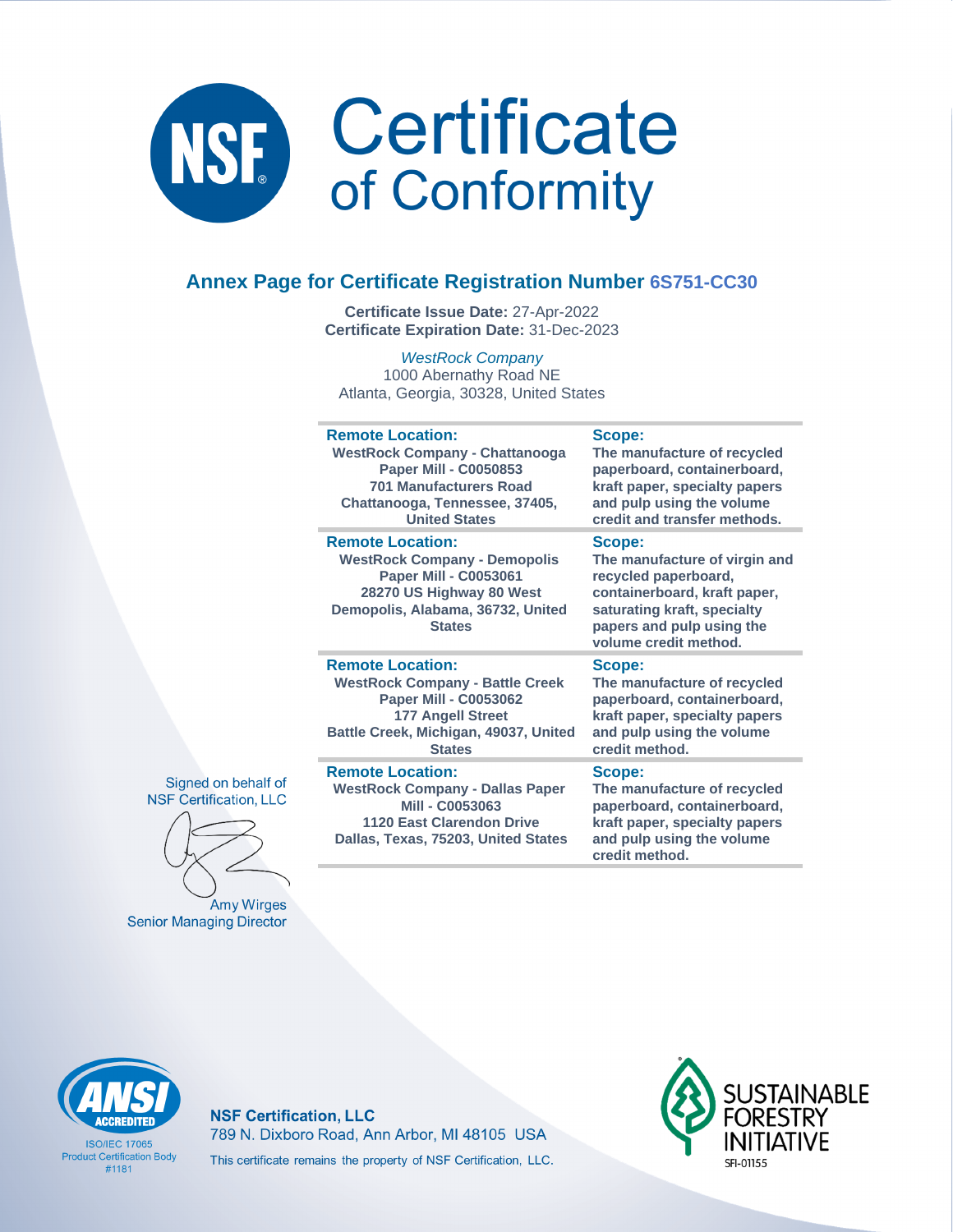#### **Remote Location:**

**WestRock Company - Stroudsburg Paper Mill - C0053064 1 Paper Mill Road Delaware Water Gap, Pennsylvania, 18327, United States**

#### **Remote Location:**

**WestRock Company - Missisquoi Paper Mill - C0053065 369 Mill Street Sheldon Springs, Vermont, 05485, United States**

#### **Remote Location:**

**WestRock Company - Folding Carton - Claremont - C0070459 2690 Kelly Boulevard Claremont, North Carolina, 28610, United States**

#### **Remote Location:**

**WestRock Company - Folding Carton - Clinton - C0070460 2301 S. 21st Street Clinton, Iowa, 52732, United States**

#### **Scope:**

**The manufacture of recycled paperboard, containerboard, kraft paper, specialty papers and pulp using the volume credit method.**

#### **Scope:**

**The manufacture of recycled paperboard, containerboard, kraft paper, specialty papers and pulp using the volume credit method.**

#### **Scope:**

**The conversion of virgin and recycled paperboard and containerboard, kraft paper, saturating kraft, specialty papers into packaging and display materials using the volume credit method.**

#### **Scope:**

**The conversion of virgin and recycled paperboard and containerboard, kraft paper, saturating kraft, specialty papers into packaging and display materials using the volume credit method.**

#### **Remote Location:**

**WestRock Company - Folding Carton - Conover - C0070464 214 Conover Boulevard, SE Conover, North Carolina, 28613, United States**

#### **Scope:**

**The conversion of virgin and recycled paperboard and containerboard, kraft paper, saturating kraft, specialty papers into packaging and display materials using the volume credit method.**



**Amy Wirges Senior Managing Director** 

**ISO/IFC 17065 Product Certification Body** #1181

**NSF Certification, LLC** 789 N. Dixboro Road, Ann Arbor, MI 48105 USA This certificate remains the property of NSF Certification, LLC.



Signed on behalf of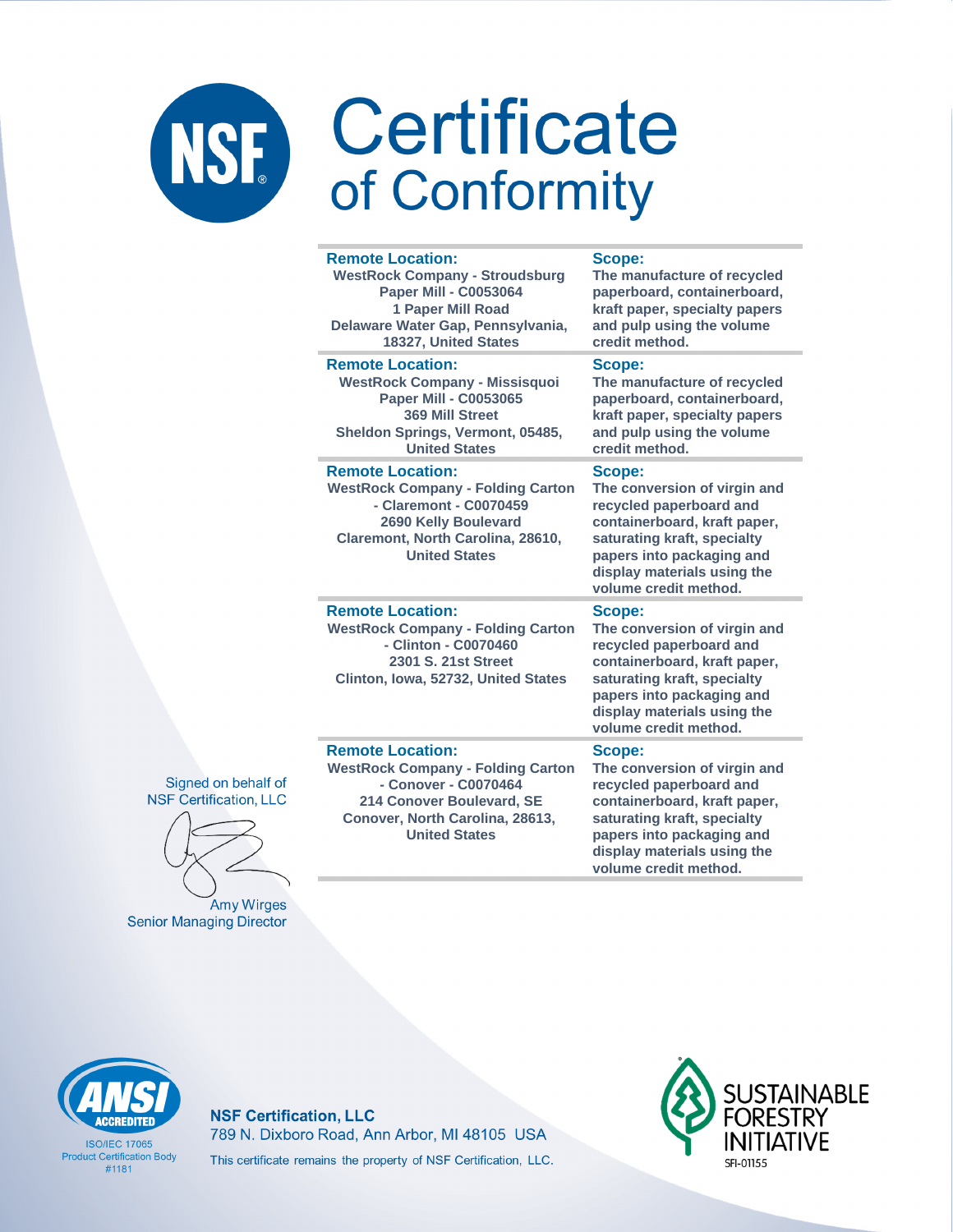| <b>Remote Location:</b><br><b>WestRock Company - Folding Carton</b><br>- Conway - C0070465<br><b>198 Commerce Road</b><br>Conway, Arkansas, 72032, United<br><b>States</b>            | Scope:<br>The conversion of virgin and<br>recycled paperboard and<br>containerboard, kraft paper,<br>saturating kraft, specialty<br>papers into packaging and<br>display materials using the<br>volume credit method. |
|---------------------------------------------------------------------------------------------------------------------------------------------------------------------------------------|-----------------------------------------------------------------------------------------------------------------------------------------------------------------------------------------------------------------------|
| <b>Remote Location:</b><br><b>WestRock Company - Folding Carton</b><br>- Eutaw - C0070466<br>200 Totem Avenue<br>Eutaw, Alabama, 35462, United<br><b>States</b>                       | Scope:<br>The conversion of virgin and<br>recycled paperboard and<br>containerboard, kraft paper,<br>saturating kraft, specialty<br>papers into packaging and<br>display materials using the<br>volume credit method. |
| <b>Remote Location:</b><br><b>WestRock Company - Folding Carton</b><br>- Greenville - C0070468<br>6702 Highway 66 West<br>Greenville, Texas, 75402, United<br><b>States</b>           | Scope:<br>The conversion of virgin and<br>recycled paperboard and<br>containerboard, kraft paper,<br>saturating kraft, specialty<br>papers into packaging and<br>display materials using the<br>volume credit method. |
| <b>Remote Location:</b><br><b>WestRock Company - Folding Carton</b><br>- Harrison - C0070469<br><b>329 Industrial Park Road</b><br>Harrison, Arkansas, 72601, United<br><b>States</b> | Scope:<br>The conversion of virgin and<br>recycled paperboard and<br>containerboard, kraft paper,<br>saturating kraft, specialty<br>papers into packaging and<br>display materials using the<br>volume credit method. |
| <b>Remote Location:</b><br><b>WestRock Company - Folding Carton</b><br>- Joplin - C0070471<br>4200 East 32nd Street<br>Joplin, Missouri, 64804, United<br><b>States</b>               | Scope:<br>The conversion of virgin and<br>recycled paperboard and<br>containerboard, kraft paper,<br>saturating kraft, specialty<br>papers into packaging and<br>display materials using the                          |





**Amy Wirges Senior Managing Director** 

volume credit method.



**ISO/IFC 17065 Product Certification Body**  $#1181$ 

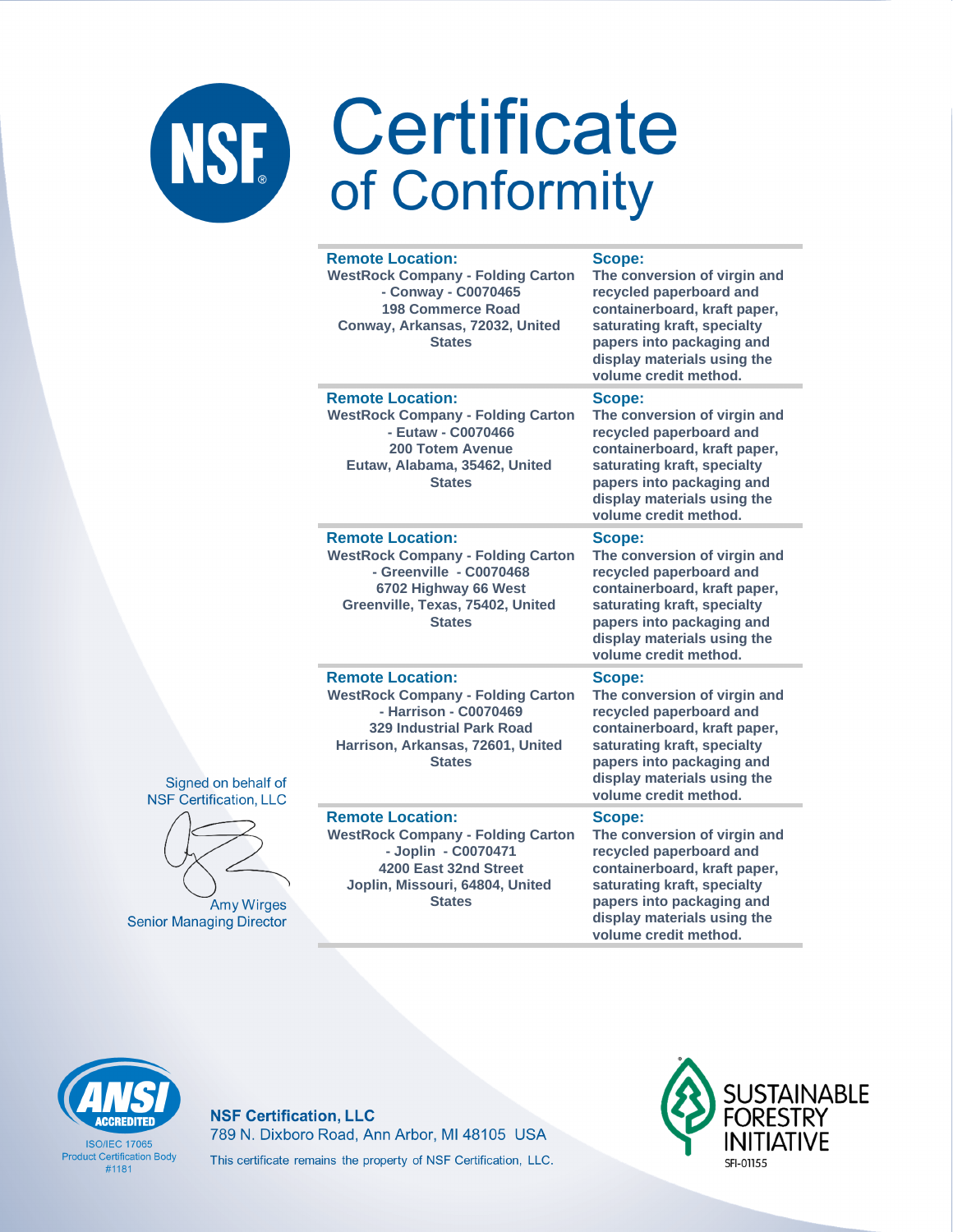| <b>Remote Location:</b><br><b>WestRock Company - Folding Carton</b><br>- Knoxville - C0070474<br><b>1906 Third Creek Road</b><br>Knoxville, Tennessee, 37921, United<br><b>States</b>  | Scope:<br>The conversion of virgin and<br>recycled paperboard and<br>containerboard, kraft paper,<br>saturating kraft, specialty<br>papers into packaging and<br>display materials using the<br>volume credit method.        |
|----------------------------------------------------------------------------------------------------------------------------------------------------------------------------------------|------------------------------------------------------------------------------------------------------------------------------------------------------------------------------------------------------------------------------|
| <b>Remote Location:</b><br><b>WestRock Company - Folding Carton</b><br>- Lebanon - C0070475<br><b>302 Hartman Drive</b><br>Lebanon, Tennessee, 37087, United<br><b>States</b>          | Scope:<br>The conversion of virgin and<br>recycled paperboard and<br>containerboard, kraft paper,<br>saturating kraft, specialty<br>papers into packaging and<br>display materials using the<br>volume credit method.        |
| <b>Remote Location:</b><br><b>WestRock Company - Folding Carton</b><br>- Ajax - C0070476<br><b>281 Fairall Street</b><br>Ajax, Ontario, L1S 1R7, Canada                                | <b>Scope:</b><br>The conversion of virgin and<br>recycled paperboard and<br>containerboard, kraft paper,<br>saturating kraft, specialty<br>papers into packaging and<br>display materials using the<br>volume credit method. |
| <b>Remote Location:</b><br><b>WestRock Company - Folding Carton</b><br>- Marion - C0070477<br>1659 E. Court Street<br>Marion, North Carolina, 28752, United<br><b>States</b>           | Scope:<br>The conversion of virgin and<br>recycled paperboard and<br>containerboard, kraft paper,<br>saturating kraft, specialty<br>papers into packaging and<br>display materials using the<br>volume credit method.        |
| <b>Remote Location:</b><br><b>WestRock Company - Folding Carton</b><br>- Hazelton - C0070479<br><b>33 North Powell Drive</b><br>Hazelton, Pennsylvania, 18201,<br><b>United States</b> | Scope:<br>The conversion of virgin and<br>recycled paperboard and<br>containerboard, kraft paper,<br>saturating kraft, specialty<br>papers into packaging and<br>display materials using the                                 |





**Amy Wirges Senior Managing Director** 

**ISO/IFC 17065 Product Certification Body**  $#1181$ 

### **NSF Certification, LLC** 789 N. Dixboro Road, Ann Arbor, MI 48105 USA This certificate remains the property of NSF Certification, LLC.



volume credit method.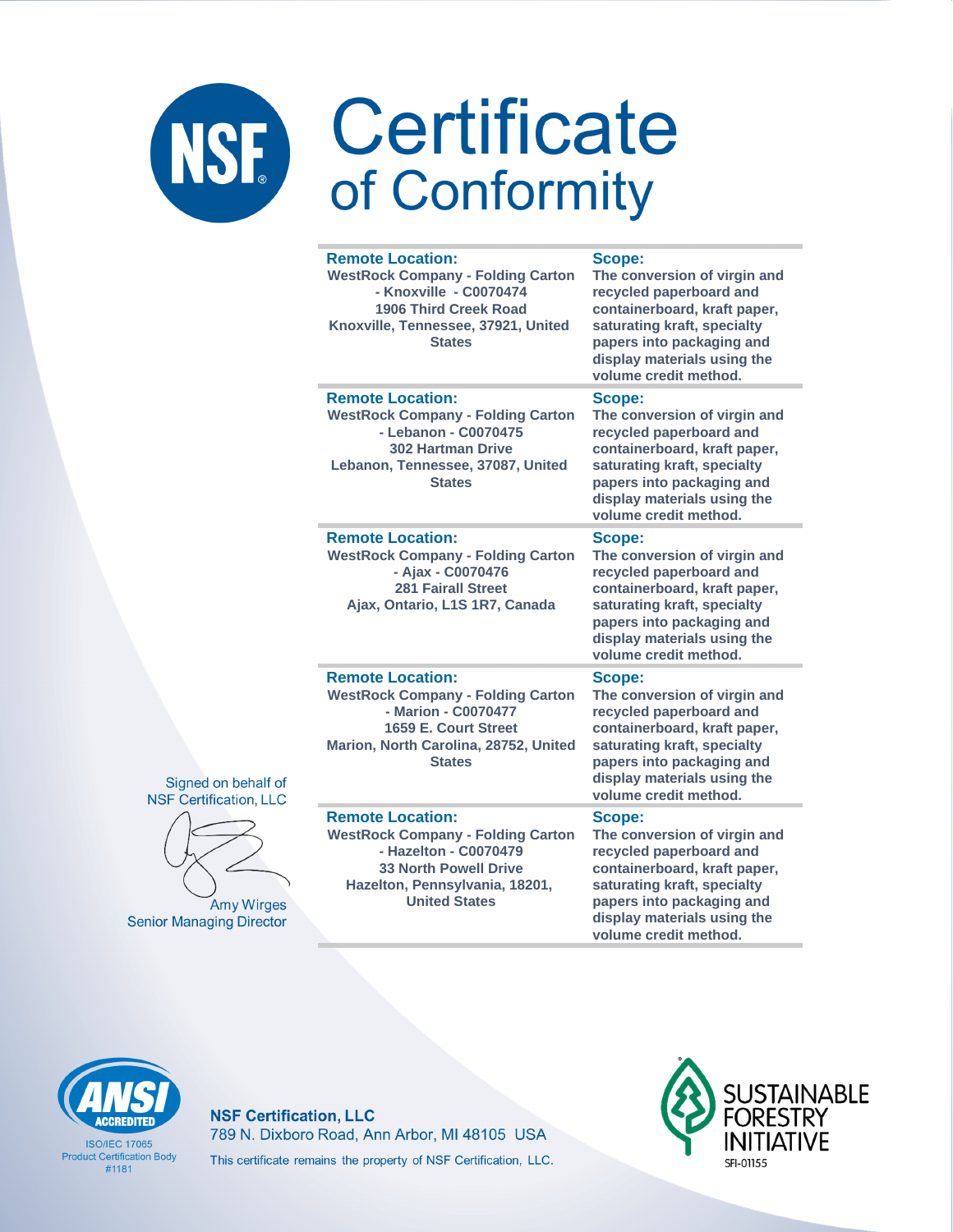| <b>Remote Location:</b><br><b>WestRock Company - Folding Carton</b><br>- Montréal - C0070481<br>180 Avenue d'Iberia<br>Candiac, Québec, J5R 6A7, Canada                                       | Scope:<br>The conversion of virgin and<br>recycled paperboard and<br>containerboard, kraft paper,<br>saturating kraft, specialty<br>papers into packaging and<br>display materials using the<br>volume credit method. |
|-----------------------------------------------------------------------------------------------------------------------------------------------------------------------------------------------|-----------------------------------------------------------------------------------------------------------------------------------------------------------------------------------------------------------------------|
| <b>Remote Location:</b><br><b>WestRock Company - Folding Carton</b><br>- Nicholasville - C0070484<br><b>200 Stephens Drive</b><br>Nicholasville, Kentucky, 40356,<br><b>United States</b>     | Scope:<br>The conversion of virgin and<br>recycled paperboard and<br>containerboard, kraft paper,<br>saturating kraft, specialty<br>papers into packaging and<br>display materials using the<br>volume credit method. |
| <b>Remote Location:</b><br><b>WestRock Company - Folding Carton</b><br>- Saint-Marie - C0070488<br>433, 2 E Avenue, C.P.<br><b>1690 Parc Industrial</b><br>Ste-Marie, Québec, G6E 3C6, Canada | Scope:<br>The conversion of virgin and<br>recycled paperboard and<br>containerboard, kraft paper,<br>saturating kraft, specialty<br>papers into packaging and<br>display materials using the<br>volume credit method. |
| <b>Remote Location:</b><br><b>WestRock Company - Folding Carton</b><br>- Warwick - C0070489<br>285 Rue St. Louis<br>Warwick, Québec, J0A 1M0, Canada                                          | Scope:<br>The conversion of virgin and<br>recycled paperboard and<br>containerboard, kraft paper,<br>saturating kraft, specialty<br>papers into packaging and<br>display materials using the<br>volume credit method. |
| <b>Remote Location:</b><br><b>WestRock Company - Tacoma Paper</b><br><b>Mill - C0070493</b><br>801 E. Portland Avenue<br>Tacoma, Washington, 98401, United<br><b>States</b>                   | Scope:<br>The manufacture of virgin and<br>recycled paperboard,<br>containerboard, kraft paper,<br>saturating kraft, specialty<br>papers and pulp using the<br>volume credit method.                                  |





Amy Wirge **Senior Managing Direct** 



**ISO/IEC 17065 Product Certification Body**  $#1181$ 

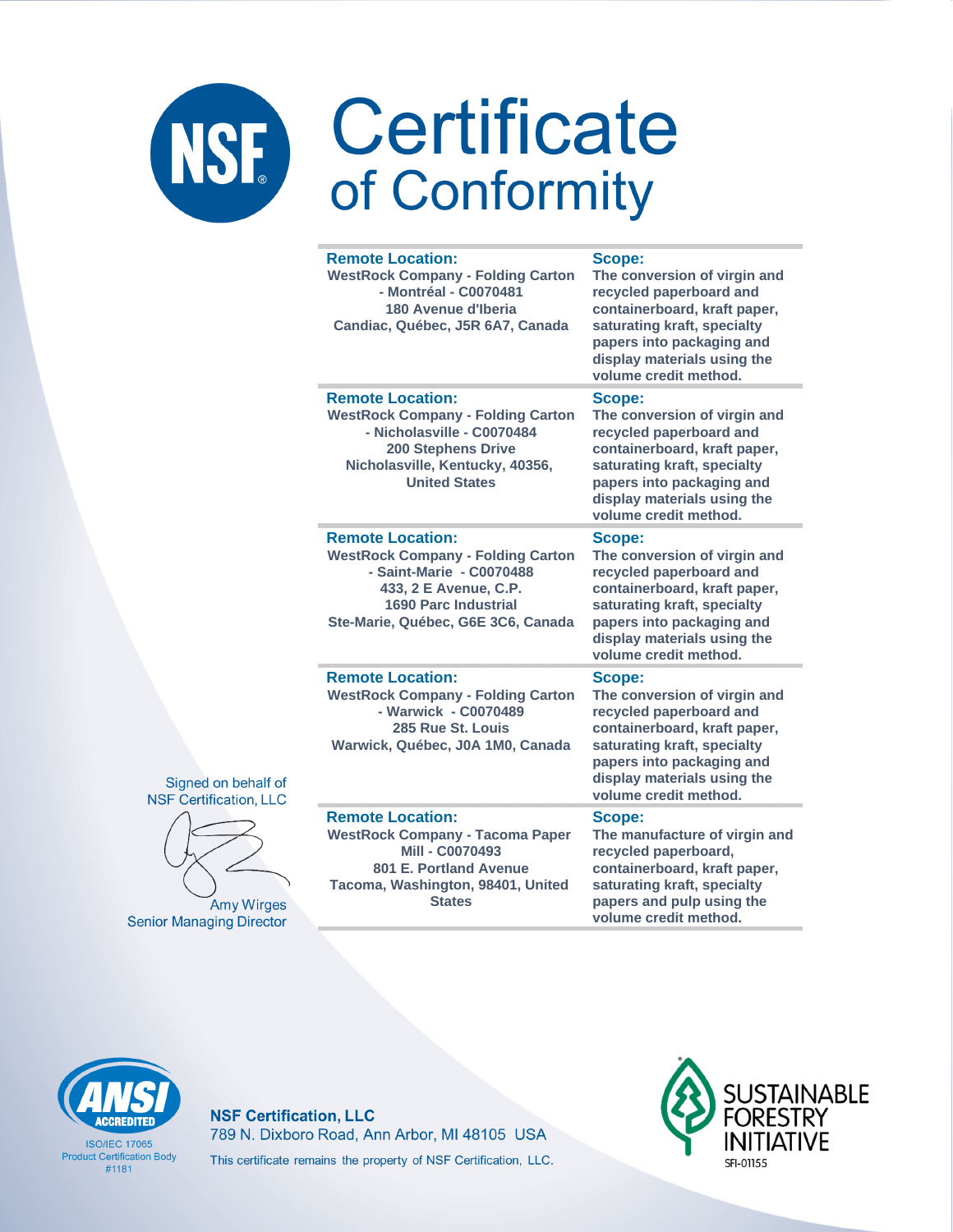|         | <b>Remote Location:</b><br><b>WestRock Company - Folding Carton</b><br>- Fresno - C0070494<br><b>1854 East Home Avenue</b><br>Fresno, California, 93703, United<br><b>States</b> | <b>Scope:</b><br>The conversion of virgin and<br>recycled paperboard and<br>containerboard, kraft paper,<br>saturating kraft, specialty<br>papers into packaging and<br>display materials using the<br>volume credit method. |
|---------|----------------------------------------------------------------------------------------------------------------------------------------------------------------------------------|------------------------------------------------------------------------------------------------------------------------------------------------------------------------------------------------------------------------------|
|         | <b>Remote Location:</b><br><b>WestRock Company - Folding Carton</b><br>- Chicago - C0079102<br>9540 S. Dorchester Avenue<br>Chicago, Illinois, 60628, United<br><b>States</b>    | Scope:<br>The conversion of virgin and<br>recycled paperboard and<br>containerboard, kraft paper,<br>saturating kraft, specialty<br>papers into packaging and<br>display materials using the<br>volume credit method.        |
|         | <b>Remote Location:</b><br><b>WestRock Company - Eaton Paper</b><br><b>Mill - C0079105</b><br><b>800 A South Romy Street</b><br>Eaton, Indiana, 47338, United States             | Scope:<br>The manufacture of recycled<br>paperboard, containerboard,<br>kraft paper, specialty papers<br>and pulp using the volume<br>credit method.                                                                         |
|         | <b>Remote Location:</b><br><b>WestRock Company - Folding Carton</b><br>- Lanett - C0079109<br>3500 45th Street, SW<br>Lanett, Alabama, 36863, United<br><b>States</b>            | Scope:<br>The conversion of virgin and<br>recycled paperboard and<br>containerboard, kraft paper,<br>saturating kraft, specialty<br>papers into packaging and<br>display materials using the<br>volume credit method.        |
| эt<br>C | <b>Remote Location:</b><br><b>WestRock Company - Aurora Paper</b><br><b>Mill - C0079110</b><br><b>1601 East Mountain Street</b><br>Aurora, Illinois, 60505, United States        | Scope:<br>The manufacture of recycled<br>paperboard, containerboard,<br>kraft paper, specialty papers<br>and pulp using the volume<br>credit method.                                                                         |

Signed on behalf o **NSF Certification, LL** 

Amy Wirges **Senior Managing Director** 

**CCREDITED** 

**ISO/IEC 17065 Product Certification Body** 

 $#1181$ 

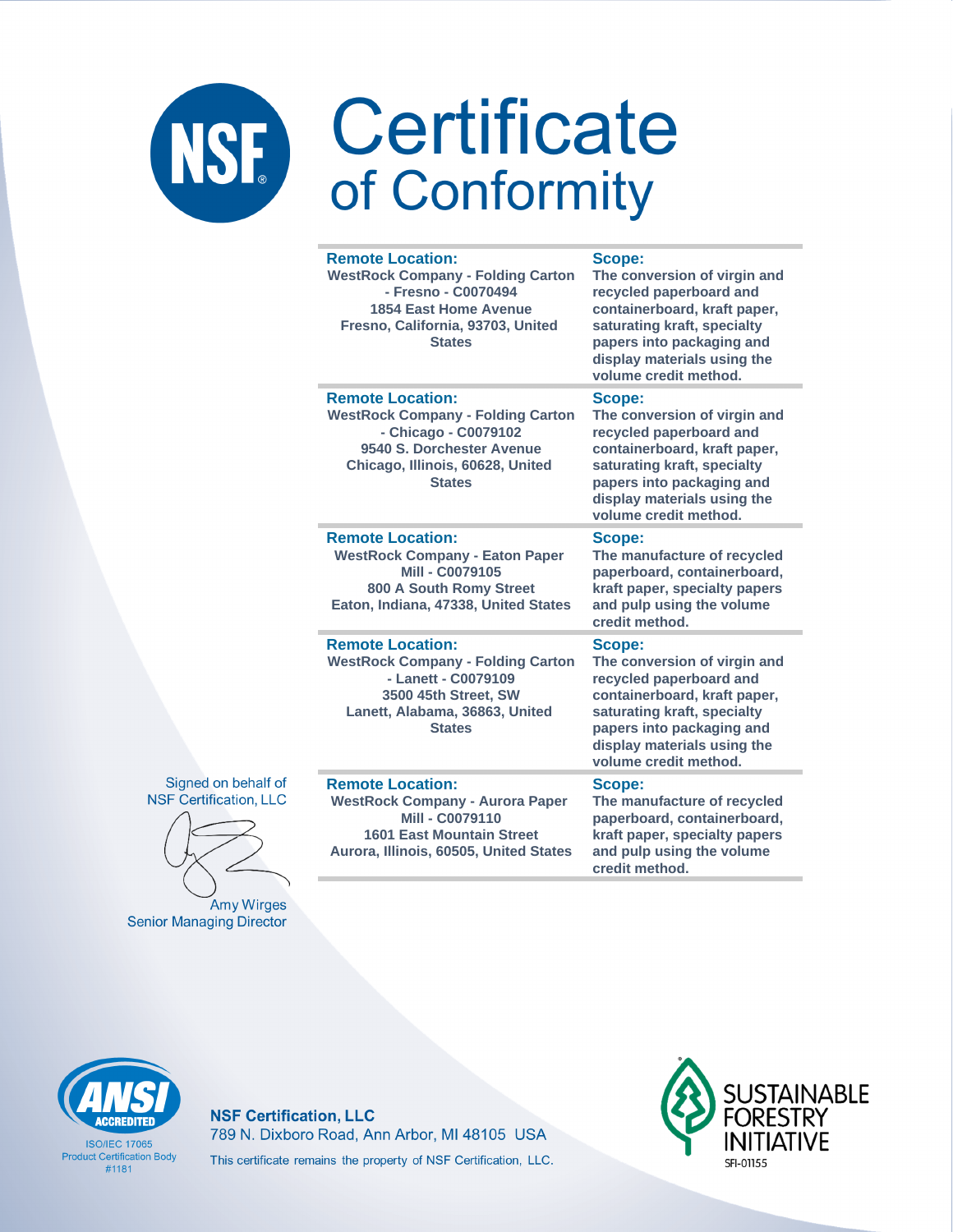#### **Remote Location:**

**WestRock Company - Fernandina Beach Paper Mill - C0089643 600 North 8th Street Fernandina Beach, Florida, 32034, United States**

**Remote Location: WestRock Company - Stevenson Paper Mill - C0089648 1611 County Road 85 Stevenson, Alabama, 35772, United States**

#### **Remote Location:**

**WestRock Company - West Point Paper Mill - C0089650 1901 Main Street West Point, Virginia, 23181, United States**

#### **Remote Location: WestRock Company - Hodge Paper**

**Mill - C0089651 100 Mill Street Hodge, Louisiana, 71247, United States**

#### **Remote Location:**

**WestRock Company - Hopewell Paper Mill - C0089654 910 Industrial Street Hopewell, Virginia, 23860, United States**

#### **Scope:**

**The manufacture of virgin and recycled paperboard, containerboard, kraft paper, saturating kraft, specialty papers and pulp using the volume credit method.**

#### **Scope:**

**The manufacture of virgin and recycled paperboard, containerboard, kraft paper, saturating kraft, specialty papers and pulp using the volume credit method.**

#### **Scope:**

**The manufacture of virgin and recycled paperboard, containerboard, kraft paper, saturating kraft, specialty papers and pulp using the volume credit method.**

#### **Scope:**

**The manufacture of virgin and recycled paperboard, containerboard, kraft paper, saturating kraft, specialty papers and pulp using the volume credit method.**

#### **Scope:**

**The manufacture of virgin and recycled paperboard, containerboard, kraft paper, saturating kraft, specialty papers and pulp using the volume credit method.**



Signed on behalf of

**Amy Wirges Senior Managing Director** 



**ISO/IFC 17065 Product Certification Body** #1181

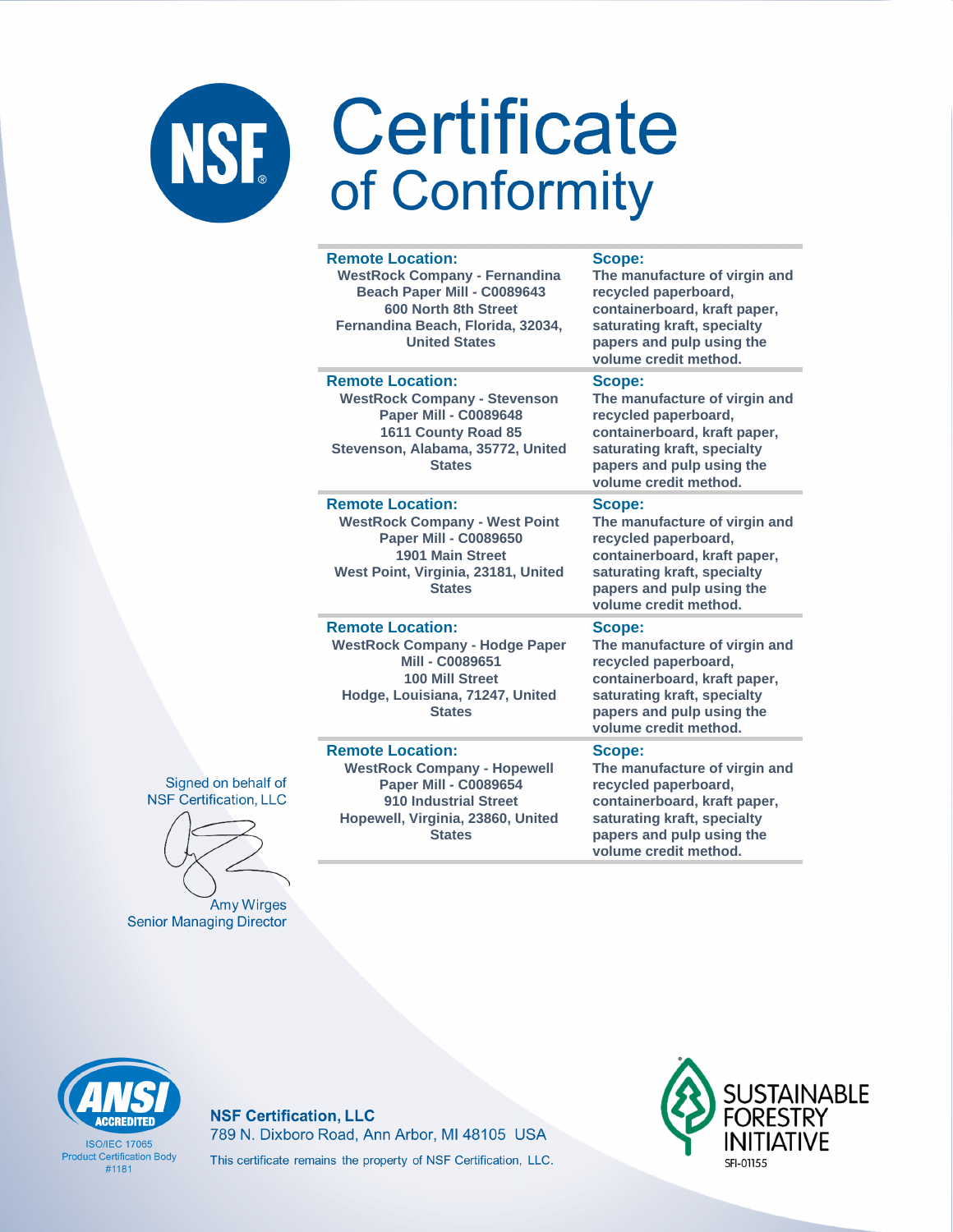|  | <b>Remote Location:</b><br><b>WestRock Company - Florence Paper</b><br>Mill - C0089655<br><b>7320 Papermill Road</b><br>Florence, South Carolina, 29506,<br><b>United States</b>             | Scope:<br>The manufacture of virgin and<br>recycled paperboard,<br>containerboard, kraft paper,<br>saturating kraft, specialty<br>papers and pulp using the<br>volume credit method.                                  |
|--|----------------------------------------------------------------------------------------------------------------------------------------------------------------------------------------------|-----------------------------------------------------------------------------------------------------------------------------------------------------------------------------------------------------------------------|
|  | <b>Remote Location:</b><br><b>WestRock Company - Panama City</b><br><b>Paper Mill - C0089656</b><br><b>One Everitt Avenue</b><br>Panama City, Florida, 32401, United<br><b>States</b>        | Scope:<br>The manufacture of virgin and<br>recycled paperboard,<br>containerboard, kraft paper,<br>saturating kraft, specialty<br>papers and pulp using the<br>volume credit method.                                  |
|  | <b>Remote Location:</b><br><b>WestRock Company - Folding Carton</b><br>- Mebane - C0089657<br><b>7411 Oakwood Street Extension</b><br>Mebane, North Carolina, 27302,<br><b>United States</b> | Scope:<br>The conversion of virgin and<br>recycled paperboard and<br>containerboard, kraft paper,<br>saturating kraft, specialty<br>papers into packaging and<br>display materials using the<br>volume credit method. |
|  | <b>Remote Location:</b><br><b>WestRock Company - East Dublin</b><br><b>Paper Mill - C0090655</b><br><b>709 Papermill Road</b><br>East Dublin, Georgia, 31207, United<br><b>States</b>        | Scope:<br>The manufacture of recycled<br>paperboard, containerboard,<br>kraft paper, specialty papers<br>and pulp using the volume<br>credit method.                                                                  |
|  | <b>Remote Location:</b><br><b>WestRock Company - La Tuque</b><br><b>Paper Mill - C0090657</b><br>1000 Chemin de l'Usine<br>La Tuque, Québec, G9X 3P8, Canada                                 | Scope:<br>The manufacture of virgin and<br>recycled paperboard,<br>containerboard, kraft paper,<br>saturating kraft, specialty<br>papers and pulp using the<br>volume credit method                                   |

Signed on behalf of **NSF Certification, LLC** 

Amy Wirges **Senior Managing Director** 



**ISO/IFC 17065 Product Certification Body**  $#1181$ 

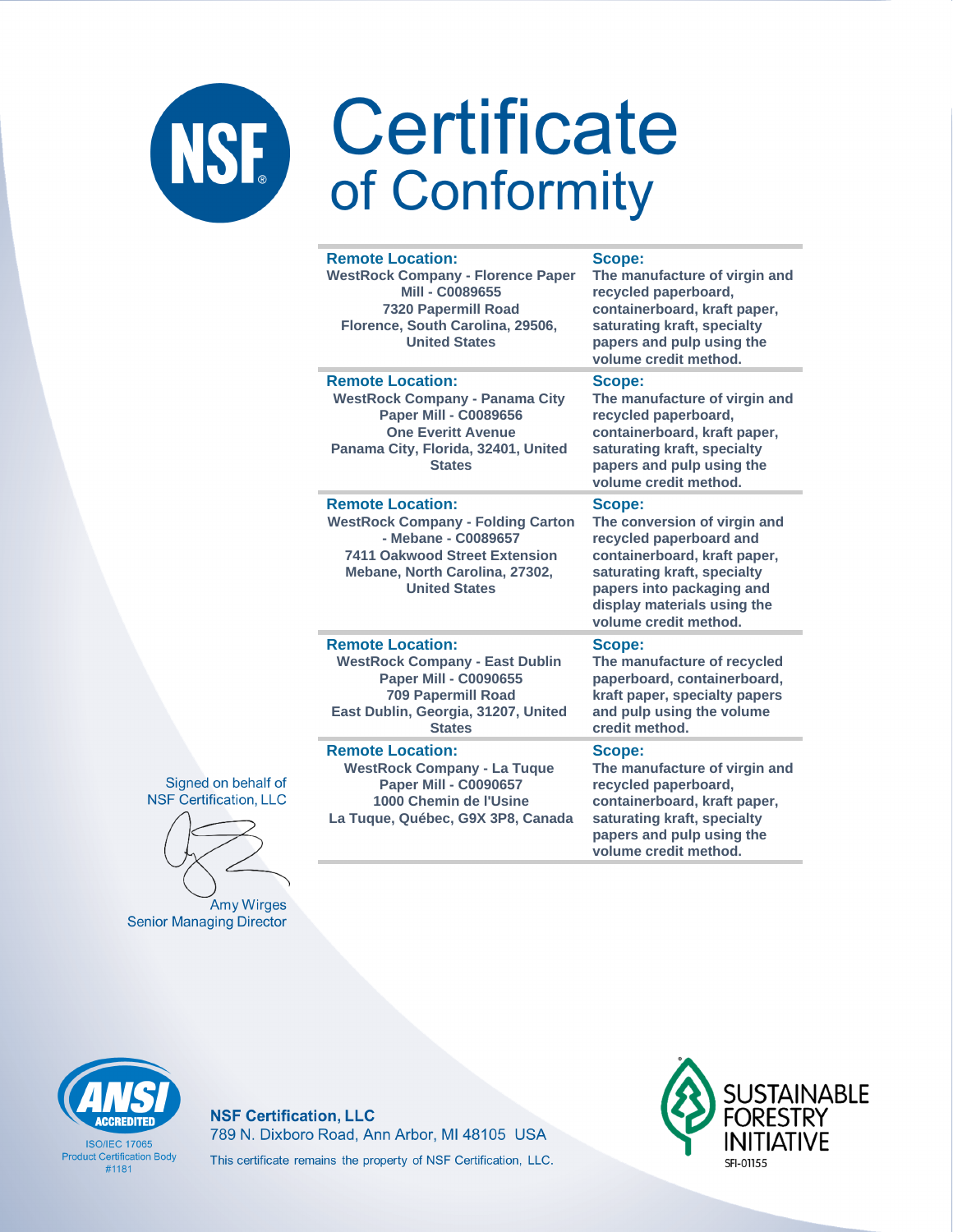#### **Remote Location:**

**WestRock Company - Seminole (Jacksonville) Paper Mill - C0090663 9469 Eastport Road Jacksonville, Florida, 32218, United States Remote Location:** 

**WestRock Company - St. Paul Paper Mill - C0090668 2250 Wabash Avenue St. Paul, Minnesota, 55114, United States**

#### **Remote Location:**

**WestRock Company - Solvay Paper Mill - C0090669 53 Industrial Drive Syracuse, New York, 13204, United States**

#### **Remote Location:**

**Remote Location:** 

**WestRock Company - Corrugated - Atlanta Pre-Print - C0094105 600 Riverside Parkway Lithia Springs, Georgia, 30135, United States**

**WestRock Company - Corrugated - Baltimore South Box Plant - C0094106 725 Pittman Road Baltimore, Maryland, 21226, United States**

#### **Scope:**

**The manufacture of recycled paperboard, containerboard, kraft paper, specialty papers and pulp using the volume credit method.**

#### **Scope:**

**The manufacture of recycled paperboard, containerboard, kraft paper, specialty papers and pulp using the volume credit method.**

#### **Scope:**

**The manufacture of recycled paperboard, containerboard, kraft paper, specialty papers and pulp using the volume credit method.**

#### **Scope:**

**The conversion of virgin and recycled paperboard and containerboard, kraft paper, saturating kraft, specialty papers into packaging and display materials using the volume credit method.**

#### **Scope:**

**The conversion of virgin and recycled paperboard and containerboard, kraft paper, saturating kraft, specialty papers into packaging and display materials using the volume credit method.**

Signed on behalf of **NSF Certification, LLC** 

**Amy Wirges Senior Managing Director** 



**ISO/IFC 17065 Product Certification Body** #1181

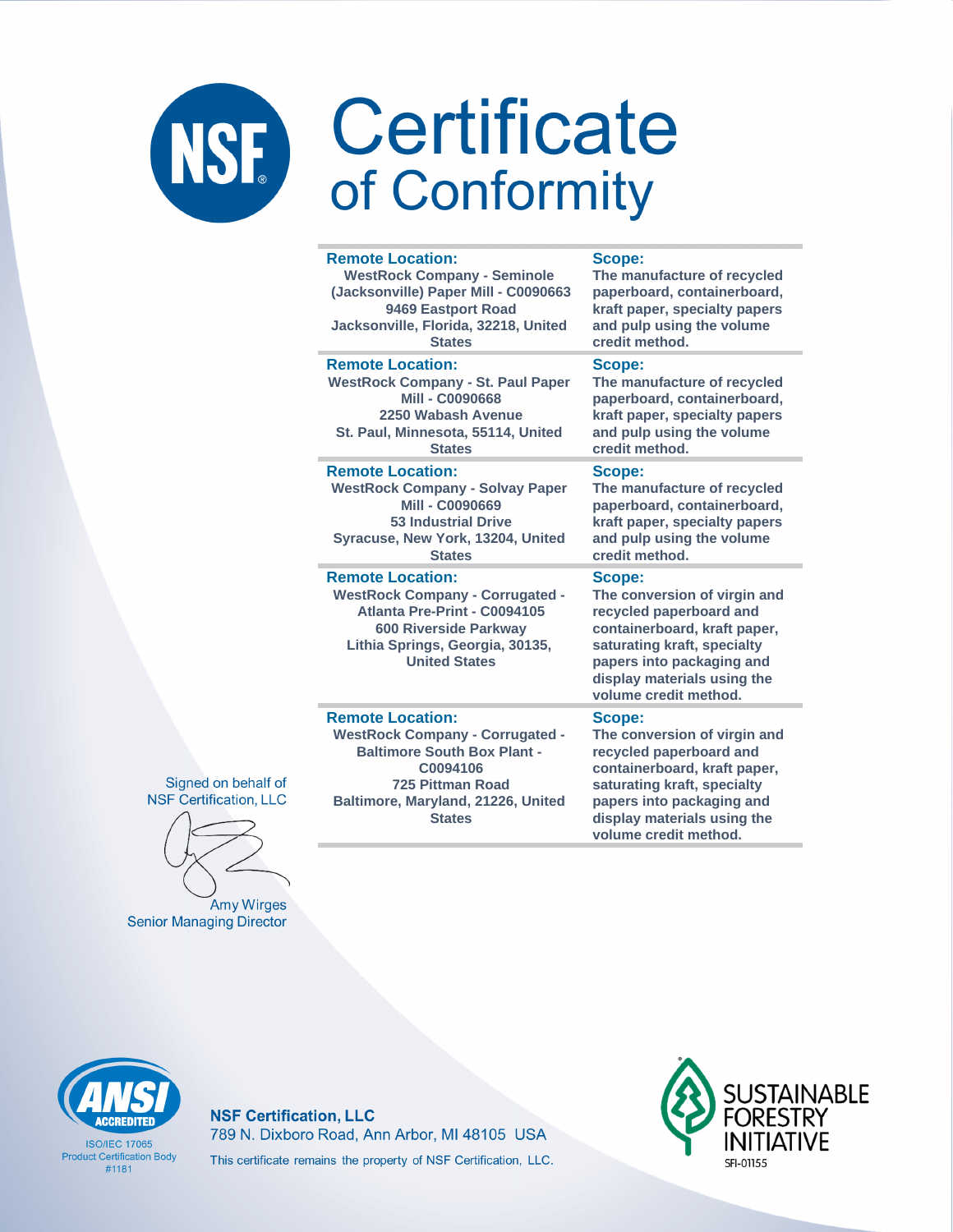| <b>Remote Location:</b><br><b>WestRock Company - Corrugated -</b><br><b>Bedford Park Sheet Feeder -</b><br>C0094107<br>6131 W 74th Street<br>Bedford Park, Illinois, 60638, United<br><b>States</b>      | Scope:<br>The conversion of virgin and<br>recycled paperboard and<br>containerboard, kraft paper,<br>saturating kraft, specialty<br>papers into packaging and<br>display materials using the<br>volume credit method. |
|----------------------------------------------------------------------------------------------------------------------------------------------------------------------------------------------------------|-----------------------------------------------------------------------------------------------------------------------------------------------------------------------------------------------------------------------|
| <b>Remote Location:</b><br><b>WestRock Company - Corrugated -</b><br><b>Beloit Sheet Plant - C0094108</b><br>2350 Springbrook Court<br>Beloit, Wisconsin, 53511, United<br><b>States</b>                 | Scope:<br>The conversion of virgin and<br>recycled paperboard and<br>containerboard, kraft paper,<br>saturating kraft, specialty<br>papers into packaging and<br>display materials using the<br>volume credit method. |
| <b>Remote Location:</b><br><b>WestRock Company - Cottonton Saw</b><br>Mill - C0094110<br>145 Highway 165 South<br>Cottonton, Alabama, 36581, United<br><b>States</b>                                     | Scope:<br>The manufacture of lumber,<br>logs and chips using the<br>volume credit method.                                                                                                                             |
| <b>Remote Location:</b><br><b>WestRock Company - Corrugated -</b><br><b>Blue Springs Sheet Feeder -</b><br>C0094111<br><b>100 South Avenue</b><br>Blue Springs, Missouri, 64015,<br><b>United States</b> | Scope:<br>The conversion of virgin and<br>recycled paperboard and<br>containerboard, kraft paper,<br>saturating kraft, specialty<br>papers into packaging and<br>display materials using the<br>volume credit method. |
| <b>Remote Location:</b><br><b>WestRock Company - Corrugated -</b><br><b>Bradenton Box Plant - C0094112</b><br><b>1675 Ninth Street East</b><br>Bradenton, Florida, 34208, United<br><b>States</b>        | Scope:<br>The conversion of virgin and<br>recycled paperboard and<br>containerboard, kraft paper,<br>saturating kraft, specialty<br>papers into packaging and<br>display materials using the<br>volume credit method. |





**Amy Wirges Senior Managing Director** 

**CCREDITED** 

**ISO/IFC 17065 Product Certification Body** 

 $#1181$ 

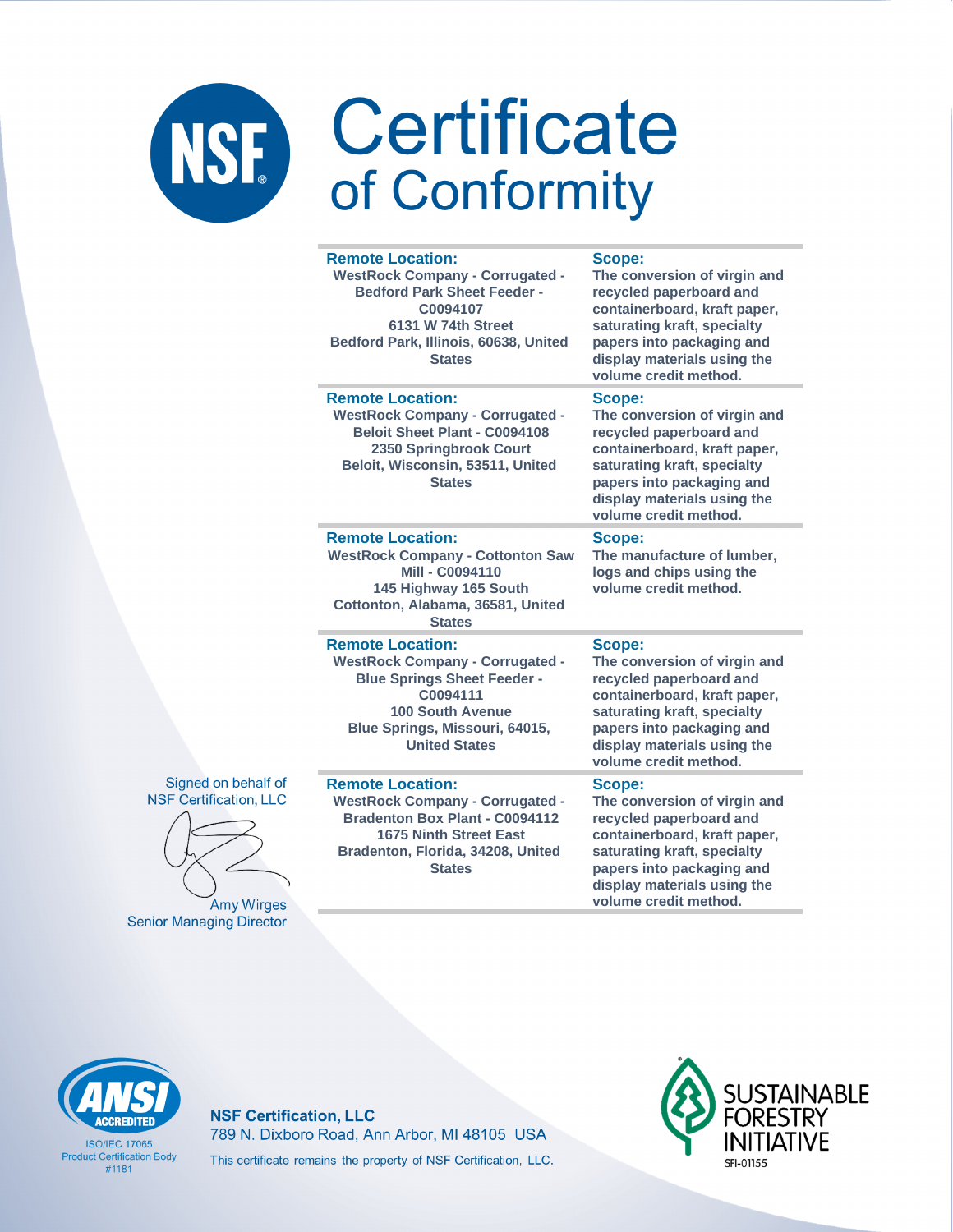|                        | <b>Remote Location:</b><br><b>WestRock Company - Corrugated -</b><br><b>Bridgeview North Box Plant -</b><br>C0094113<br>7601 South 78th Avenue<br>Bridgeview, Illinois, 60455, United<br><b>States</b> | Scope:<br>The conversion of virgin and<br>recycled paperboard and<br>containerboard, kraft paper,<br>saturating kraft, specialty<br>papers into packaging and<br>display materials using the<br>volume credit method. |
|------------------------|--------------------------------------------------------------------------------------------------------------------------------------------------------------------------------------------------------|-----------------------------------------------------------------------------------------------------------------------------------------------------------------------------------------------------------------------|
|                        | <b>Remote Location:</b><br><b>WestRock Company - Corrugated -</b><br><b>Chesterfield Box Plant - C0094120</b><br><b>577 Goddard Avenue</b><br>Chesterfield, Missouri, 63005, United<br><b>States</b>   | Scope:<br>The conversion of virgin and<br>recycled paperboard and<br>containerboard, kraft paper,<br>saturating kraft, specialty<br>papers into packaging and<br>display materials using the<br>volume credit method. |
|                        | <b>Remote Location:</b><br><b>WestRock Company - Corrugated -</b><br>Cincinnati (Blue Ash) Box Plant -<br>C0094121<br>9960 Alliance Road<br>Cincinnati, Ohio, 45242, United<br><b>States</b>           | Scope:<br>The conversion of virgin and<br>recycled paperboard and<br>containerboard, kraft paper,<br>saturating kraft, specialty<br>papers into packaging and<br>display materials using the<br>volume credit method. |
| $\overline{\text{of}}$ | <b>Remote Location:</b><br><b>WestRock Company - Mahrt Paper</b><br><b>Mill - C0094122</b><br>145 Highway 165 South<br>Cottonton, Alabama, 36581, United<br><b>States</b>                              | Scope:<br>The manufacture of virgin and<br>recycled paperboard,<br>containerboard, kraft paper,<br>saturating kraft, specialty<br>papers and pulp using the<br>volume credit method.                                  |
| LC                     | <b>Remote Location:</b><br><b>WestRock Company - Corrugated -</b><br>Columbus Box Plant - C0094123<br>3101 State Street<br>Columbus, Indiana, 47202, United<br><b>States</b>                           | Scope:<br>The conversion of virgin and<br>recycled paperboard and<br>containerboard, kraft paper,<br>saturating kraft, specialty<br>papers into packaging and                                                         |

#### Signed on behalf **NSF** Certification, L



**Amy Wirges Senior Managing Director** 

display materials using the volume credit method.



**ISO/IFC 17065 Product Certification Body**  $#1181$ 

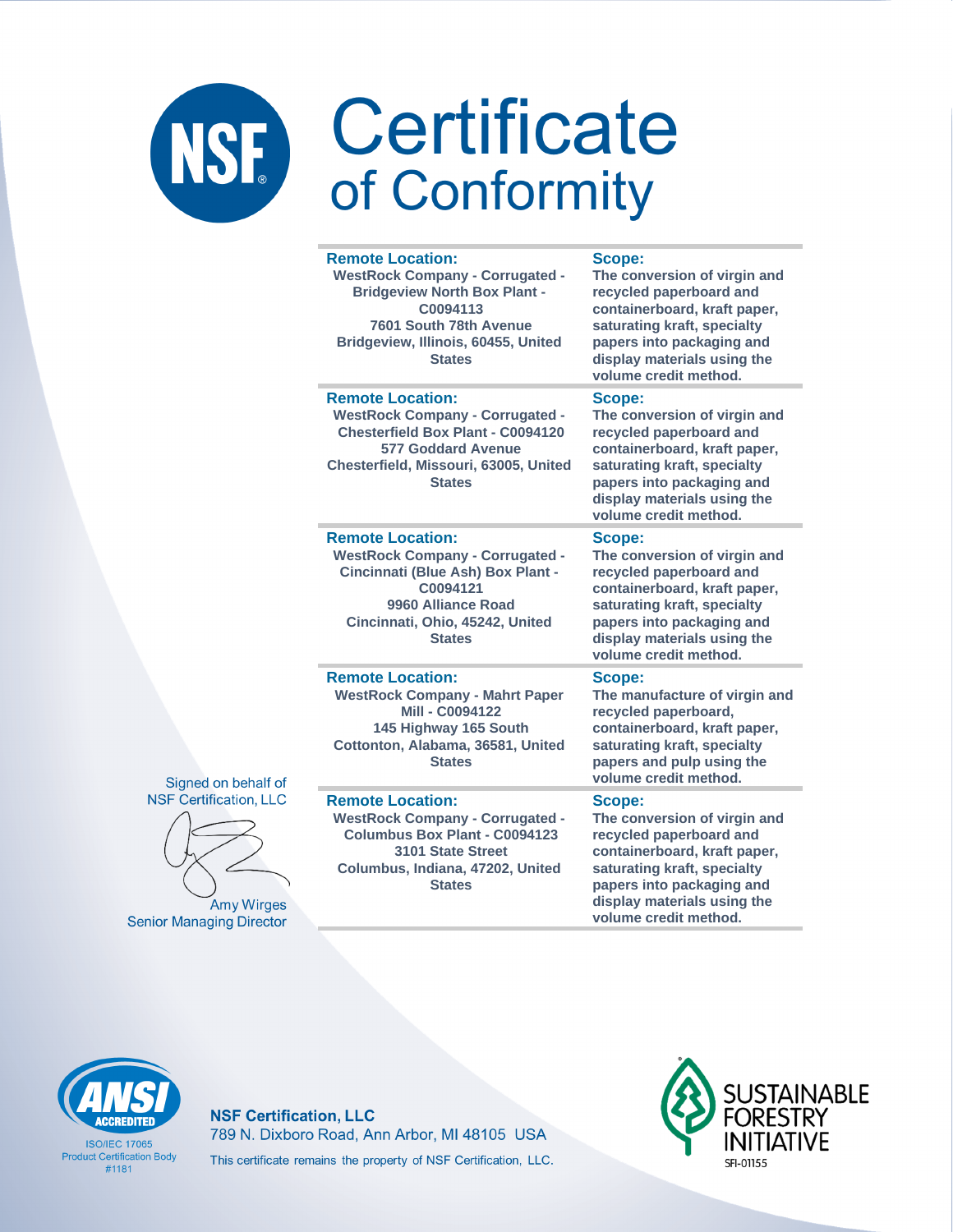| <b>Remote Location:</b><br><b>WestRock Company - Corrugated -</b><br>Corona Box Plant - C0094124<br><b>185 North Smith Avenue</b><br>Corona, California, 91720, United<br><b>States</b>     | Scope:<br>The conversion of virgin and<br>recycled paperboard and<br>containerboard, kraft paper,<br>saturating kraft, specialty<br>papers into packaging and<br>display materials using the<br>volume credit method. |
|---------------------------------------------------------------------------------------------------------------------------------------------------------------------------------------------|-----------------------------------------------------------------------------------------------------------------------------------------------------------------------------------------------------------------------|
| <b>Remote Location:</b><br><b>WestRock Company - Corrugated -</b><br><b>Covington Box Plant - C0094125</b><br>6180 Jersey Alcovy Road<br>Covington, Georgia, 30014, United<br><b>States</b> | Scope:<br>The conversion of virgin and<br>recycled paperboard and<br>containerboard, kraft paper,<br>saturating kraft, specialty<br>papers into packaging and<br>display materials using the<br>volume credit method. |
| <b>Remote Location:</b><br><b>WestRock Company - Corrugated -</b><br>Denver Box Plant - C0094126<br>5050 E. 50th Avenue<br>Denver, Colorado, 80216, United<br><b>States</b>                 | Scope:<br>The conversion of virgin and<br>recycled paperboard and<br>containerboard, kraft paper,<br>saturating kraft, specialty<br>papers into packaging and<br>display materials using the<br>volume credit method. |
| <b>Remote Location:</b><br><b>WestRock Company - Corrugated -</b><br>Des Moines Sheet Plant - C0094127<br><b>3800 Dixon Street</b><br>Des Moines, Iowa, 50313, United<br><b>States</b>      | Scope:<br>The conversion of virgin and<br>recycled paperboard and<br>containerboard, kraft paper,<br>saturating kraft, specialty<br>papers into packaging and<br>display materials using the<br>volume credit method. |
| <b>Remote Location:</b><br><b>WestRock Company - Corrugated - El</b><br>Paso East Plant - C0094128<br>7350 Stiles Road<br>El Paso, Texas, 79915, United States                              | Scope:<br>The conversion of virgin and<br>recycled paperboard and<br>containerboard, kraft paper,<br>saturating kraft, specialty<br>papers into packaging and<br>display materials using the                          |

#### Signed on behalf of **NSF Certification, LLC**



**Amy Wirges Senior Managing Director** 

**ISO/IFC 17065 Product Certification Body**  $#1181$ 

### **NSF Certification, LLC** 789 N. Dixboro Road, Ann Arbor, MI 48105 USA This certificate remains the property of NSF Certification, LLC.



volume credit method.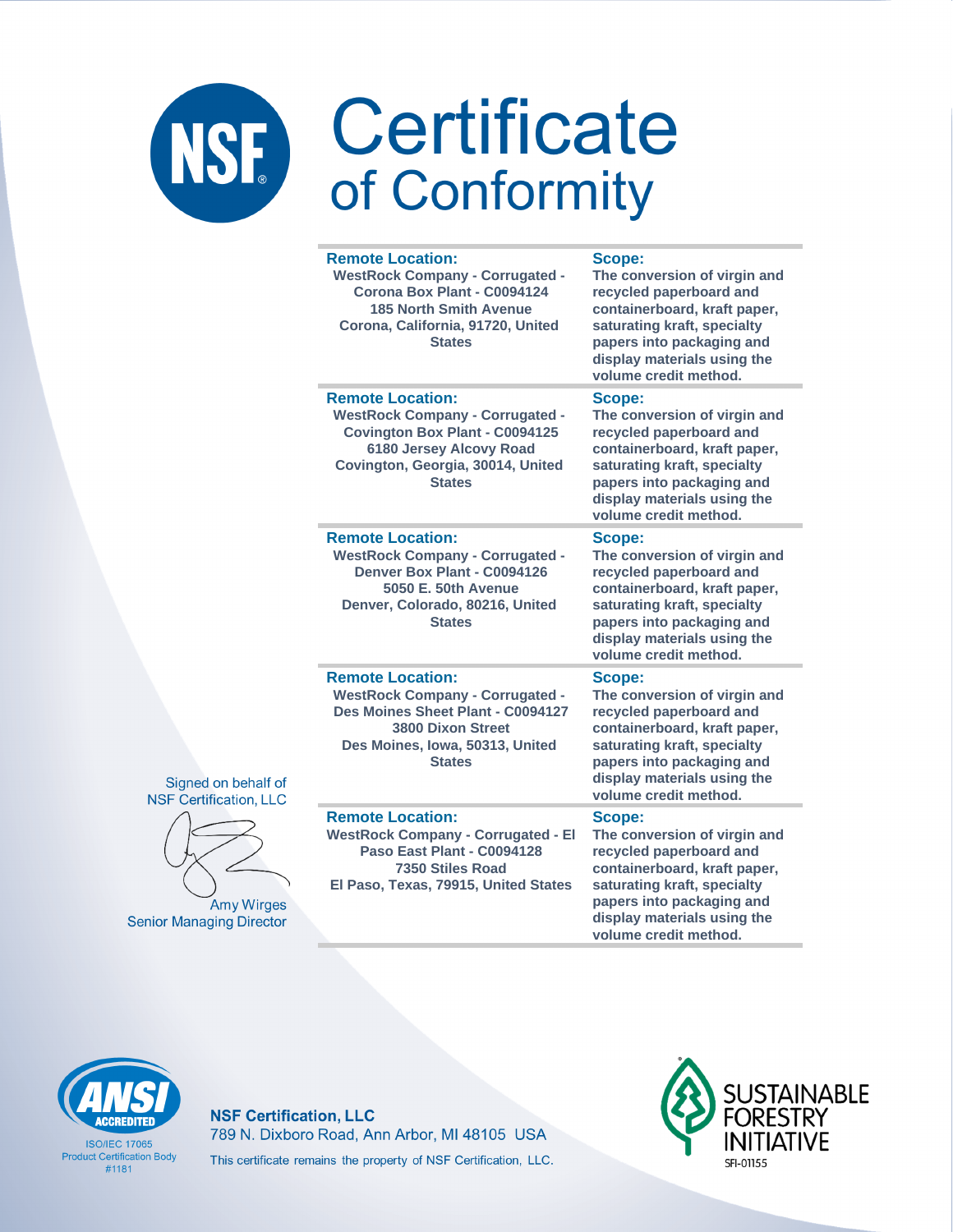#### **Remote Location:**

**WestRock Company - Corrugated - Fargo Box Plant - C0094129 4637 16th Avenue NW Fargo, North Dakota, 58102, United States**

#### **Scope:**

**The conversion of virgin and recycled paperboard and containerboard, kraft paper, saturating kraft, specialty papers into packaging and display materials using the volume credit method.**

#### **Remote Location:**

**WestRock Company - Corrugated - Fernandina Beach Box Plant - C0094130 600 North 8th Street Fernandina Beach, Florida, 32034- 3321, United States**

#### **Remote Location:**

**WestRock Company - Corrugated - Fort Smith Sheet Plant - C0094131 4600 Newton Road Fort Smith, Arkansas, 72914, United States**

### **Scope:**

**The conversion of virgin and recycled paperboard and containerboard, kraft paper, saturating kraft, specialty papers into packaging and display materials using the volume credit method.**

#### **Scope:**

**The conversion of virgin and recycled paperboard and containerboard, kraft paper, saturating kraft, specialty papers into packaging and display materials using the volume credit method.**

**The conversion of virgin and recycled paperboard and containerboard, kraft paper, saturating kraft, specialty papers into packaging and display materials using the** 

#### **Remote Location:**

**WestRock Company - Corrugated - Fort Worth Box Plant - C0094132 6701 South Freeway Fort Worth, Texas, 76134, United States**

#### **Remote Location:**

Signed on behalf of **NSF Certification, LLC** 

**Amy Wirges** 

**Senior Managing Director** 

**WestRock Company - Corrugated - Fresno Box Plant - C0094133 3366 East Muscat Avenue Fresno, California, 93725-2624, United States**

### **volume credit method.**

**Scope:**

**Scope: The conversion of virgin and recycled paperboard and containerboard, kraft paper, saturating kraft, specialty papers into packaging and display materials using the volume credit method.**



**ISO/IEC 17065 Product Certification Body** #1181

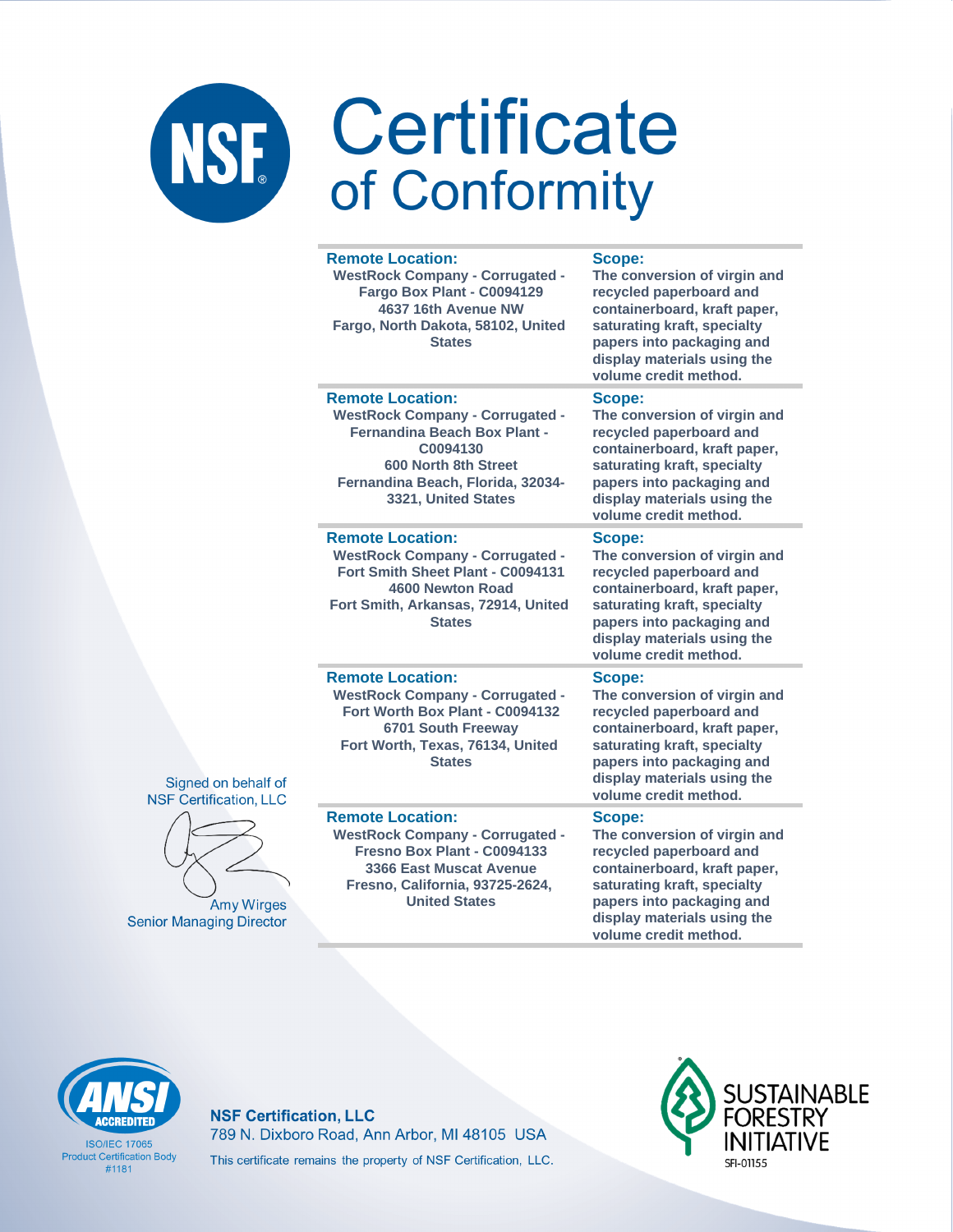| <b>Remote Location:</b><br><b>WestRock Company - Corrugated -</b><br>Galesburg Box Plant - C0094134<br>775 South Linwood Road<br>Galesburg, Illinois, 61402-1268,<br><b>United States</b>            | Scope:<br>The conversion of virgin and<br>recycled paperboard and<br>containerboard, kraft paper,<br>saturating kraft, specialty<br>papers into packaging and<br>display materials using the<br>volume credit method. |
|------------------------------------------------------------------------------------------------------------------------------------------------------------------------------------------------------|-----------------------------------------------------------------------------------------------------------------------------------------------------------------------------------------------------------------------|
| <b>Remote Location:</b><br><b>WestRock Company - Corrugated -</b><br><b>Germantown Box Plant - C0094135</b><br>11900 N. River Lane<br>Germantown, Wisconsin, 53022,<br><b>United States</b>          | Scope:<br>The conversion of virgin and<br>recycled paperboard and<br>containerboard, kraft paper,<br>saturating kraft, specialty<br>papers into packaging and<br>display materials using the<br>volume credit method. |
| <b>Remote Location:</b><br><b>WestRock Company - Corrugated -</b><br>Glendale Box Plant - C0094136<br>6902 W. Northern Avenue<br>Glendale, Arizona, 85303, United<br><b>States</b>                   | Scope:<br>The conversion of virgin and<br>recycled paperboard and<br>containerboard, kraft paper,<br>saturating kraft, specialty<br>papers into packaging and<br>display materials using the<br>volume credit method. |
| <b>Remote Location:</b><br><b>WestRock Company - Corrugated -</b><br>Guelph Box Plant - C0094138<br>390 Woodlawn Road W<br>Guelph, Ontario, N1H 7K3, Canada                                          | Scope:<br>The conversion of virgin and<br>recycled paperboard and<br>containerboard, kraft paper,<br>saturating kraft, specialty<br>papers into packaging and<br>display materials using the<br>volume credit method. |
| <b>Remote Location:</b><br><b>WestRock Company - Corrugated -</b><br><b>Hanover Park Sheet Feeder -</b><br>C0094139<br>965 Muirfield Drive<br>Hanover Park, Illinois, 60103, United<br><b>States</b> | Scope:<br>The conversion of virgin and<br>recycled paperboard and<br>containerboard, kraft paper,<br>saturating kraft, specialty<br>papers into packaging and<br>display materials using the<br>volume credit method. |



Signed on behalf of **NSF Certification, LLC** 

**Amy Wirges** 

**Senior Managing Director** 

**ISO/IFC 17065 Product Certification Body**  $#1181$ 

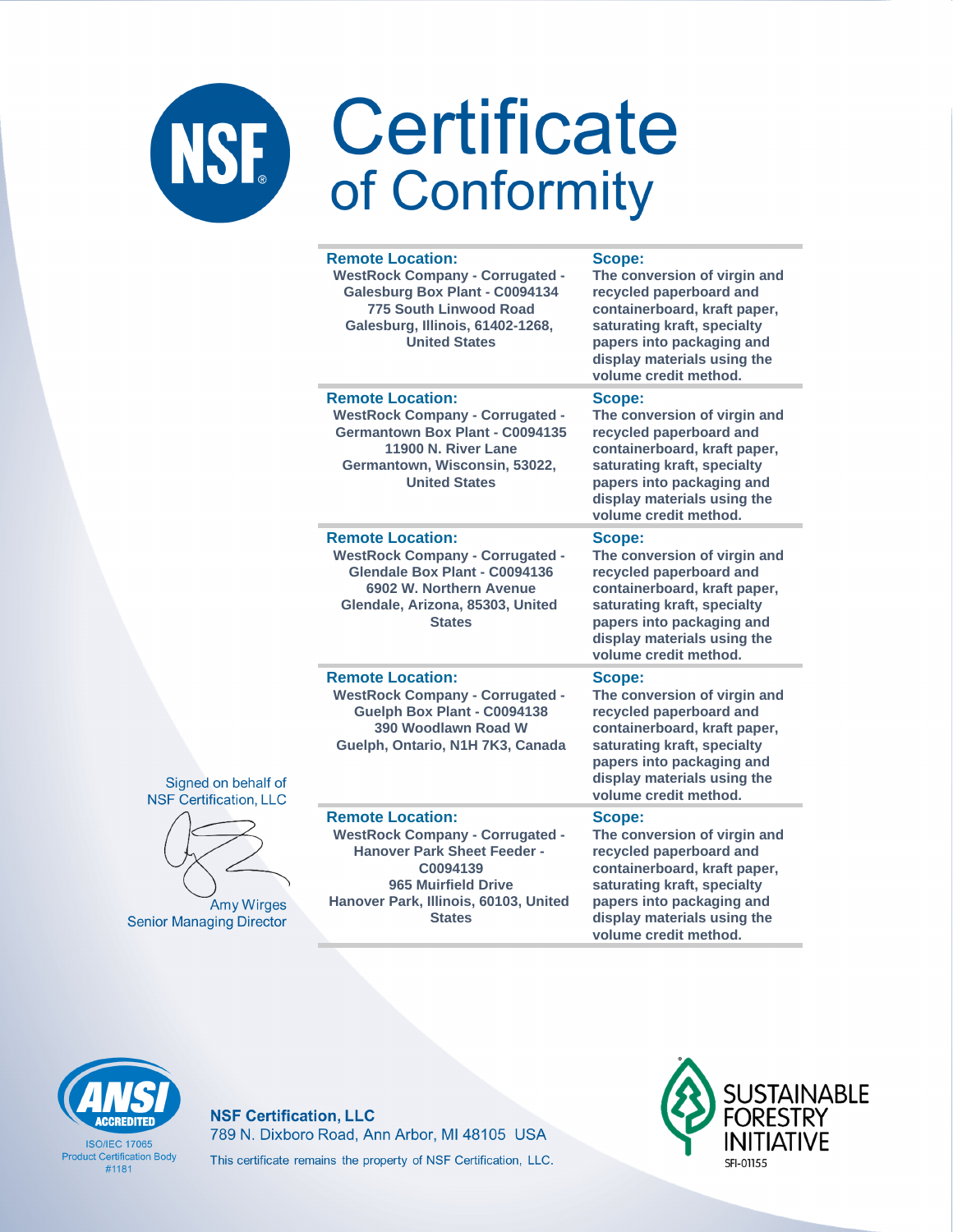|  | <b>Remote Location:</b><br><b>WestRock Company - Corrugated -</b><br><b>Highland Box Plant - C0094140</b><br><b>501 Zschokke Street</b><br>Highland, Illinois, 62249, United<br><b>States</b>   | Scope:<br>The conversion of virgin and<br>recycled paperboard and<br>containerboard, kraft paper,<br>saturating kraft, specialty<br>papers into packaging and<br>display materials using the<br>volume credit method. |
|--|-------------------------------------------------------------------------------------------------------------------------------------------------------------------------------------------------|-----------------------------------------------------------------------------------------------------------------------------------------------------------------------------------------------------------------------|
|  | <b>Remote Location:</b><br><b>WestRock Company - Corrugated -</b><br><b>Houston South Sheet Plant -</b><br>C0094141<br><b>8440 Tewantin Drive</b><br>Houston, Texas, 77061, United States       | Scope:<br>The conversion of virgin and<br>recycled paperboard and<br>containerboard, kraft paper,<br>saturating kraft, specialty<br>papers into packaging and<br>display materials using the<br>volume credit method. |
|  | <b>Remote Location:</b><br><b>WestRock Company - Corrugated -</b><br>Humboldt Box Plant - C0094142<br><b>1720 Ninth Avenue</b><br>Humboldt, Tennessee, 38343, United<br><b>States</b>           | Scope:<br>The conversion of virgin and<br>recycled paperboard and<br>containerboard, kraft paper,<br>saturating kraft, specialty<br>papers into packaging and<br>display materials using the<br>volume credit method. |
|  | <b>Remote Location:</b><br><b>WestRock Company - Corrugated -</b><br>Jacksonville Pre-Print - C0094143<br>1400 W. Tradeport Drive<br>Jacksonville, Florida, 32218, United<br><b>States</b>      | Scope:<br>The conversion of virgin and<br>recycled paperboard and<br>containerboard, kraft paper,<br>saturating kraft, specialty<br>papers into packaging and<br>display materials using the<br>volume credit method. |
|  | <b>Remote Location:</b><br><b>WestRock Company - Corrugated -</b><br>Las Vegas Preprint - C0094144<br>4545 W Diablo Drive<br><b>Unit A</b><br>Las Vegas, Nevada, 89118, United<br><b>States</b> | Scope:<br>The conversion of virgin and<br>recycled paperboard and<br>containerboard, kraft paper,<br>saturating kraft, specialty<br>papers into packaging and<br>display materials using the                          |



Signed on behalf of **NSF Certification, LLC** 

**Amy Wirges** 

**Senior Managing Director** 

**ISO/IFC 17065 Product Certification Body**  $#1181$ 

#### **NSF Certification, LLC** 789 N. Dixboro Road, Ann Arbor, MI 48105 USA This certificate remains the property of NSF Certification, LLC.



volume credit method.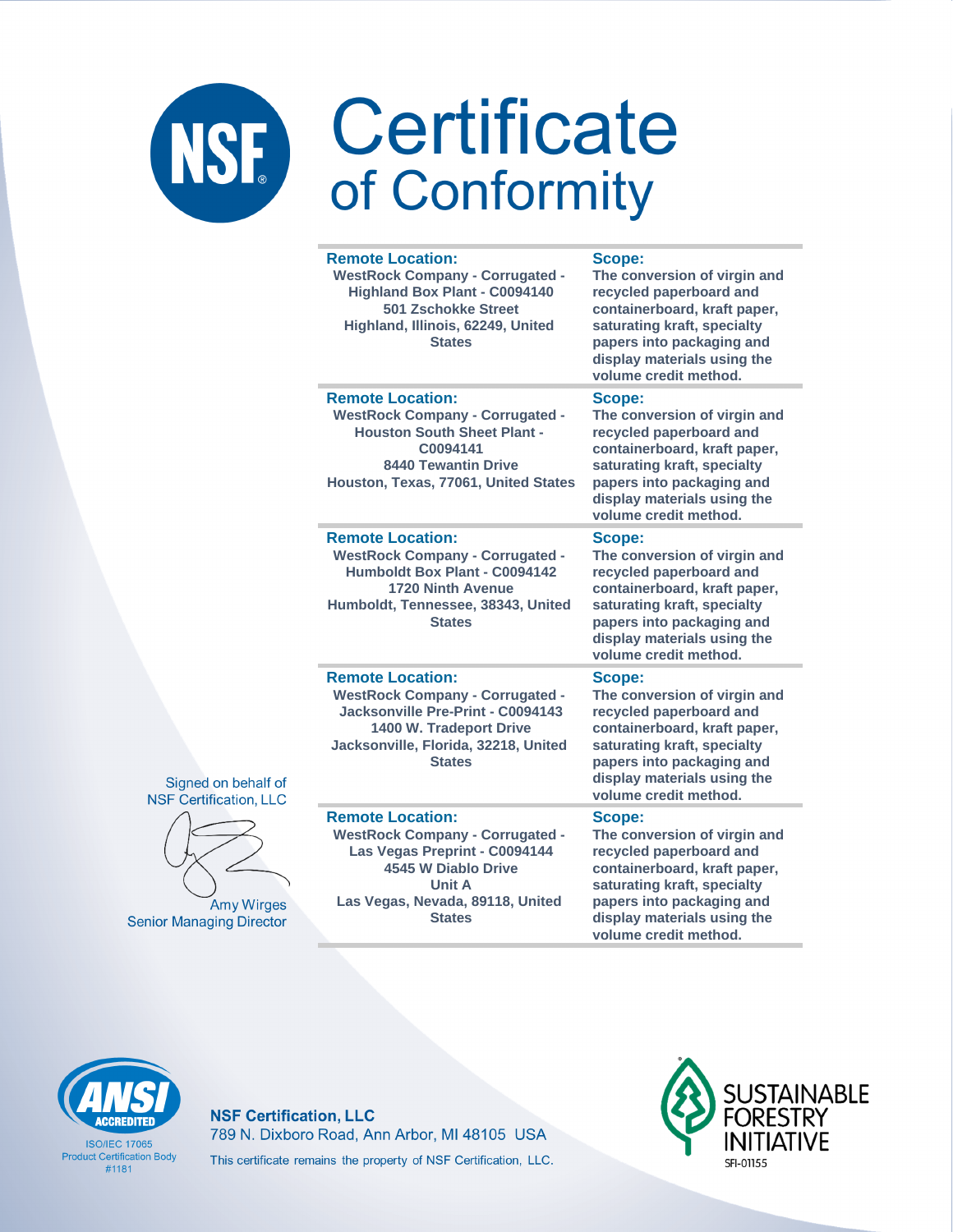#### **Remote Location: WestRock Company - Parhams Woodyard - C0094146**

**7360 Parham Landing Road West Point, Virginia, 23181, United States**

#### **Remote Location:**

**WestRock Company - Gauley Mill - C0094147 11014 Midland Trail, W Rupert, West Virginia, 25984, United States**

#### **Remote Location:**

**WestRock Company - Corrugated - Lewisburg Box Plant - C0094148 700 Garrett Parkway Lewisburg, Tennessee, 37091, United States**

### **Scope:**

**Scope:**

**The processing of logs using the volume credit method.**

**The processing of logs using the volume credit method.**

#### **Scope:**

**The conversion of virgin and recycled paperboard and containerboard, kraft paper, saturating kraft, specialty papers into packaging and display materials using the volume credit method.**

#### **Remote Location:**

**WestRock Company - Corrugated - Lexington Sheet Plant - C0094149 170 Lisle Industrial Boulevard Lexington, Kentucky, 40511, United States**

#### **Scope:**

**The conversion of virgin and recycled paperboard and containerboard, kraft paper, saturating kraft, specialty papers into packaging and display materials using the volume credit method.**

#### Signed on behalf of **NSF Certification, LLC**



**Amy Wirges Senior Managing Director** 

#### **Remote Location:**

**WestRock Company - Corrugated - Liberty Box Plant - C0094150 933 S. Kent Street Liberty, Missouri, 64068, United States**

#### **Scope:**

**The conversion of virgin and recycled paperboard and containerboard, kraft paper, saturating kraft, specialty papers into packaging and display materials using the volume credit method.**



**ISO/IFC 17065 Product Certification Body** #1181

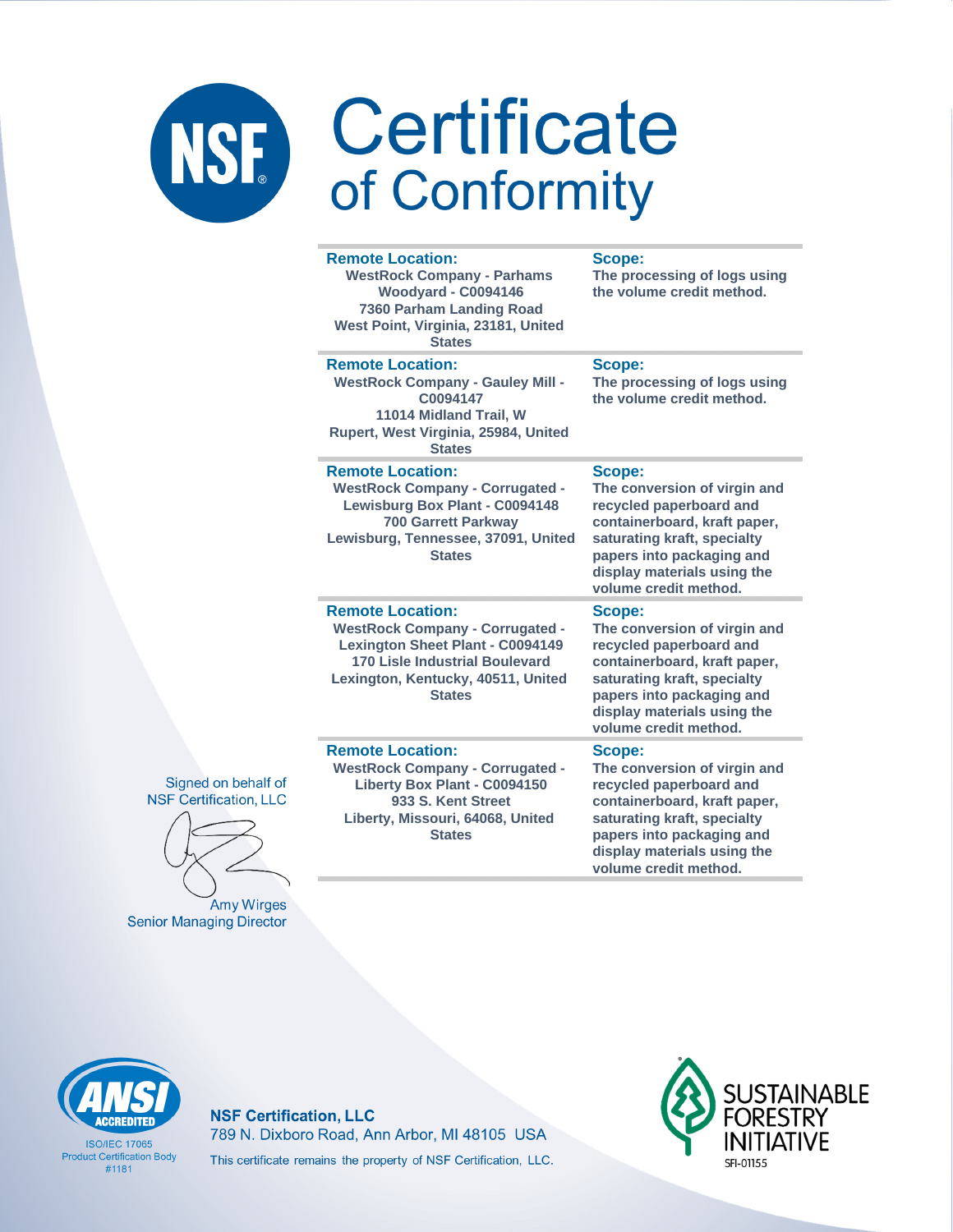| <b>Remote Location:</b><br><b>WestRock Company - Highland Mill -</b><br>C0094151<br>6162 Potomac River Road<br>Monterey, Virginia, 24465, United<br><b>States</b>                                                                          | Scope:<br>The processing of logs using<br>the volume credit method.                                                                                                                                                          |
|--------------------------------------------------------------------------------------------------------------------------------------------------------------------------------------------------------------------------------------------|------------------------------------------------------------------------------------------------------------------------------------------------------------------------------------------------------------------------------|
| <b>Remote Location:</b><br><b>WestRock Company - Folding Carton</b><br>- Santo Domingo - C0094152<br><b>Edificio 41, Parque Industrial Itabo</b><br><b>Carretera Sanchez KM 18.5</b><br>Haina, San Cristóbal, Dominican<br><b>Republic</b> | Scope:<br>The conversion of virgin and<br>recycled paperboard and<br>containerboard, kraft paper,<br>saturating kraft, specialty<br>papers into packaging and<br>display materials using the<br>volume credit method.        |
| <b>Remote Location:</b><br><b>WestRock Company - Corrugated -</b><br>Milpitas Box Plant - C0094153<br><b>201 South Hillview Drive</b><br>Milpitas, California, 95035, United<br><b>States</b>                                              | <b>Scope:</b><br>The conversion of virgin and<br>recycled paperboard and<br>containerboard, kraft paper,<br>saturating kraft, specialty<br>papers into packaging and<br>display materials using the<br>volume credit method. |
| <b>Remote Location:</b><br><b>WestRock Company - Corrugated -</b><br>Milwaukee (IPC) Sheet Feeder -<br>C0094156<br>9400 W. Heather Court<br>Milwaukee, Wisconsin, 53224, United<br><b>States</b>                                           | Scope:<br>The conversion of virgin and<br>recycled paperboard and<br>containerboard, kraft paper,<br>saturating kraft, specialty<br>papers into packaging and<br>display materials using the<br>volume credit method.        |
| <b>Remote Location:</b><br><b>WestRock Company - Corrugated -</b><br>Calgary Box Plant - C0094115<br>1115 34th Avenue SE<br>Calgary, Alberta, T2G 1V5, Canada                                                                              | <b>Scope:</b><br>The conversion of virgin and<br>recycled paperboard and<br>containerboard, kraft paper,<br>saturating kraft, specialty<br>papers into packaging and<br>disnlay materials using the                          |





Amy Wirges **Senior Managing Director** 

display materials using the volume credit method.



**ISO/IEC 17065 Product Certification Body**  $#1181$ 

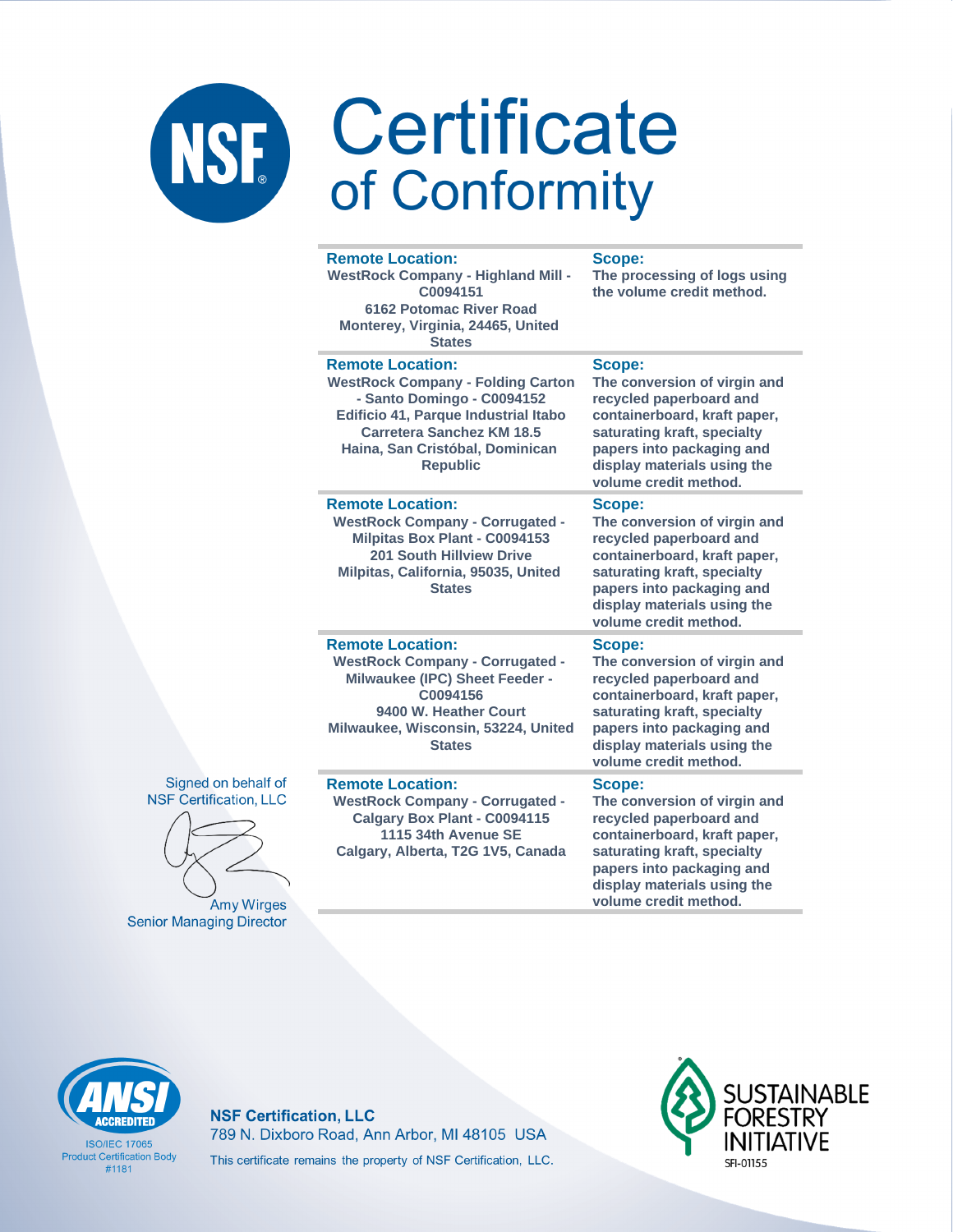|  | <b>Remote Location:</b><br><b>WestRock Company - Corrugated -</b><br><b>Cerritos Box Plant - C0094118</b><br><b>18021 Valley View Avenue</b><br>Cerritos, California, 90703-7007,<br><b>United States</b> | Scope:<br>The conversion of virgin and<br>recycled paperboard and<br>containerboard, kraft paper,<br>saturating kraft, specialty<br>papers into packaging and<br>display materials using the<br>volume credit method. |
|--|-----------------------------------------------------------------------------------------------------------------------------------------------------------------------------------------------------------|-----------------------------------------------------------------------------------------------------------------------------------------------------------------------------------------------------------------------|
|  | <b>Remote Location:</b><br><b>WestRock Company - Corrugated -</b><br>Chattanooga Box Plant - C0094119<br>3800 Tag Road<br>Chattanooga, Tennessee, 37416,<br><b>United States</b>                          | Scope:<br>The conversion of virgin and<br>recycled paperboard and<br>containerboard, kraft paper,<br>saturating kraft, specialty<br>papers into packaging and<br>display materials using the<br>volume credit method. |
|  | <b>Remote Location:</b><br><b>WestRock Company - Corrugated -</b><br>Milton Box Plant - C0094154<br>8150 Parkhill Road<br>Milton, Ontario, L9T 5V7, Canada                                                | Scope:<br>The conversion of virgin and<br>recycled paperboard and<br>containerboard, kraft paper,<br>saturating kraft, specialty<br>papers into packaging and<br>display materials using the<br>volume credit method. |
|  | <b>Remote Location:</b><br><b>WestRock Company - Folding Carton</b><br>- Mississauga - C0094117<br>3270 American Drive<br>Mississauga, Ontario, L4V 1B5,<br>Canada                                        | Scope:<br>The conversion of virgin and<br>recycled paperboard and<br>containerboard, kraft paper,<br>saturating kraft, specialty<br>papers into packaging and<br>display materials using the<br>volume credit method. |
|  | <b>Remote Location:</b><br><b>WestRock Company - Corrugated -</b><br><b>Minneapolis Box Plant - C0094157</b><br>50 37th Avenue NE<br>Minneapolis, Minnesota, 55421,<br><b>United States</b>               | Scope:<br>The conversion of virgin and<br>recycled paperboard and<br>containerboard, kraft paper,<br>saturating kraft, specialty<br>papers into packaging and<br>display materials using the<br>volume credit method. |



**Amy Wirges Senior Managing Director** 

**ISO/IFC 17065 Product Certification Body**  $#1181$ 

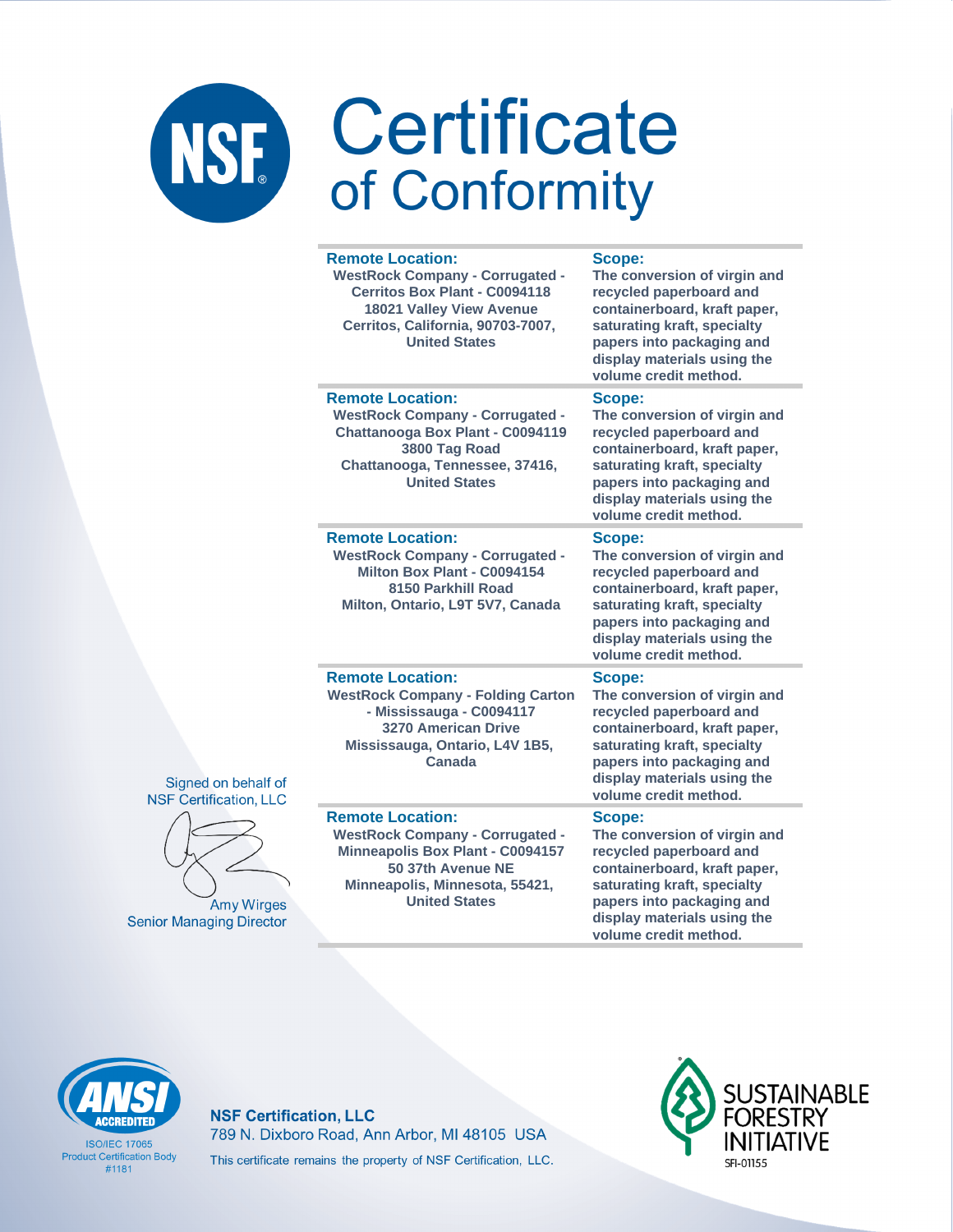#### **Remote Location:**

**WestRock Company - Corrugated - Mishawaka Box Plant - C0094158 1925 Stone Court Mishawaka, Indiana, 46544, United States**

**Scope:**

**The conversion of virgin and recycled paperboard and containerboard, kraft paper, saturating kraft, specialty papers into packaging and display materials using the volume credit method.**

#### **Remote Location:**

**WestRock Company - Abbeville Chip Mill - C0094159 173 Highway 173 Newville, Alabama, 36353, United States**

#### **Remote Location:**

**WestRock Company - Corrugated - Montgomery Box Plant - C0094161 111 Folmar Parkway Interstate Industrial Park Montgomery, Alabama, 36105, United States**

#### **Scope:**

**The manufacture of pine chips and hardwood chips using the volume credit method.**

#### **Scope:**

**Scope:**

**method.**

**The conversion of virgin and recycled paperboard and containerboard, kraft paper, saturating kraft, specialty papers into packaging and display materials using the volume credit method.**

**The manufacture of pine chips and hardwood chips using the volume credit** 

#### **Remote Location:**

**Remote Location:** 

**WestRock Company - Bear Creek Chip Mill - C0094162 977 Arcadia Highway Quitman, Louisiana, 71268, United States**

**WestRock Company - Corrugated - Neenah Sheet Plant - C0094163 2419 Industrial Drive Neenah, Wisconsin, 54956, United States**

#### **Scope: The conversion of virgin and recycled paperboard and containerboard, kraft paper, saturating kraft, specialty papers into packaging and display materials using the volume credit method.**

Signed on behalf of **NSF Certification, LLC** 



**Amy Wirges Senior Managing Director** 



**ISO/IFC 17065 Product Certification Body** #1181

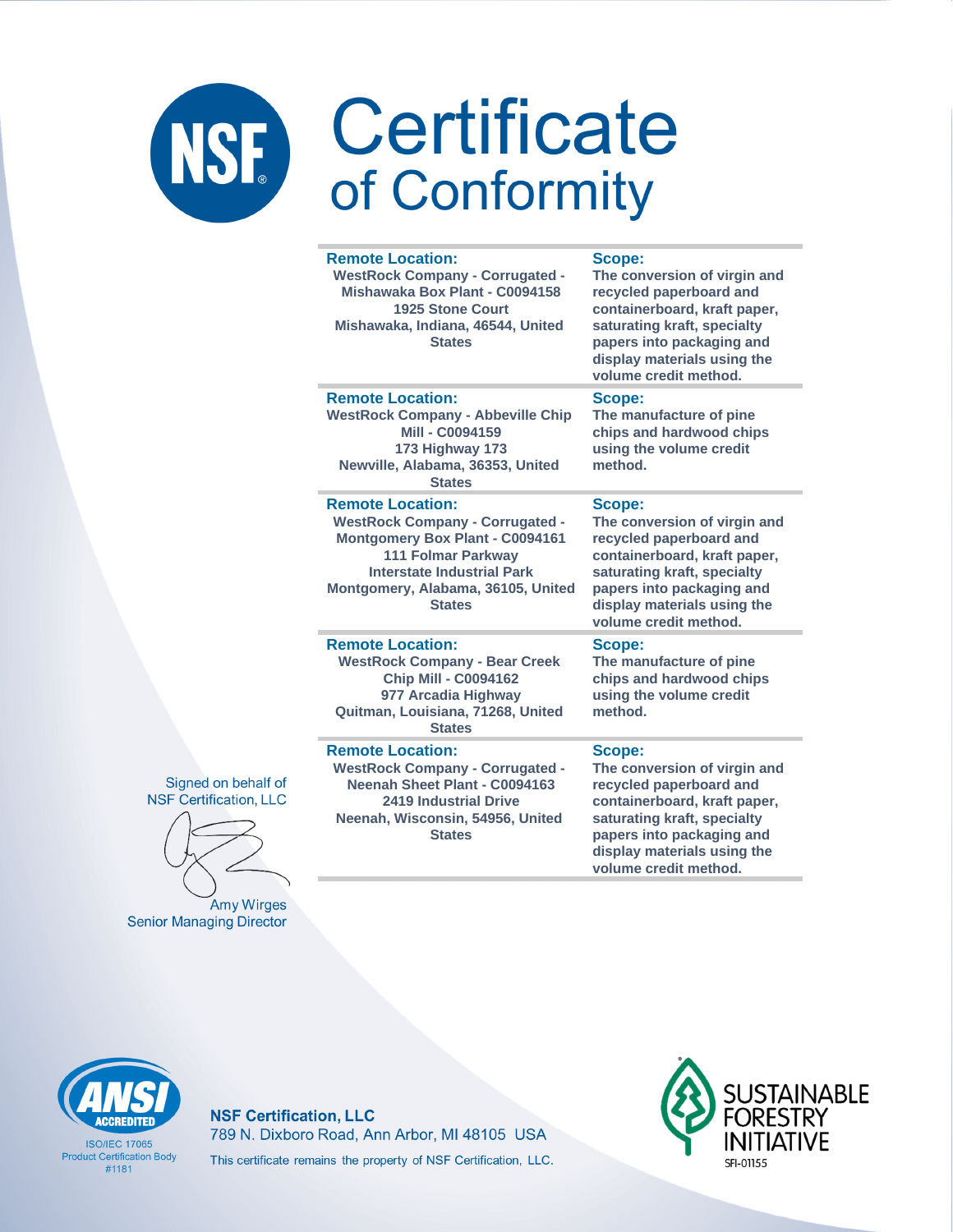#### **Remote Location: WestRock Company - Gold Hill Chip Mill - C0094164 21771 North James Madison Highway Dillwyn, Virginia, 23936, United States Scope: Remote Location:**

**WestRock Company - Corrugated - New Lenox Box Plant - C0094165 2251 Berens Drive New Lenox, Illinois, 60451, United States**

**Remote Location: WestRock Company - Keysville Chip Mill - C0094166 6367 Kings Highway Keysville, Virginia, 23947, United States**

#### **Remote Location:**

**Remote Location:** 

**WestRock Company - Corrugated - North Chicago Box Plant - C0094167 1900 Foss Park Avenue North Chicago, Illinois, 60064, United States**

**WestRock Company - Corrugated - North Tonawanda Box Plant - C0094168 51 Robinson Street North Tonawanda, New York, 14120, United States**

**The manufacture of pine chips and hardwood chips using the volume credit method.**

#### **Scope:**

**The conversion of virgin and recycled paperboard and containerboard, kraft paper, saturating kraft, specialty papers into packaging and display materials using the volume credit method.**

#### **Scope:**

**The manufacture of pine chips and hardwood chips using the volume credit method.**

### **Scope:**

**The conversion of virgin and recycled paperboard and containerboard, kraft paper, saturating kraft, specialty papers into packaging and display materials using the volume credit method.**

#### **Scope:**

**The conversion of virgin and recycled paperboard and containerboard, kraft paper, saturating kraft, specialty papers into packaging and display materials using the volume credit method.**

Signed on behalf of **NSF Certification, LLC** 



**Amy Wirges Senior Managing Director** 





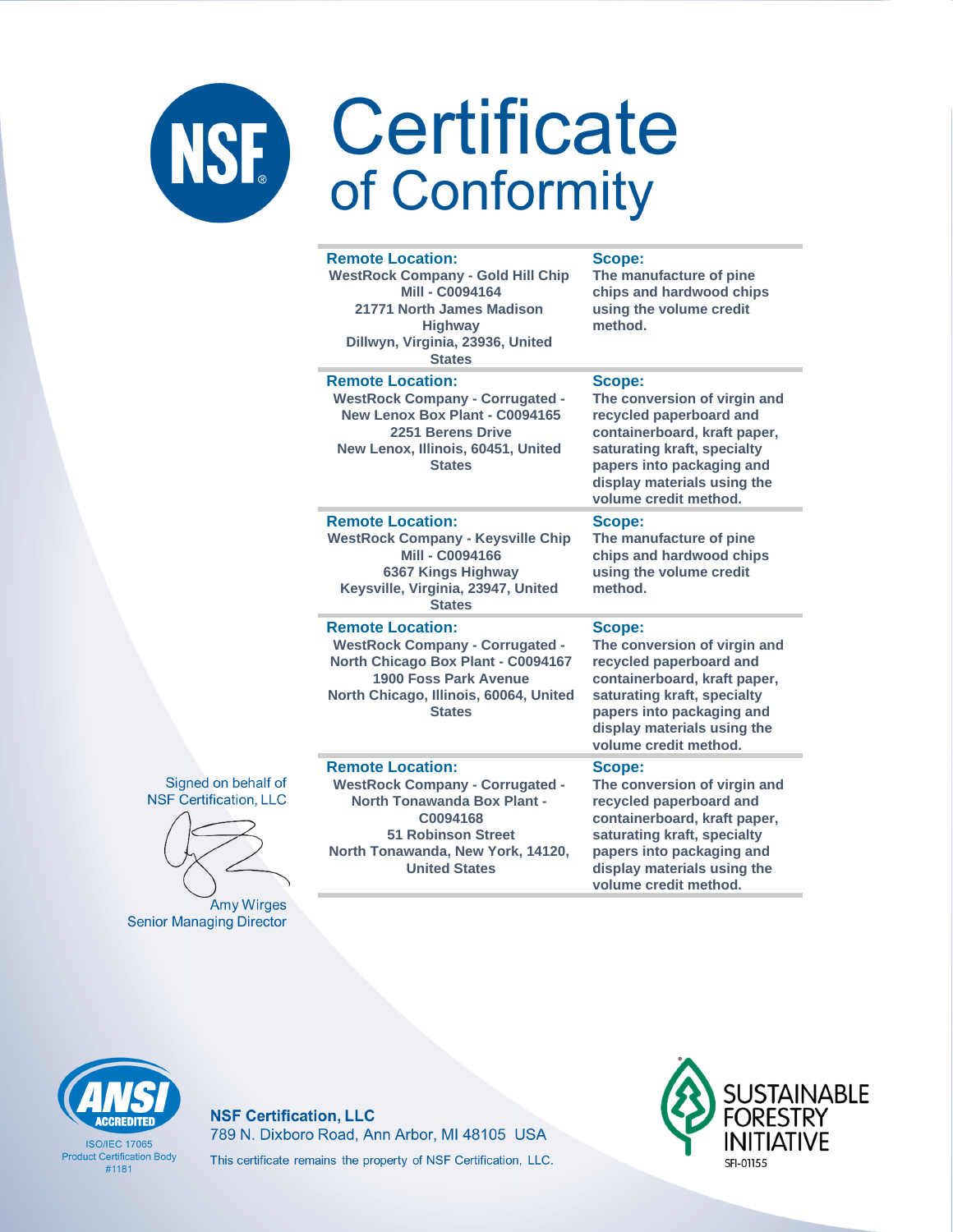|  | <b>Remote Location:</b><br><b>WestRock Company - Corrugated -</b><br>Philadelphia (Aston) Box Plant -<br>C0094169<br><b>100 McDonald Boulevard</b><br>Aston, Pennsylvania, 19014, United<br><b>States</b> | Scope:<br>The conversion of virgin and<br>recycled paperboard and<br>containerboard, kraft paper,<br>saturating kraft, specialty<br>papers into packaging and<br>display materials using the<br>volume credit method. |
|--|-----------------------------------------------------------------------------------------------------------------------------------------------------------------------------------------------------------|-----------------------------------------------------------------------------------------------------------------------------------------------------------------------------------------------------------------------|
|  | <b>Remote Location:</b><br><b>WestRock Company - Maxville Chip</b><br>Mill - C0094170<br>1360 Chipmill Road<br>Jacksonville, Florida, 32234, United<br><b>States</b>                                      | Scope:<br>The manufacture of pine<br>chips and hardwood chips<br>using the volume credit<br>method.                                                                                                                   |
|  | <b>Remote Location:</b><br><b>WestRock Company - Corrugated -</b><br>Portland Box Plant - C0094171<br>9930 N. Burgard Way<br>Portland, Oregon, 97203, United<br><b>States</b>                             | Scope:<br>The conversion of virgin and<br>recycled paperboard and<br>containerboard, kraft paper,<br>saturating kraft, specialty<br>papers into packaging and<br>display materials using the<br>volume credit method. |
|  | <b>Remote Location:</b><br><b>WestRock Company - Rooster Bridge</b><br><b>Chip Mill - C0094172</b><br><b>2201 Sumter CR 25</b><br>Coatopa, Alabama, 35470, United<br><b>States</b>                        | Scope:<br>The manufacture of pine<br>chips and hardwood chips<br>using the volume credit<br>method.                                                                                                                   |
|  | <b>Remote Location:</b><br><b>WestRock Company - Corrugated -</b><br>Ravenna Box Plant - C0094173<br>975 North Freedom Street<br>Ravenna, Ohio, 44266, United States                                      | Scope:<br>The conversion of virgin and<br>recycled paperboard and<br>containerboard, kraft paper,<br>saturating kraft, specialty<br>papers into packaging and                                                         |





Amy Wirges **Senior Managing Director** 



**ISO/IFC 17065 Product Certification Body**  $#1181$ 

#### **NSF Certification, LLC** 789 N. Dixboro Road, Ann Arbor, MI 48105 USA This certificate remains the property of NSF Certification, LLC.



display materials using the volume credit method.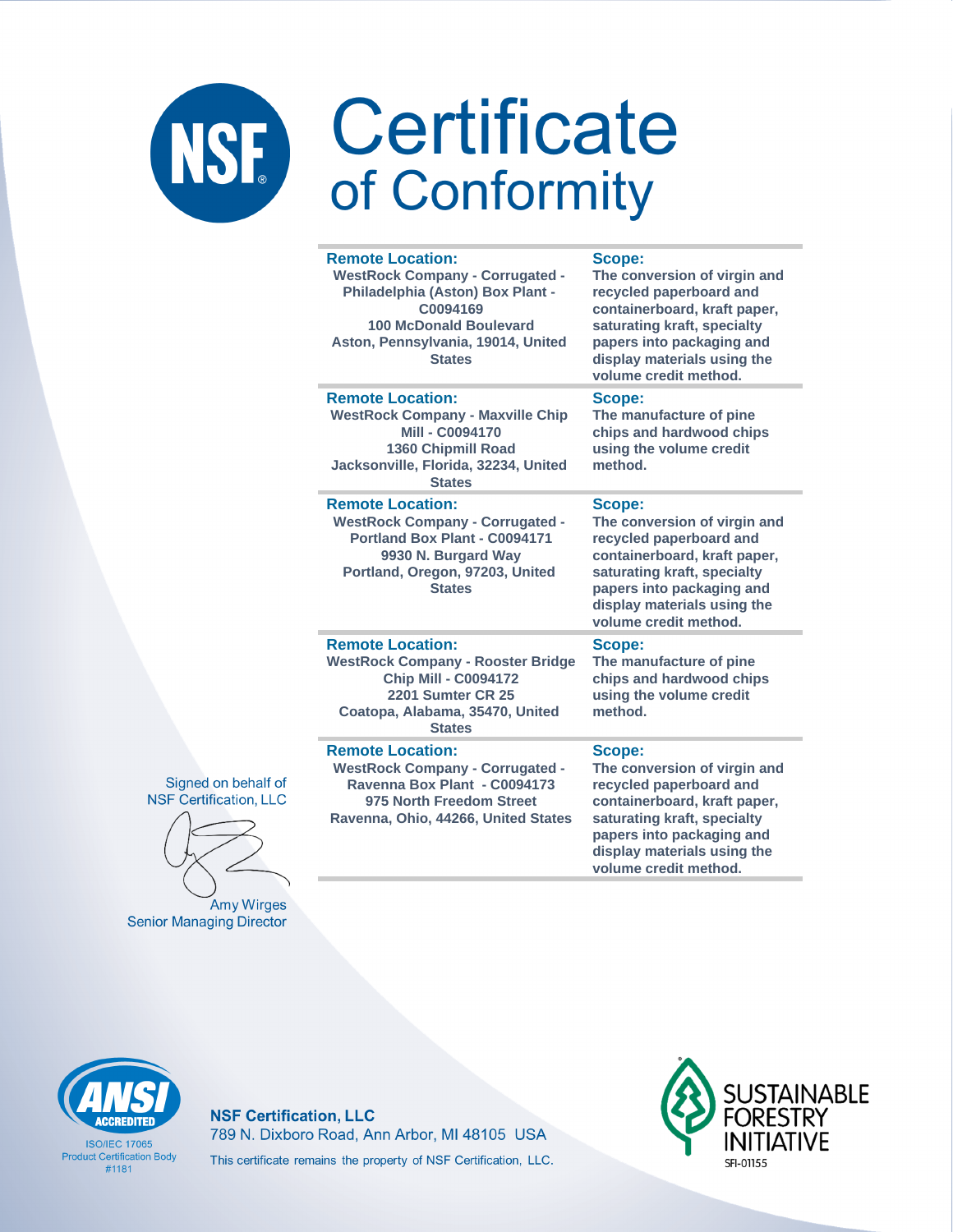| <b>Remote Location:</b><br><b>WestRock Company - Corrugated -</b><br><b>Richmond Box Plant - C0094175</b><br>5710 S. Laburnum Avenue<br>Richmond, Virginia, 23231, United<br><b>States</b>                                 | Scope:<br>The conversion of virgin and<br>recycled paperboard and<br>containerboard, kraft paper,<br>saturating kraft, specialty<br>papers into packaging and<br>display materials using the<br>volume credit method. |
|----------------------------------------------------------------------------------------------------------------------------------------------------------------------------------------------------------------------------|-----------------------------------------------------------------------------------------------------------------------------------------------------------------------------------------------------------------------|
| <b>Remote Location:</b><br><b>WestRock Company - Saltwell Chip</b><br><b>Mill - C0094176</b><br><b>301 Industrial Park Road</b><br>Demopolis, Alabama, 36732, United<br><b>States</b>                                      | Scope:<br>The manufacture of pine<br>chips and hardwood chips<br>using the volume credit<br>method.                                                                                                                   |
| <b>Remote Location:</b><br><b>WestRock Company - Corrugated -</b><br>Rogers Box Plant - C0094177<br>2021 South 5th Street<br>Rogers, Arkansas, 72756, United<br><b>States</b>                                              | Scope:<br>The conversion of virgin and<br>recycled paperboard and<br>containerboard, kraft paper,<br>saturating kraft, specialty<br>papers into packaging and<br>display materials using the<br>volume credit method. |
| <b>Remote Location:</b><br><b>WestRock Company - Corrugated -</b><br>Salinas Box Plant - C0094178<br><b>1078 Merril Street</b><br>Salinas, California, 93901, United<br><b>States</b>                                      | Scope:<br>The conversion of virgin and<br>recycled paperboard and<br>containerboard, kraft paper,<br>saturating kraft, specialty<br>papers into packaging and<br>display materials using the<br>volume credit method. |
| <b>Remote Location:</b><br><b>WestRock Company - Corrugated -</b><br>San Juan Box Plant - C0094179<br><b>47 Amelia Street</b><br><b>Amelia Industrial Park</b><br>Guaynabo, Puerto Rico, 00968-8003,<br><b>Puerto Rico</b> | Scope:<br>The conversion of virgin and<br>recycled paperboard and<br>containerboard, kraft paper,<br>saturating kraft, specialty<br>papers into packaging and<br>display materials using the<br>volume credit method. |



Signed on behalf of **NSF Certification, LLC** 

Amy Wirges

**Senior Managing Director** 

**ISO/IFC 17065 Product Certification Body**  $#1181$ 

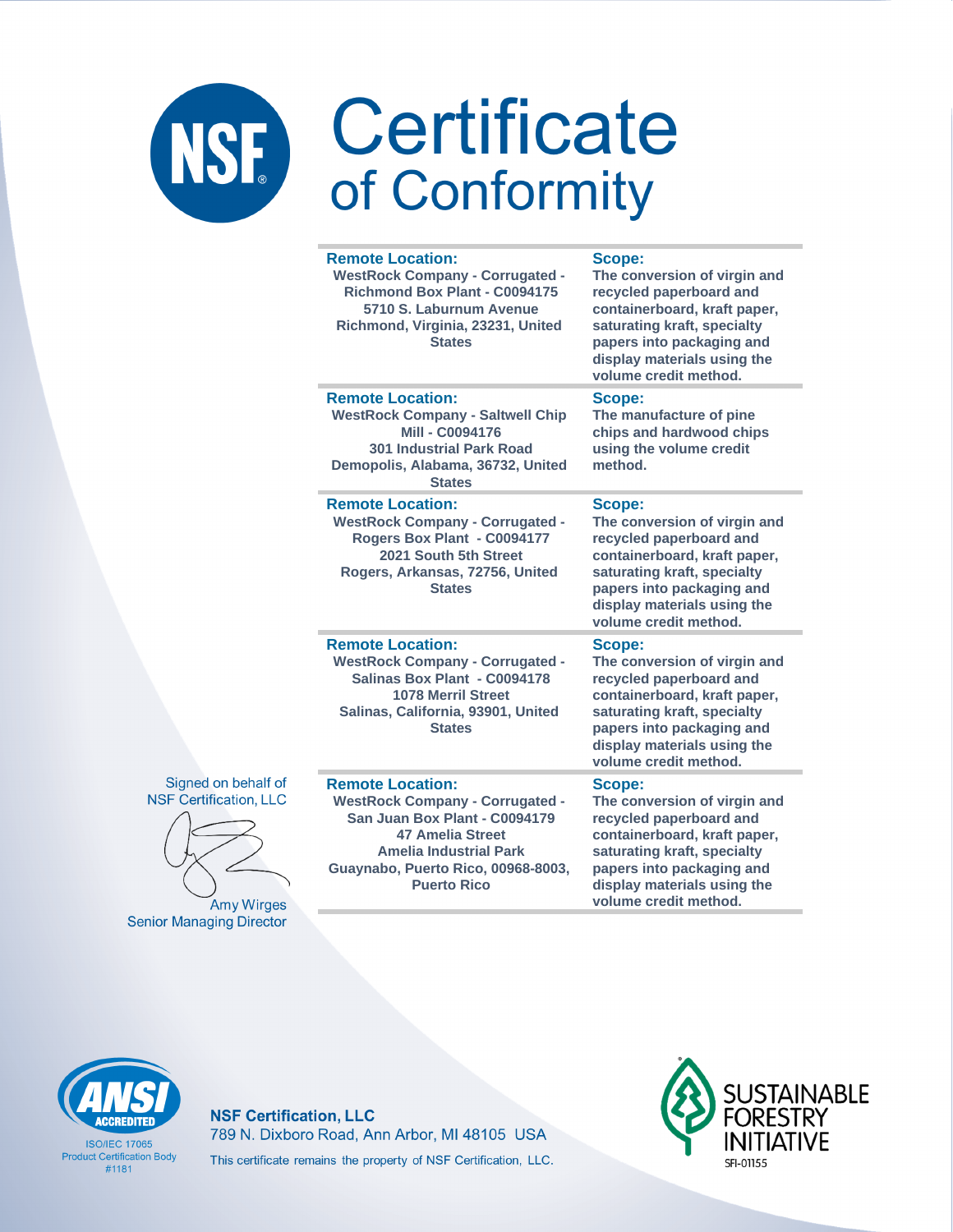| <b>Remote Location:</b><br><b>WestRock Company - West Point</b><br><b>Chip Mill - C0094181</b><br>200 14th Street<br>West Point, Virginia, 23181, United<br><b>States</b>                                        | Scope:<br>The manufacture of pine<br>chips and hardwood chips<br>using the volume credit<br>method.                                                                                                                   |
|------------------------------------------------------------------------------------------------------------------------------------------------------------------------------------------------------------------|-----------------------------------------------------------------------------------------------------------------------------------------------------------------------------------------------------------------------|
| <b>Remote Location:</b><br><b>WestRock Company - Corrugated -</b><br><b>Sioux City South Box Plant -</b><br>C0094182<br>2300 Bridgeport Drive<br>Sioux City, Iowa, 51111, United<br><b>States</b>                | Scope:<br>The conversion of virgin and<br>recycled paperboard and<br>containerboard, kraft paper,<br>saturating kraft, specialty<br>papers into packaging and<br>display materials using the<br>volume credit method. |
| <b>Remote Location:</b><br><b>WestRock Company - Corrugated -</b><br>Sioux Falls Box Plant - C0094183<br>100 E. Benson Road<br>Sioux Falls, South Dakota, 57101,<br><b>United States</b>                         | Scope:<br>The conversion of virgin and<br>recycled paperboard and<br>containerboard, kraft paper,<br>saturating kraft, specialty<br>papers into packaging and<br>display materials using the<br>volume credit method. |
| <b>Remote Location:</b><br><b>WestRock Company - Corrugated -</b><br><b>Springfield (MA) Sheet Plant -</b><br>C0094184<br><b>320 Parker Street</b><br>Springfield, Massachusetts, 01129,<br><b>United States</b> | Scope:<br>The conversion of virgin and<br>recycled paperboard and<br>containerboard, kraft paper,<br>saturating kraft, specialty<br>papers into packaging and<br>display materials using the<br>volume credit method. |
| <b>Remote Location:</b><br><b>WestRock Company - Corrugated -</b><br><b>Springfield (MO) Box Plant -</b><br>C0094185<br>2705 West Battlefield Road<br>Springfield, Missouri, 65808, United<br><b>States</b>      | Scope:<br>The conversion of virgin and<br>recycled paperboard and<br>containerboard, kraft paper,<br>saturating kraft, specialty<br>papers into packaging and<br>display materials using the                          |





Amy Wirges **Senior Managing Director** 

### **NSF Certification, LLC** 789 N. Dixboro Road, Ann Arbor, MI 48105 USA This certificate remains the property of NSF Certification, LLC.



volume credit method.

**ISO/IEC 17065 Product Certification Body**  $#1181$ 

**CCREDITEI**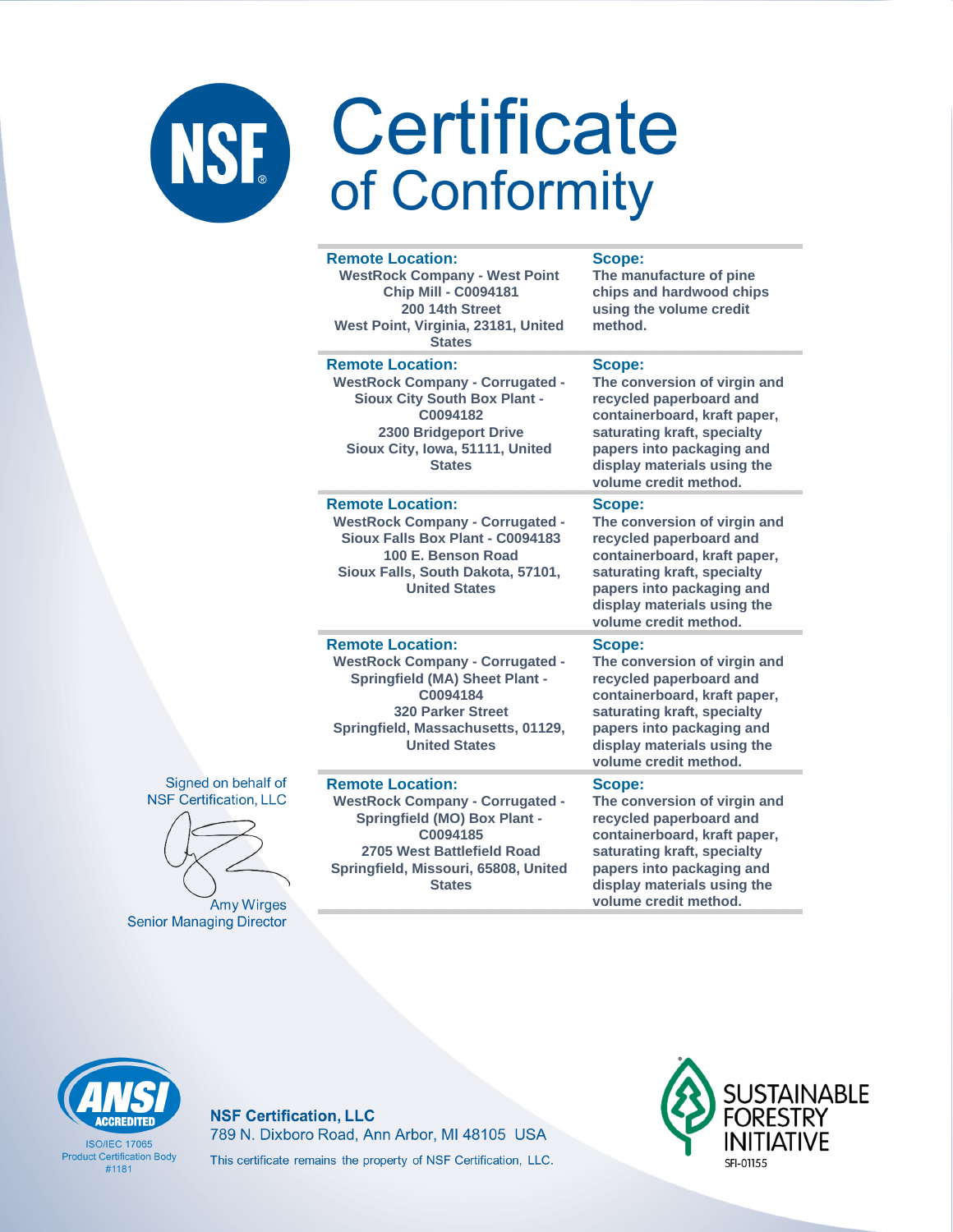|                    | <b>Remote Location:</b><br><b>WestRock Company - Corrugated -</b><br><b>Springfield (MO) Sheet Plant -</b><br>C0094186<br>460 N. Belcrest Avenue<br>Springfield, Missouri, 65802, United<br><b>States</b> | Scope:<br>The conversion of virgin and<br>recycled paperboard and<br>containerboard, kraft paper,<br>saturating kraft, specialty<br>papers into packaging and<br>display materials using the<br>volume credit method.        |
|--------------------|-----------------------------------------------------------------------------------------------------------------------------------------------------------------------------------------------------------|------------------------------------------------------------------------------------------------------------------------------------------------------------------------------------------------------------------------------|
|                    | <b>Remote Location:</b><br><b>WestRock Company - Corrugated -</b><br>St. Cloud Box Plant - C0094187<br>655 41st Avenue North<br>St. Cloud, Minnesota, 56303, United<br><b>States</b>                      | Scope:<br>The conversion of virgin and<br>recycled paperboard and<br>containerboard, kraft paper,<br>saturating kraft, specialty<br>papers into packaging and<br>display materials using the<br>volume credit method.        |
|                    | <b>Remote Location:</b><br><b>WestRock Company - Corrugated -</b><br>Lancaster Plant - C0094188<br><b>1290 Campground Road</b><br>Lancaster, Ohio, 45130, United<br><b>States</b>                         | <b>Scope:</b><br>The conversion of virgin and<br>recycled paperboard and<br>containerboard, kraft paper,<br>saturating kraft, specialty<br>papers into packaging and<br>display materials using the<br>volume credit method. |
| If of<br>LLC       | <b>Remote Location:</b><br><b>WestRock Company - Corrugated -</b><br>Coal Center Plant - C0094189<br><b>400 Technology Drive</b><br>Coal Center, Pennsylvania, 15423,<br><b>United States</b>             | Scope:<br>The conversion of virgin and<br>recycled paperboard and<br>containerboard, kraft paper,<br>saturating kraft, specialty<br>papers into packaging and<br>display materials using the<br>volume credit method.        |
| <b>ges</b><br>ctor | <b>Remote Location:</b><br><b>WestRock Company - Corrugated -</b><br>Town of Mt. Royal (TMR) Box Plant -<br>C0094190<br><b>5550 Royalmount Avenue</b><br>Town of Mt. Royal, Québec, H4P 1H7,<br>Canada    | Scope:<br>The conversion of virgin and<br>recycled paperboard and<br>containerboard, kraft paper,<br>saturating kraft, specialty<br>papers into packaging and<br>display materials using the                                 |





Amy Wir **Senior Managing Dire**  volume credit method.



**ISO/IFC 17065 Product Certification Body**  $#1181$ 

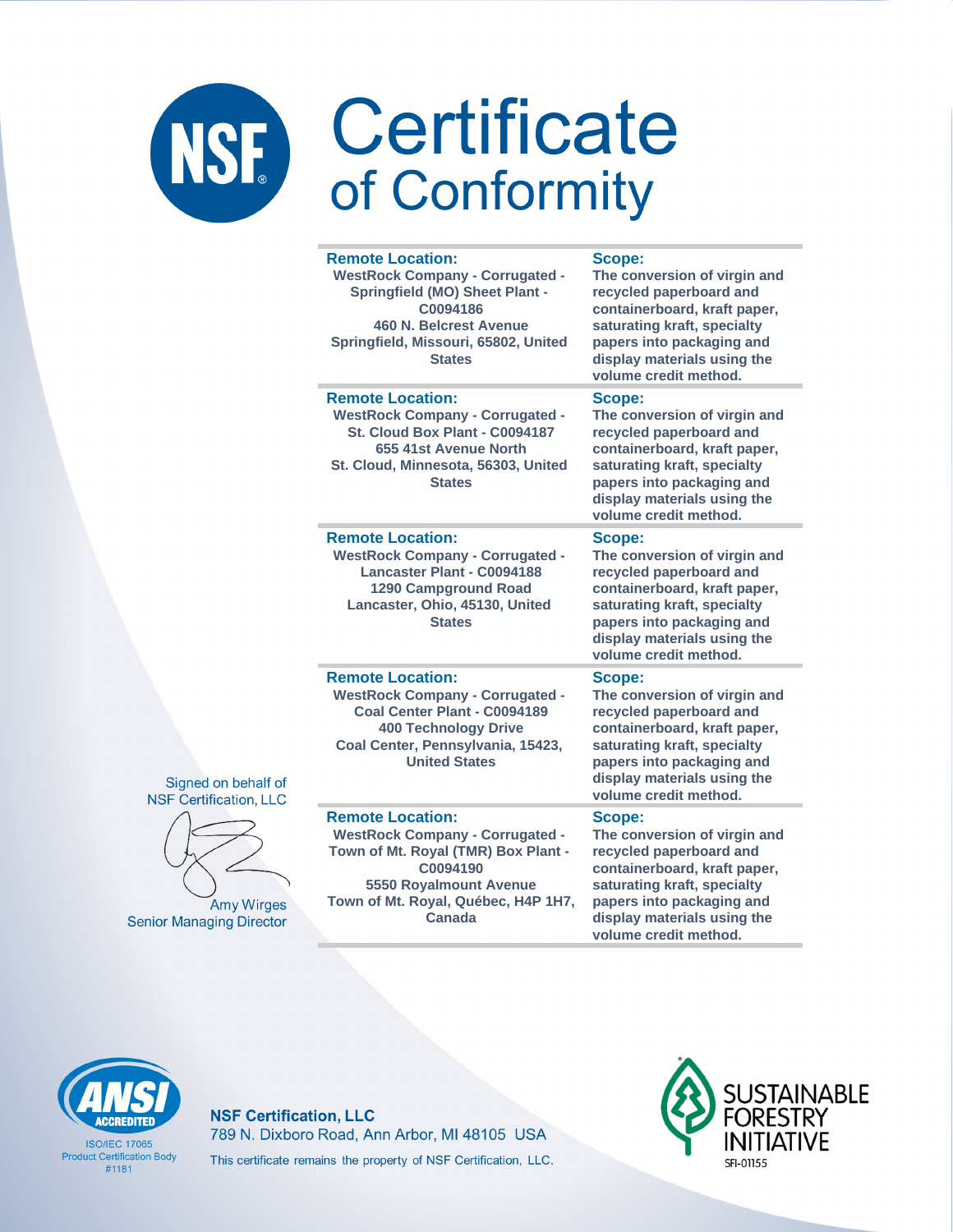#### **Remote Location: WestRock Company - Corrugated - Tupelo (Saltillo) Box Plant - C0094191 324 Turner Industrial Park Saltillo, Mississippi, 38866, United States Scope: recycled paperboard and saturating kraft, specialty papers into packaging and volume credit method. Remote Location: WestRock Company - Corrugated - Frenchtown RTS Converting - C0094192 869 Frenchtown-Flemington Road Frenchtown, New Jersey, 08825, United States Scope: The conversion of virgin and recycled paperboard and saturating kraft, specialty volume credit method. Remote Location: WestRock Company - Corrugated - Wakefield Box Plant - C0094193 365 Audubon Road Wakefield Industrial Park Wakefield, Massachusetts, 01880, United States Scope: recycled paperboard and saturating kraft, specialty volume credit method. Remote Location: WestRock Company - Merchandising Display - West Chester - C0094195 9266 Meridian Way, Building 3 World Park at Union Centre West Chester, Ohio, 45069, United States Scope: recycled paperboard and saturating kraft, specialty volume credit method. Remote Location: WestRock Company - Corrugated - Scope:**

**Winnipeg Box Plant - C0094197 1360 Inkster Boulevard Winnipeg, Manitoba, R3C 3J4, Canada**

**The conversion of virgin and containerboard, kraft paper, display materials using the** 

**containerboard, kraft paper, papers into packaging and display materials using the** 

**The conversion of virgin and containerboard, kraft paper, papers into packaging and display materials using the** 

**The conversion of virgin and containerboard, kraft paper, papers into packaging and display materials using the** 

**The conversion of virgin and recycled paperboard and containerboard, kraft paper, saturating kraft, specialty papers into packaging and display materials using the volume credit method.**



Signed on behalf of **NSF Certification, LLC** 

**Amy Wirges** 

**Senior Managing Director** 

**ISO/IEC 17065 Product Certification Body** #1181

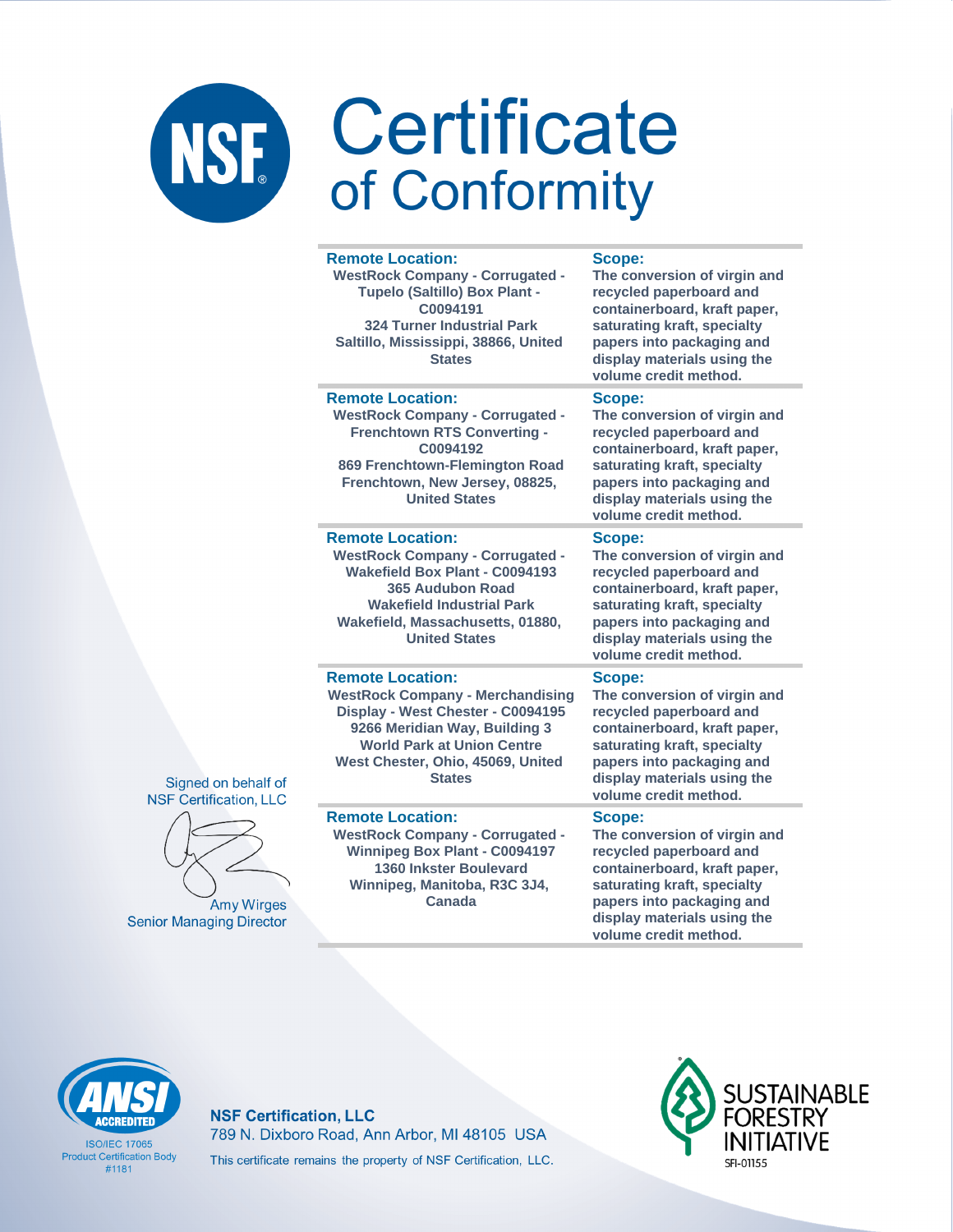| <b>Remote Location:</b><br><b>WestRock Company - Merchandising</b><br>Display - Castle Rock (Adams) -<br>C0099634<br>201 W. Grove Street<br>Adams, Wisconsin, 53910, United<br><b>States</b> | <b>Scope:</b><br>The conversion of virgin and<br>recycled paperboard and<br>containerboard, kraft paper,<br>saturating kraft, specialty<br>papers into packaging and<br>display materials using the<br>volume credit method. |
|----------------------------------------------------------------------------------------------------------------------------------------------------------------------------------------------|------------------------------------------------------------------------------------------------------------------------------------------------------------------------------------------------------------------------------|
| <b>Remote Location:</b><br><b>WestRock Company - Merchandising</b><br>Display - Toledo - C0099635<br><b>1635 Coining Drive</b><br>Toledo, Ohio, 43612, United States                         | Scope:<br>The conversion of virgin and<br>recycled paperboard and<br>containerboard, kraft paper,<br>saturating kraft, specialty<br>papers into packaging and<br>display materials using the<br>volume credit method.        |
| <b>Remote Location:</b><br><b>WestRock Company - Merchandising</b><br>Display - Etobicoke - C0099636<br><b>730 Islington Avenue</b><br>Etobicoke, Ontario, M8Z 4N8, Canada                   | Scope:<br>The conversion of virgin and<br>recycled paperboard and<br>containerboard, kraft paper,<br>saturating kraft, specialty<br>papers into packaging and<br>display materials using the<br>volume credit method.        |
| <b>Remote Location:</b><br><b>WestRock Company - Sparta Mill -</b><br>C0099637<br>7976 Spencer Highway<br>Sparta, Tennessee, 38583, United<br><b>States</b>                                  | Scope:<br>The processing of logs using<br>the volume credit method.                                                                                                                                                          |
| <b>Remote Location:</b><br><b>WestRock Company - Chattanooga</b><br>Large Format Offset - C0099638<br>1001 Latta Street<br>Chattanooga, Tennessee, 37406,<br><b>United States</b>            | Scope:<br>The conversion of virgin and<br>recycled paperboard and<br>containerboard, kraft paper,<br>saturating kraft, specialty<br>papers into packaging and<br>display materials using the<br>volume credit method.        |



Signed on behalf of

**Amy Wirges Senior Managing Director** 

**ACCREDITED** 

**ISO/IEC 17065 Product Certification Body**  $#1181$ 

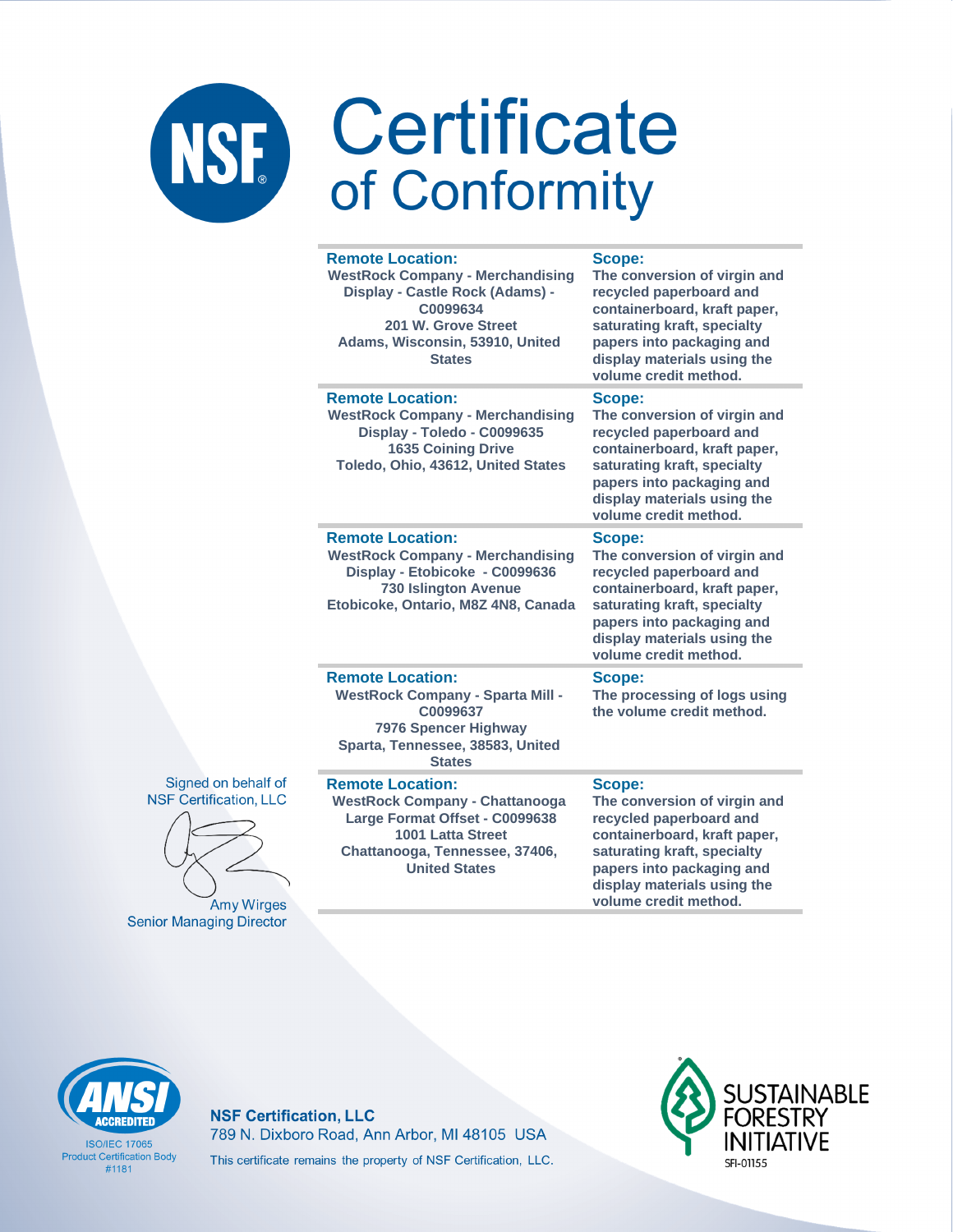|                                                      | <b>Remote Location:</b><br><b>WestRock Company - Las Vegas</b><br>Large Format Digital - C0099639<br>4545 West Diablo Drive<br>Las Vegas, Nevada, 89118, United<br><b>States</b>                | Scope:<br>The conversion of virgin and<br>recycled paperboard and<br>containerboard, kraft paper,<br>saturating kraft, specialty<br>papers into packaging and<br>display materials using the<br>volume credit method. |
|------------------------------------------------------|-------------------------------------------------------------------------------------------------------------------------------------------------------------------------------------------------|-----------------------------------------------------------------------------------------------------------------------------------------------------------------------------------------------------------------------|
|                                                      | <b>Remote Location:</b><br><b>WestRock Company - Corrugated -</b><br>Winston-Salem Box Plant - C0099641<br>8080 North Point Boulevard<br>Winston-Salem, North Carolina,<br>27106, United States | Scope:<br>The conversion of virgin and<br>recycled paperboard and<br>containerboard, kraft paper,<br>saturating kraft, specialty<br>papers into packaging and<br>display materials using the<br>volume credit method. |
|                                                      | <b>Remote Location:</b><br><b>WestRock Company - Corrugated -</b><br>Athens Sheet Feeder - C0121435<br><b>1720 Wilkinson Street</b><br>Athens, Alabama, 35611, United<br><b>States</b>          | Scope:<br>The conversion of virgin and<br>recycled paperboard and<br>containerboard, kraft paper,<br>saturating kraft, specialty<br>papers into packaging and<br>display materials using the<br>volume credit method. |
| Signed on behalf of<br><b>NSF Certification, LLC</b> | <b>Remote Location:</b><br><b>WestRock Company - Corrugated -</b><br>Deer Park Box Plant - C0121437<br>140 W. Industry Court<br>Deer Park, New York, 11729, United<br><b>States</b>             | Scope:<br>The conversion of virgin and<br>recycled paperboard and<br>containerboard, kraft paper,<br>saturating kraft, specialty<br>papers into packaging and<br>display materials using the<br>volume credit method. |
| <b>Amy Wirges</b><br><b>Senior Managing Director</b> | <b>Remote Location:</b><br><b>WestRock Company - Corrugated -</b><br>Devens Box Plant - C0121442<br>51 Independence Drive<br>Devens, Massachusetts, 01434,<br><b>United States</b>              | Scope:<br>The conversion of virgin and<br>recycled paperboard and<br>containerboard, kraft paper,<br>saturating kraft, specialty<br>papers into packaging and<br>display materials using the<br>volume credit method. |



**ISO/IFC 17065 Product Certification Body**  $#1181$ 

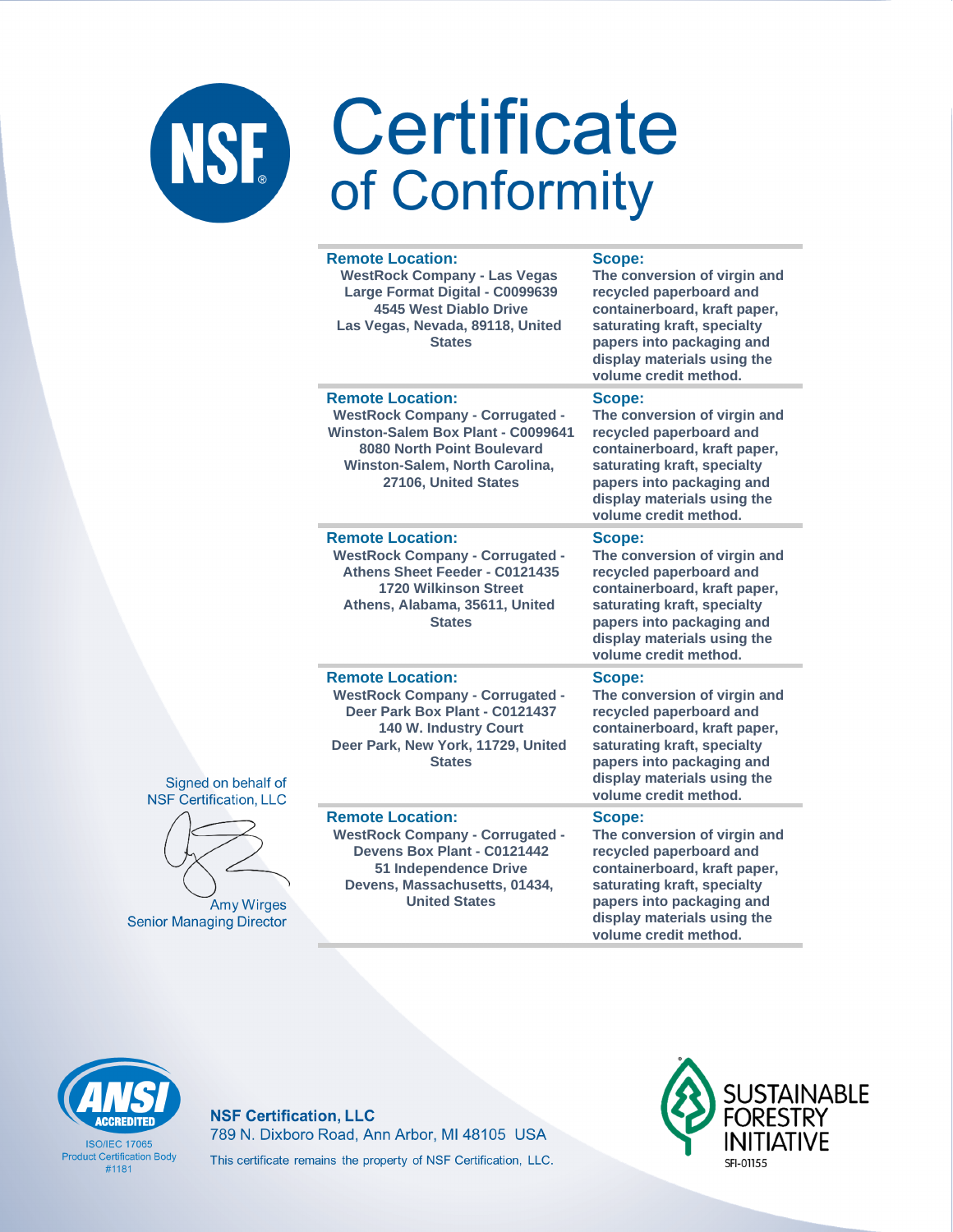| <b>Remote Location:</b><br><b>WestRock Company - Corrugated -</b><br><b>Gallatin Sheet Plant - C0121443</b><br><b>1211 Hartsville Pike</b><br>Gallatin, Tennessee, 37066, United<br><b>States</b>   | Scope:<br>The conversion of virgin and<br>recycled paperboard and<br>containerboard, kraft paper,<br>saturating kraft, specialty<br>papers into packaging and<br>display materials using the<br>volume credit method. |
|-----------------------------------------------------------------------------------------------------------------------------------------------------------------------------------------------------|-----------------------------------------------------------------------------------------------------------------------------------------------------------------------------------------------------------------------|
| <b>Remote Location:</b><br><b>WestRock Company - Corrugated -</b><br><b>Lancaster Box Plant - C0121447</b><br>500 Richardson Drive<br>Lancaster, Pennsylvania, 17603,<br><b>United States</b>       | Scope:<br>The conversion of virgin and<br>recycled paperboard and<br>containerboard, kraft paper,<br>saturating kraft, specialty<br>papers into packaging and<br>display materials using the<br>volume credit method. |
| <b>Remote Location:</b><br><b>WestRock Company - Corrugated -</b><br>Mooresville Box Plant - C0121450<br>279 Mooresville Road<br>Mooresville, North Carolina, 28115,<br><b>United States</b>        | Scope:<br>The conversion of virgin and<br>recycled paperboard and<br>containerboard, kraft paper,<br>saturating kraft, specialty<br>papers into packaging and<br>display materials using the<br>volume credit method. |
| <b>Remote Location:</b><br><b>WestRock Company - Corrugated -</b><br>Murfreesboro Box Plant - C0121451<br>370 South Rutherford Boulevard<br>Murfreesboro, Tennessee, 37130,<br><b>United States</b> | Scope:<br>The conversion of virgin and<br>recycled paperboard and<br>containerboard, kraft paper,<br>saturating kraft, specialty<br>papers into packaging and<br>display materials using the<br>volume credit method. |
| <b>Remote Location:</b><br><b>WestRock Company - Corrugated -</b><br>Norcross Box Plant - C0121452<br>4464 S. Old Peachtree Road<br>Norcross, Georgia, 30071, United<br><b>States</b>               | Scope:<br>The conversion of virgin and<br>recycled paperboard and<br>containerboard, kraft paper,<br>saturating kraft, specialty<br>papers into packaging and<br>display materials using the                          |





Amy Wirges **Senior Managing Director** 

**ISO/IFC 17065 Product Certification Body**  $#1181$ 

### **NSF Certification, LLC** 789 N. Dixboro Road, Ann Arbor, MI 48105 USA This certificate remains the property of NSF Certification, LLC.



volume credit method.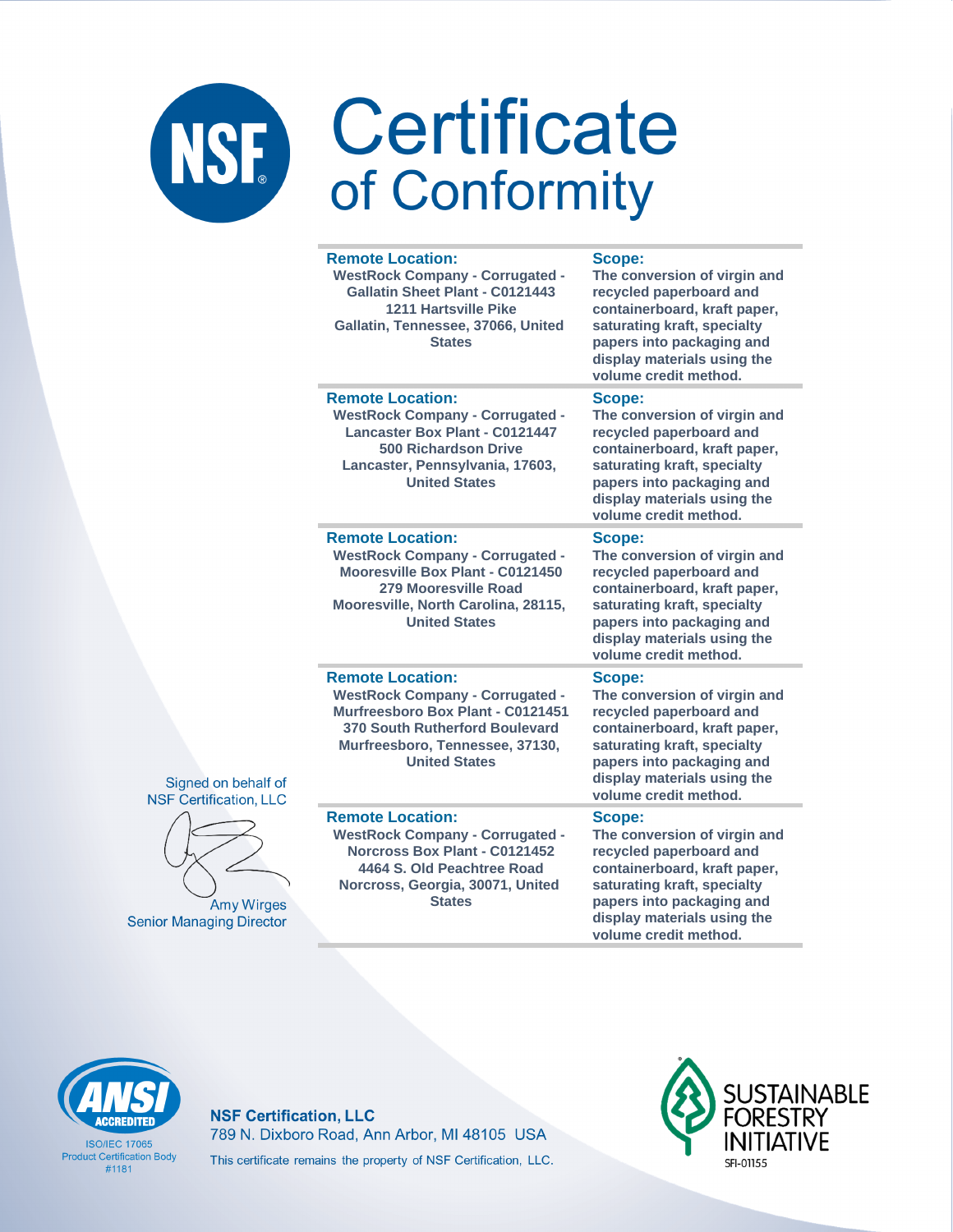|   | <b>Remote Location:</b><br><b>WestRock Company - Corrugated -</b><br>Hebron Pre-Print - C0121454<br>1770 World Wide Boulevard<br>Hebron, Kentucky, 41048, United<br><b>States</b>                  | Scope:<br>The conversion of virgin and<br>recycled paperboard and<br>containerboard, kraft paper,<br>saturating kraft, specialty<br>papers into packaging and<br>display materials using the<br>volume credit method. |
|---|----------------------------------------------------------------------------------------------------------------------------------------------------------------------------------------------------|-----------------------------------------------------------------------------------------------------------------------------------------------------------------------------------------------------------------------|
|   | <b>Remote Location:</b><br><b>WestRock Company - Corrugated -</b><br><b>Spartanburg Sheet Plant - C0121456</b><br>2060 New Cut Road<br>Spartanburg, South Carolina, 29303,<br><b>United States</b> | Scope:<br>The conversion of virgin and<br>recycled paperboard and<br>containerboard, kraft paper,<br>saturating kraft, specialty<br>papers into packaging and<br>display materials using the<br>volume credit method. |
|   | <b>Remote Location:</b><br><b>WestRock Company - Corrugated -</b><br><b>Syracuse Box Plant - C0121457</b><br><b>100 Southern Drive</b><br>Camillus, New York, 13031, United<br><b>States</b>       | Scope:<br>The conversion of virgin and<br>recycled paperboard and<br>containerboard, kraft paper,<br>saturating kraft, specialty<br>papers into packaging and<br>display materials using the<br>volume credit method. |
| f | <b>Remote Location:</b><br><b>WestRock Company - Richmond</b><br><b>Sales Office - C0121459</b><br>501 South 5th Street<br>Richmond, Virginia, 23219, United<br><b>States</b>                      | Scope:<br>The sale of virgin and<br>recycled paperboard,<br>containerboard, kraft paper,<br>saturating kraft, specialty<br>papers and pulp using the<br>transfer method.                                              |
| s | <b>Remote Location:</b><br><b>WestRock Company - Silsbee</b><br><b>Coating - C0121460</b><br>4594 Old Evadale Road<br>Silsbee, Texas, 77656, United States                                         | Scope:<br>The conversion of virgin and<br>recycled paperboard and<br>containerboard, kraft paper,<br>saturating kraft, specialty<br>papers into packaging and<br>display materials using the<br>volume credit method. |





**Amy Wirges Senior Managing Director** 

**ISO/IFC 17065 Product Certification Body**  $#1181$ 

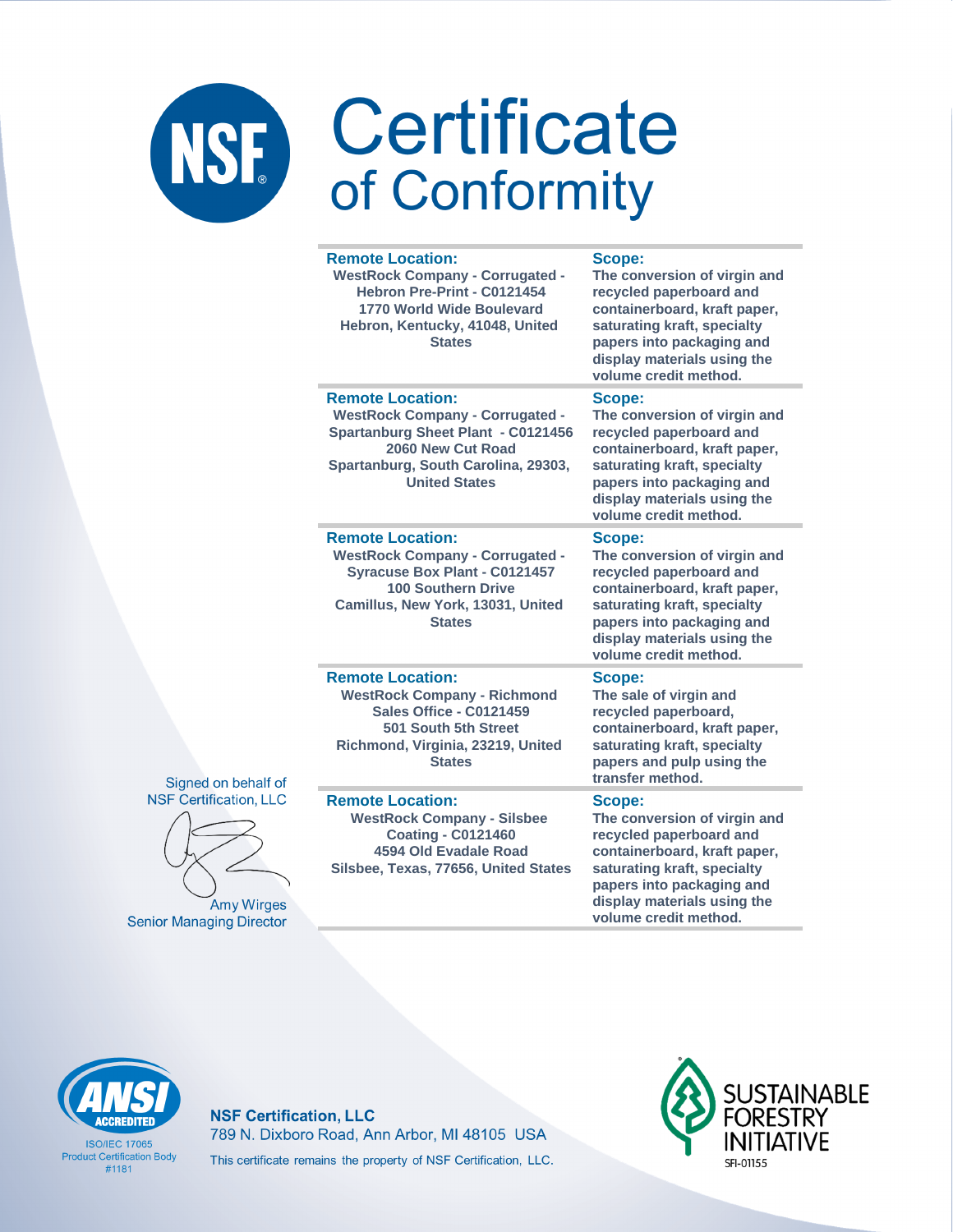|                                                     | <b>Remote Location:</b><br><b>WestRock Company - Merchandising</b><br>Display - Winston-Salem Assembly -<br>C0124765<br>5950 Grassy Creek Boulevard<br>Winston-Salem, North Carolina,<br>27105, United States | Scope:<br>The conversion of virgin and<br>recycled paperboard and<br>containerboard, kraft paper,<br>saturating kraft, specialty<br>papers into packaging and<br>display materials using the<br>volume credit method. |
|-----------------------------------------------------|---------------------------------------------------------------------------------------------------------------------------------------------------------------------------------------------------------------|-----------------------------------------------------------------------------------------------------------------------------------------------------------------------------------------------------------------------|
|                                                     | <b>Remote Location:</b><br><b>WestRock Company - Francobec</b><br><b>Chip Mill - C0142778</b><br>200 Site Vallieres, Ville<br>La Tuque, Québec, G9X 3N7, Canada                                               | Scope:<br>The manufacture of pine<br>chips and hardwood chips<br>using the volume credit<br>method.                                                                                                                   |
|                                                     | <b>Remote Location:</b><br><b>WestRock Company - Point Aux</b><br><b>Trembles Coating - C0142781</b><br>15400 Sherbrooke East<br>Montréal, Québec, H1A 3S2, Canada                                            | Scope:<br>The conversion of virgin and<br>recycled paperboard and<br>containerboard, kraft paper,<br>saturating kraft, specialty<br>papers into packaging and<br>display materials using the<br>volume credit method. |
|                                                     | <b>Remote Location:</b><br><b>WestRock Company - Corrugated -</b><br><b>Atlanta Food Service - C0142782</b><br><b>6090 Purdue Drive</b><br>Atlanta, Georgia, 30336, United<br><b>States</b>                   | Scope:<br>The conversion of virgin and<br>recycled paperboard and<br>containerboard, kraft paper,<br>saturating kraft, specialty<br>papers into packaging and<br>display materials using the<br>volume credit method. |
| Signed on behalf of<br><b>SF Certification, LLC</b> | <b>Remote Location:</b><br><b>WestRock Company - Corrugated -</b><br>Cullman Box Plant - C0142783<br>1622 22nd Street SE<br>Cullman, Alabama, 35055, United<br><b>States</b>                                  | Scope:<br>The conversion of virgin and<br>recycled paperboard and<br>containerboard, kraft paper,<br>saturating kraft, specialty<br>papers into packaging and                                                         |



Amy Wirges **Senior Managing Director** 

**ISO/IFC 17065 Product Certification Body** 

 $#1181$ 

**NSF Certification, LLC** 789 N. Dixboro Road, Ann Arbor, MI 48105 USA This certificate remains the property of NSF Certification, LLC.



display materials using the volume credit method.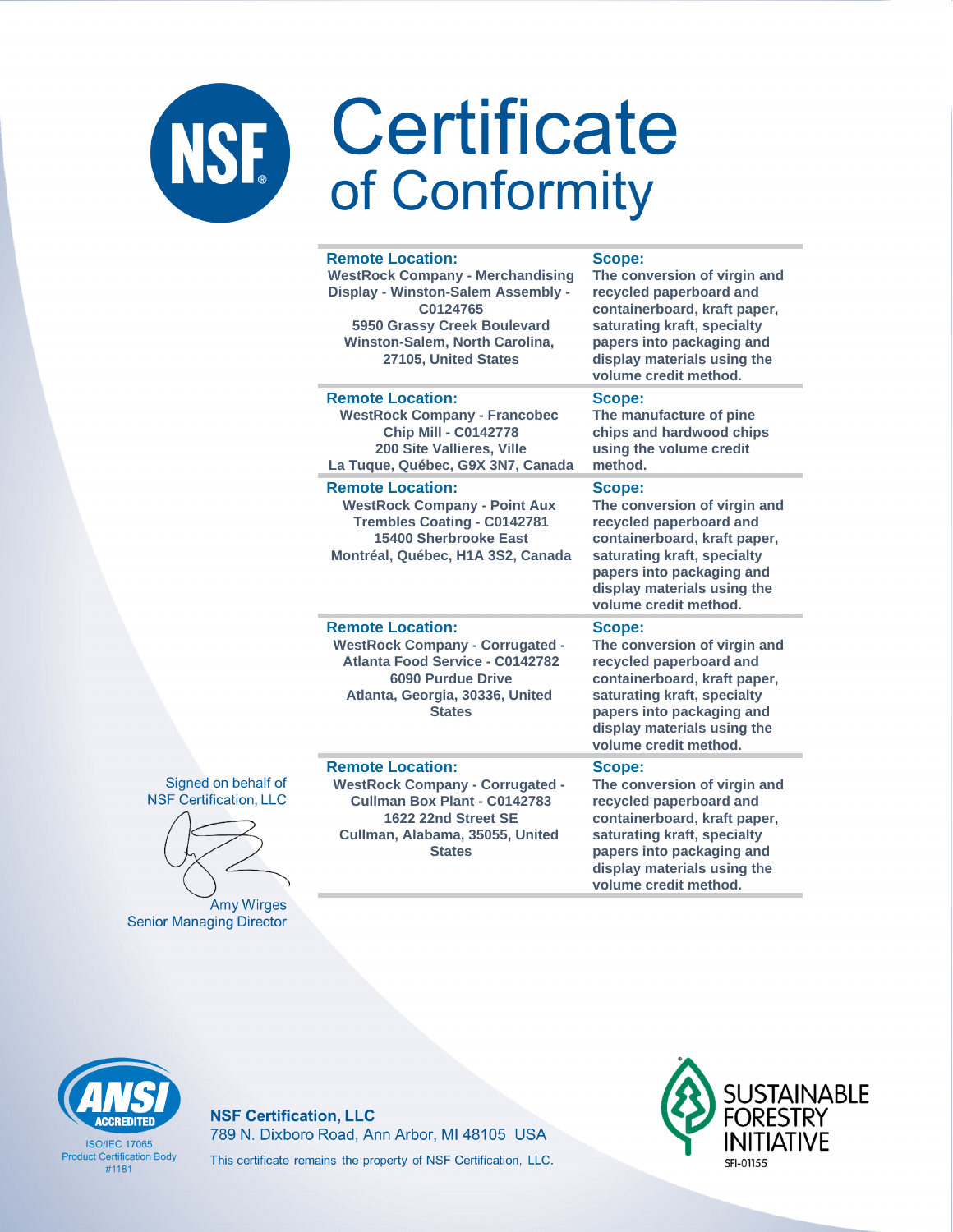| <b>Remote Location:</b><br><b>WestRock Company - Corrugated -</b><br>Knox Food Service - C0142786<br>6596 E. Highway 10<br>Knox, Indiana, 46534, United States                                  | Scope:<br>The conversion of virgin and<br>recycled paperboard and<br>containerboard, kraft paper,<br>saturating kraft, specialty<br>papers into packaging and<br>display materials using the<br>volume credit method. |  |
|-------------------------------------------------------------------------------------------------------------------------------------------------------------------------------------------------|-----------------------------------------------------------------------------------------------------------------------------------------------------------------------------------------------------------------------|--|
| <b>Remote Location:</b><br><b>WestRock Company - Corrugated -</b><br>Olive Branch Box Plant - C0142787<br>10333 High Point Road<br>Olive Branch, Mississippi, 38654,<br><b>United States</b>    | Scope:<br>The conversion of virgin and<br>recycled paperboard and<br>containerboard, kraft paper,<br>saturating kraft, specialty<br>papers into packaging and<br>display materials using the<br>volume credit method. |  |
| <b>Remote Location:</b><br><b>WestRock Company - Corrugated -</b><br><b>Plymouth Food Service - C0142788</b><br>1000 Pidco Drive<br>Plymouth, Indiana, 46563, United<br><b>States</b>           | Scope:<br>The conversion of virgin and<br>recycled paperboard and<br>containerboard, kraft paper,<br>saturating kraft, specialty<br>papers into packaging and<br>display materials using the<br>volume credit method. |  |
| <b>Remote Location:</b><br><b>WestRock Company - Corrugated -</b><br>St. Louis Food Service - C0142793<br><b>7526 Broadway Street</b><br>St. Louis, Missouri, 63147, United<br><b>States</b>    | Scope:<br>The conversion of virgin and<br>recycled paperboard and<br>containerboard, kraft paper,<br>saturating kraft, specialty<br>papers into packaging and<br>display materials using the<br>volume credit method. |  |
| <b>Remote Location:</b><br><b>WestRock Company - Corrugated -</b><br>Tulare Food Service - C0142794<br><b>701 East Continental Avenue</b><br>Tulare, California, 93274, United<br><b>States</b> | Scope:<br>The conversion of virgin and<br>recycled paperboard and<br>containerboard, kraft paper,<br>saturating kraft, specialty<br>papers into packaging and<br>display materials using the<br>volume credit method. |  |





**Amy Wirges Senior Managing Director** 

**ISO/IFC 17065 Product Certification Body**  $#1181$ 

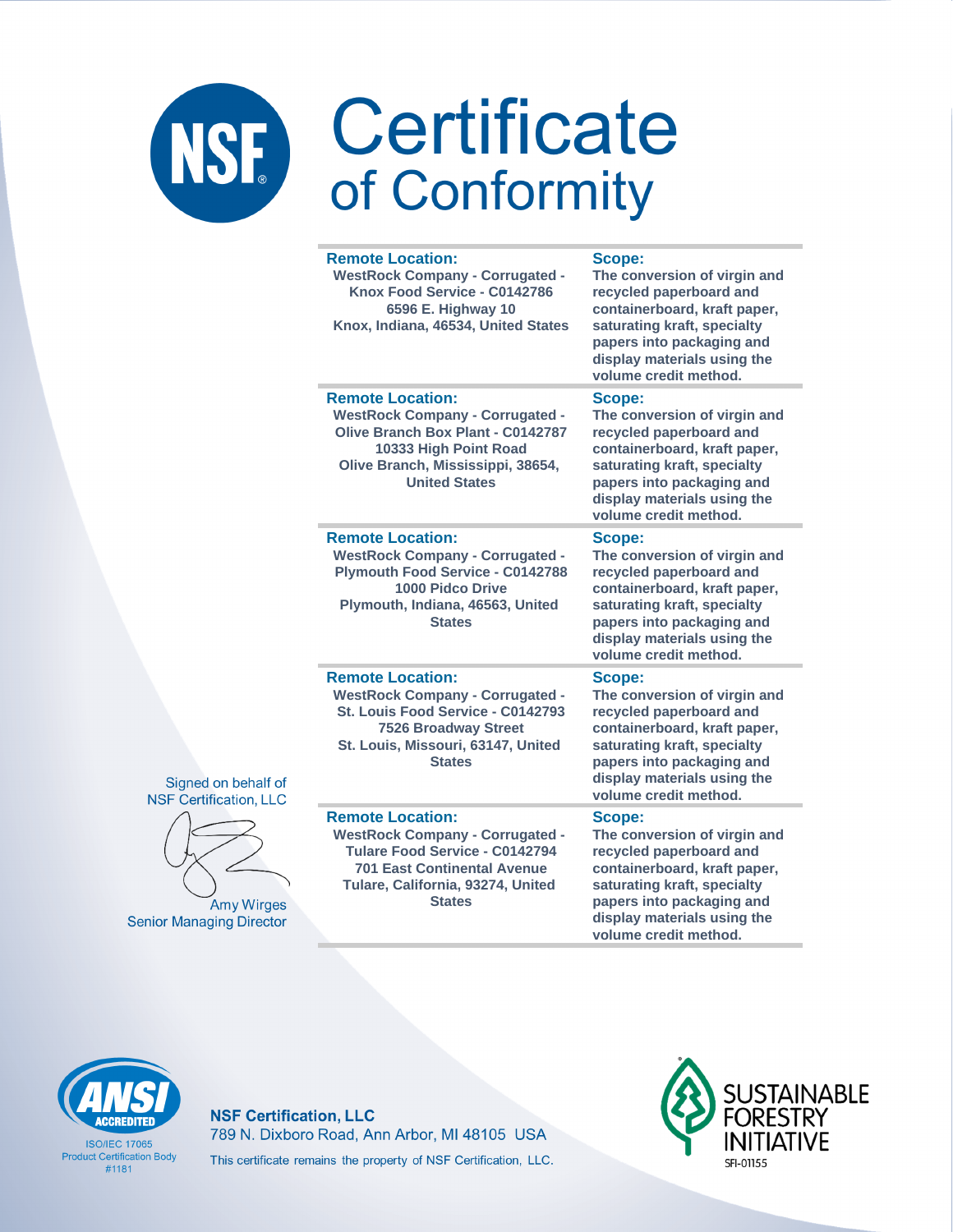| <b>Remote Location:</b><br><b>WestRock Company - Merchandising</b><br>Display - Bolingbrook - C0142796<br>365 Crossing Road<br>Bolingbrook, Illinois, 60440, United<br><b>States</b>                                               | Scope:<br>The conversion of virgin and<br>recycled paperboard and<br>containerboard, kraft paper,<br>saturating kraft, specialty<br>papers into packaging and<br>display materials using the<br>volume credit method. |
|------------------------------------------------------------------------------------------------------------------------------------------------------------------------------------------------------------------------------------|-----------------------------------------------------------------------------------------------------------------------------------------------------------------------------------------------------------------------|
| <b>Remote Location:</b><br><b>WestRock Company - Merchandising</b><br>Display - Dekalb - C0142866<br><b>800 Nestle Court</b><br>Dekalb, Illinois, 60615, United States                                                             | Scope:<br>The conversion of virgin and<br>recycled paperboard and<br>containerboard, kraft paper,<br>saturating kraft, specialty<br>papers into packaging and<br>display materials using the<br>volume credit method. |
| <b>Remote Location:</b><br><b>WestRock Company - Merchandising</b><br>Display - Edwardsville - C0142867<br><b>1 Gateway Commerce Center Drive</b><br>W<br><b>Suite B</b><br>Edwardsville, Illinois, 62025, United<br><b>States</b> | Scope:<br>The conversion of virgin and<br>recycled paperboard and<br>containerboard, kraft paper,<br>saturating kraft, specialty<br>papers into packaging and<br>display materials using the<br>volume credit method. |
| <b>Remote Location:</b><br><b>WestRock Company - Merchandising</b><br><b>Display - Forest City Assembly -</b><br>C0142868<br>376 Pine Street<br>Forest City, North Carolina, 28043,<br><b>United States</b>                        | Scope:<br>The conversion of virgin and<br>recycled paperboard and<br>containerboard, kraft paper,<br>saturating kraft, specialty<br>papers into packaging and<br>display materials using the<br>volume credit method. |
| <b>Remote Location:</b><br><b>WestRock Company - Lowmoor</b><br><b>Coating - C0142869</b><br><b>300 Westvaco Road</b><br>Lowmoor, Virginia, 24457, United<br><b>States</b>                                                         | Scope:<br>The conversion of virgin and<br>recycled paperboard and<br>containerboard, kraft paper,<br>saturating kraft, specialty<br>papers into packaging and<br>display materials using the                          |





Amy Wirges **Senior Managing Director** 

# **CCREDITED**

**ISO/IFC 17065 Product Certification Body**  $#1181$ 

### **NSF Certification, LLC** 789 N. Dixboro Road, Ann Arbor, MI 48105 USA This certificate remains the property of NSF Certification, LLC.



volume credit method.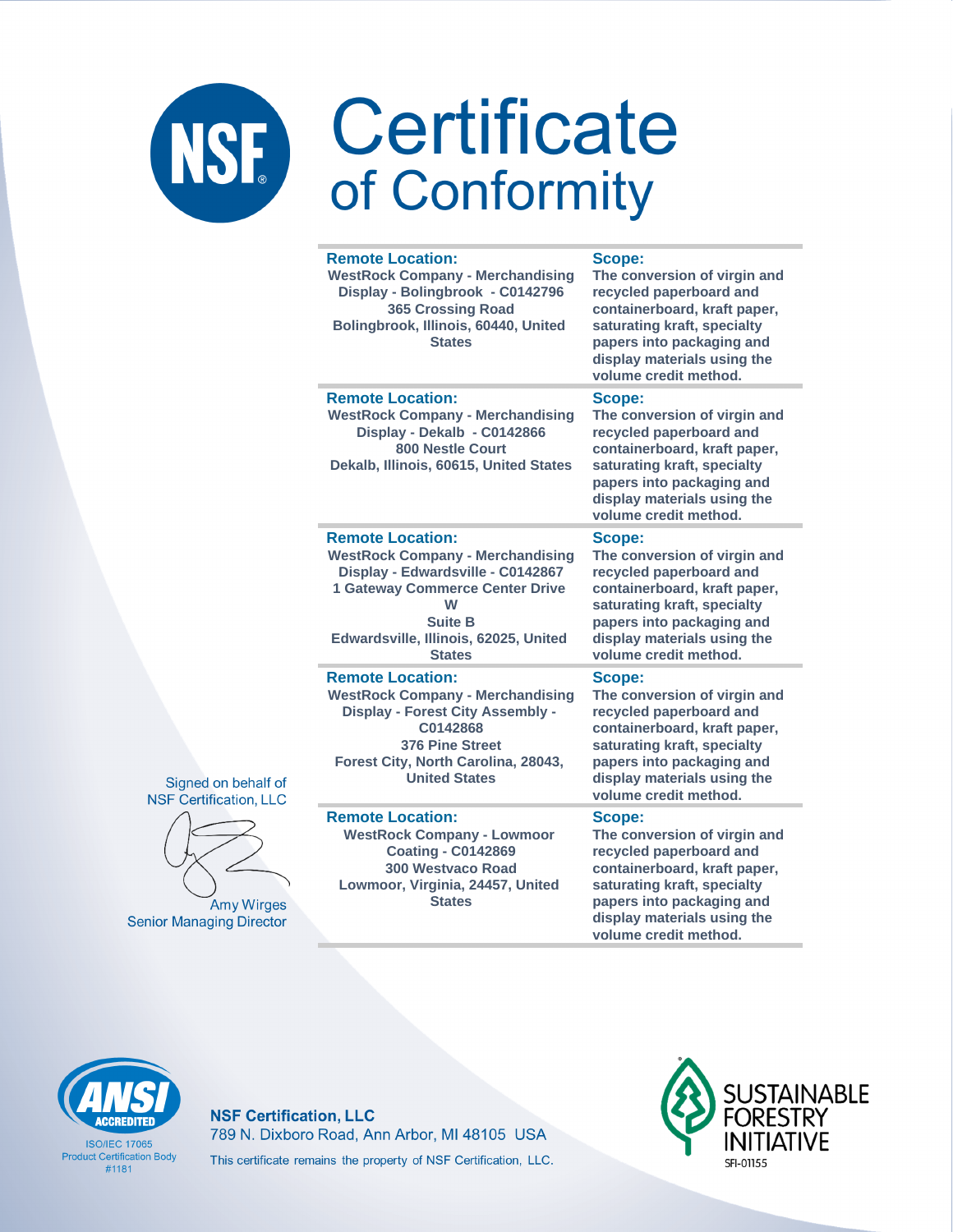#### **Remote Location: WestRock Company - Merchandising Display - Forest City Manufacturing - C0142873 376 Pine Street Forest City, North Carolina, 28043, United States Scope: The conversion of virgin and recycled paperboard and containerboard, kraft paper, saturating kraft, specialty papers into packaging and display materials using the volume credit method. Remote Location: WestRock Company - Merchandising Display - Martinsville - C0142874 500 Frith Drive Building A Ridgeway, Virginia, 24148, United States Scope: The conversion of virgin and recycled paperboard and containerboard, kraft paper, saturating kraft, specialty papers into packaging and display materials using the volume credit method. Remote Location: WestRock Company - Merchandising Display - Toronto - C0142875 755 Passmore Avenue Toronto, Ontario, M1X 0A2, Canada Scope: The conversion of virgin and recycled paperboard and containerboard, kraft paper, saturating kraft, specialty papers into packaging and display materials using the volume credit method. Remote Location: WestRock Company - Merchandising Display - Winston-Salem Temporary Display - C0142876 5940 Grassy Creek Boulevard Winston-Salem, North Carolina, 27105, United States Scope: The conversion of virgin and recycled paperboard and containerboard, kraft paper, saturating kraft, specialty papers into packaging and display materials using the volume credit method.**

#### **Remote Location:**

Signed on behalf of **NSF Certification, LLC** 

**Amy Wirges** 

**Senior Managing Director** 

**WestRock Company - Merchandising Display - Winston-Salem Permanent Display - C0142878 5900 Grassy Creek Boulevard Winston-Salem, North Carolina, 27105, United States**

#### **Scope:**

**The conversion of virgin and recycled paperboard and containerboard, kraft paper, saturating kraft, specialty papers into packaging and display materials using the volume credit method.**



**ISO/IEC 17065 Product Certification Body** #1181

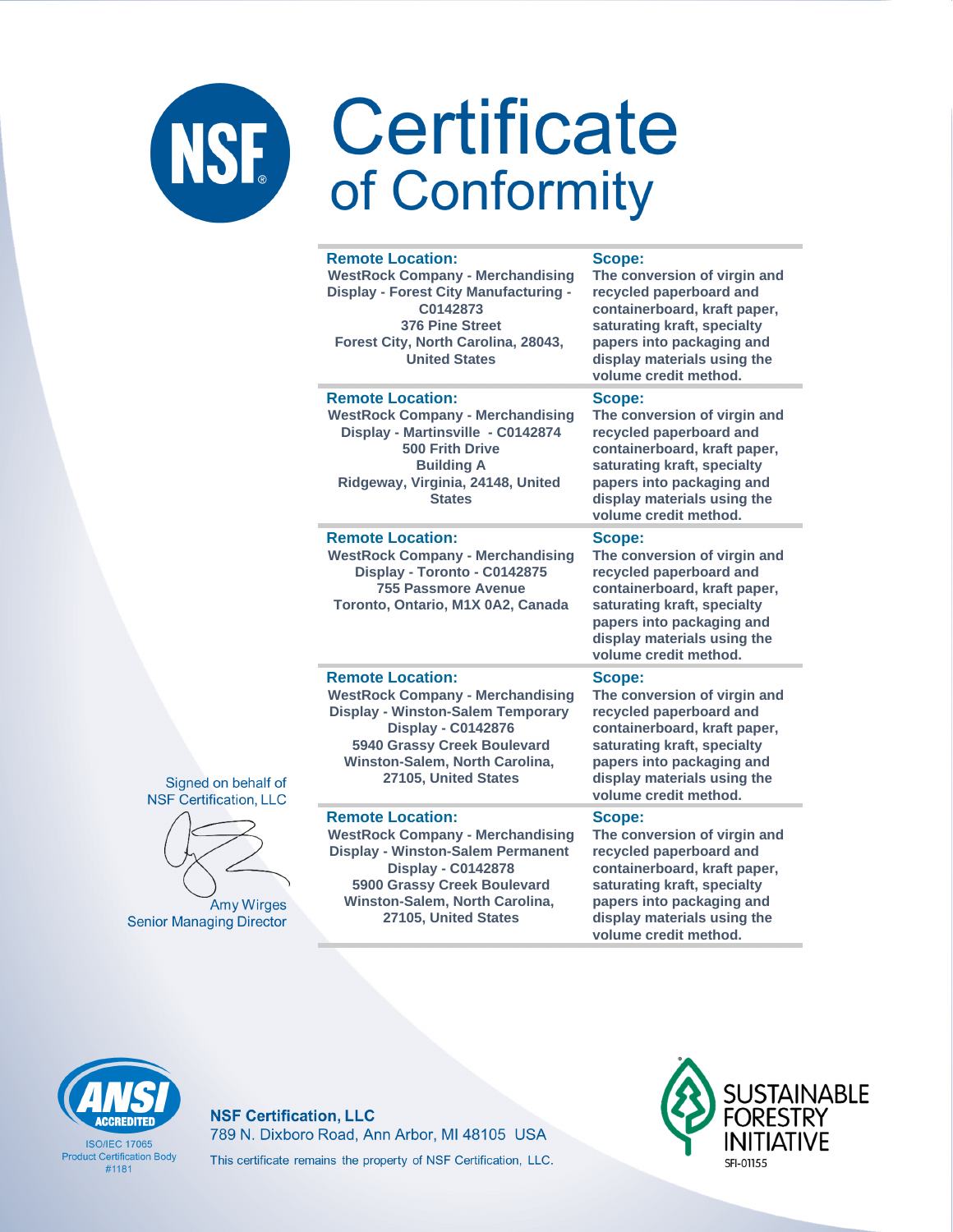| <b>Remote Location:</b><br><b>WestRock Company - Corrugated -</b><br>Dayton Box Plant - C0142978<br>1 Corn Road<br>Dayton, New Jersey, 08810, United<br><b>States</b>                                   | Scope:<br>The conversion of virgin and<br>recycled paperboard and<br>containerboard, kraft paper,<br>saturating kraft, specialty<br>papers into packaging and<br>display materials using the<br>volume credit method. |
|---------------------------------------------------------------------------------------------------------------------------------------------------------------------------------------------------------|-----------------------------------------------------------------------------------------------------------------------------------------------------------------------------------------------------------------------|
| <b>Remote Location:</b><br><b>WestRock Company - Corrugated -</b><br>Kennesaw Sheet Plant - C0170400<br>8165 Cobb Center Drive NW<br>Kennesaw, Georgia, 30152, United<br><b>States</b>                  | Scope:<br>The conversion of virgin and<br>recycled paperboard and<br>containerboard, kraft paper,<br>saturating kraft, specialty<br>papers into packaging and<br>display materials using the<br>volume credit method. |
| <b>Remote Location:</b><br><b>WestRock Company - Merchandising</b><br>Display - Knoxville - C0170401<br>440 Goody's Lane<br>Knoxville, Tennessee, 37922, United<br><b>States</b>                        | Scope:<br>The conversion of virgin and<br>recycled paperboard and<br>containerboard, kraft paper,<br>saturating kraft, specialty<br>papers into packaging and<br>display materials using the<br>volume credit method. |
| <b>Remote Location:</b><br><b>WestRock Company - Corrugated -</b><br>Aurora Plant - C0466411<br>2759 North Eola Road<br>Aurora, Illinois, 60502, United States                                          | Scope:<br>The conversion of virgin and<br>recycled paperboard and<br>containerboard, kraft paper,<br>saturating kraft, specialty<br>papers into packaging and<br>display materials using the<br>volume credit method. |
| <b>Remote Location:</b><br><b>WestRock Company - Corrugated -</b><br><b>Bowling Green Plant - C0466412</b><br><b>225 Mitch McConnell Way</b><br>Bowling Green, Kentucky, 42101,<br><b>United States</b> | Scope:<br>The conversion of virgin and<br>recycled paperboard and<br>containerboard, kraft paper,<br>saturating kraft, specialty<br>papers into packaging and<br>display materials using the                          |





**Amy Wirges Senior Managing Director**  volume credit method.



**ISO/IFC 17065 Product Certification Body**  $#1181$ 

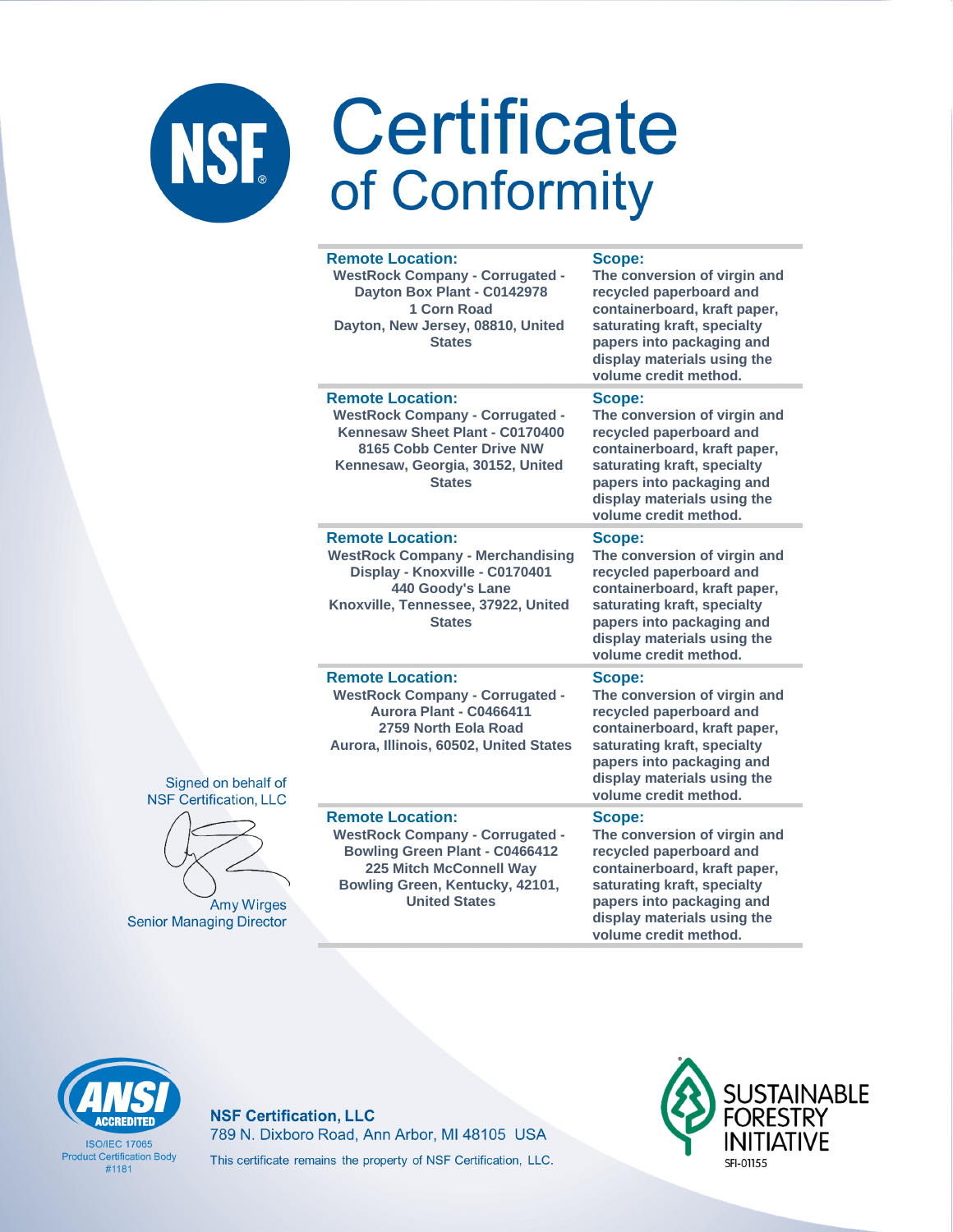| <b>Remote Location:</b><br><b>WestRock Company - Corrugated -</b><br>Cedar Rapids Plant - C0466413<br>1601 Blairs Ferry Road<br>Cedar Rapids, Iowa, 52402, United<br><b>States</b>   | Scope:<br>The conversion of virgin and<br>recycled paperboard and<br>containerboard, kraft paper,<br>saturating kraft, specialty<br>papers into packaging and<br>display materials using the<br>volume credit method. |
|--------------------------------------------------------------------------------------------------------------------------------------------------------------------------------------|-----------------------------------------------------------------------------------------------------------------------------------------------------------------------------------------------------------------------|
| <b>Remote Location:</b><br><b>WestRock Company - Corrugated -</b><br>College Park Plant - C0466414<br>2370 Sullivan Road<br>College Park, Georgia, 30337, United<br><b>States</b>    | Scope:<br>The conversion of virgin and<br>recycled paperboard and<br>containerboard, kraft paper,<br>saturating kraft, specialty<br>papers into packaging and<br>display materials using the<br>volume credit method. |
| <b>Remote Location:</b><br><b>WestRock Company - Corrugated -</b><br>Longview Plant - C0466415<br>300 Fibre Way<br>Longview, Washington, 98632,<br><b>United States</b>              | Scope:<br>The conversion of virgin and<br>recycled paperboard and<br>containerboard, kraft paper,<br>saturating kraft, specialty<br>papers into packaging and<br>display materials using the<br>volume credit method. |
| <b>Remote Location:</b><br><b>WestRock Company - Corrugated -</b><br><b>Mesquite Plant - C0466416</b><br>700 N. Sam Houston Road<br>Mesquite, Texas, 75149, United<br><b>States</b>  | Scope:<br>The conversion of virgin and<br>recycled paperboard and<br>containerboard, kraft paper,<br>saturating kraft, specialty<br>papers into packaging and<br>display materials using the<br>volume credit method. |
| <b>Remote Location:</b><br><b>WestRock Company - Corrugated -</b><br>Seattle Plant - C0466417<br>5901 East Marginal Way South<br>Seattle, Washington, 98134, United<br><b>States</b> | Scope:<br>The conversion of virgin and<br>recycled paperboard and<br>containerboard, kraft paper,<br>saturating kraft, specialty<br>papers into packaging and<br>display materials using the<br>volume credit method. |





**Amy Wirges Senior Managing Director** 

**ISO/IFC 17065 Product Certification Body**  $#1181$ 

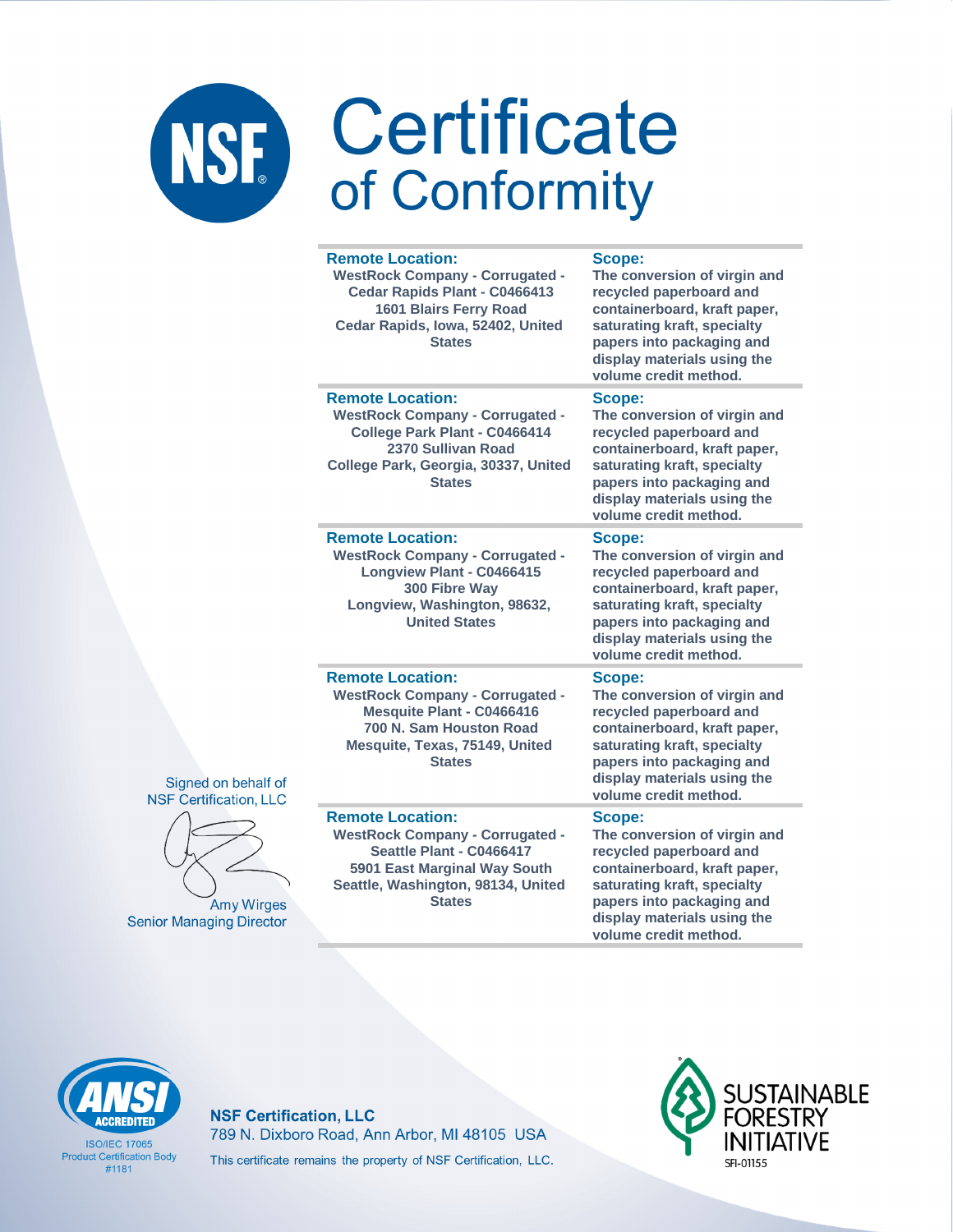|   | <b>Remote Location:</b><br><b>WestRock Company - Corrugated -</b><br>Twin Falls Plant - C0466421<br>348 S. Park Avenue<br>Twin Falls, Idaho, 83301, United<br><b>States</b>              | Scope:<br>The conversion of virgin and<br>recycled paperboard and<br>containerboard, kraft paper,<br>saturating kraft, specialty<br>papers into packaging and<br>display materials using the<br>volume credit method. |
|---|------------------------------------------------------------------------------------------------------------------------------------------------------------------------------------------|-----------------------------------------------------------------------------------------------------------------------------------------------------------------------------------------------------------------------|
|   | <b>Remote Location:</b><br><b>WestRock Company - Corrugated -</b><br>Yakima Plant - C0466423<br>2001 Longfibre Avenue<br>Yakima, Washington, 98903, United<br><b>States</b>              | Scope:<br>The conversion of virgin and<br>recycled paperboard and<br>containerboard, kraft paper,<br>saturating kraft, specialty<br>papers into packaging and<br>display materials using the<br>volume credit method. |
|   | <b>Remote Location:</b><br><b>WestRock Company - Corrugated -</b><br><b>Atlanta-Gwaltney Plant - C0466424</b><br>5560 Gwaltney Drive<br>Atlanta, Georgia, 30336, United<br><b>States</b> | Scope:<br>The conversion of virgin and<br>recycled paperboard and<br>containerboard, kraft paper,<br>saturating kraft, specialty<br>papers into packaging and<br>display materials using the<br>volume credit method. |
| f | <b>Remote Location:</b><br><b>WestRock Company - Corrugated -</b><br>Atlanta-Selig Plant - C0466425<br><b>655A Selig Drive</b><br>Atlanta, Georgia, 30336, United<br><b>States</b>       | Scope:<br>The conversion of virgin and<br>recycled paperboard and<br>containerboard, kraft paper,<br>saturating kraft, specialty<br>papers into packaging and<br>display materials using the<br>volume credit method. |
|   | <b>Remote Location:</b><br><b>WestRock Company - Corrugated -</b><br>Greer Plant - C0466427<br>306 S. Buncombe Road<br>Greer, South Carolina, 29650, United<br><b>States</b>             | Scope:<br>The conversion of virgin and<br>recycled paperboard and<br>containerboard, kraft paper,<br>saturating kraft, specialty<br>papers into packaging and<br>display materials using the<br>volume credit method. |





**Amy Wirges Senior Managing Director** 

**ISO/IFC 17065 Product Certification Body**  $#1181$ 

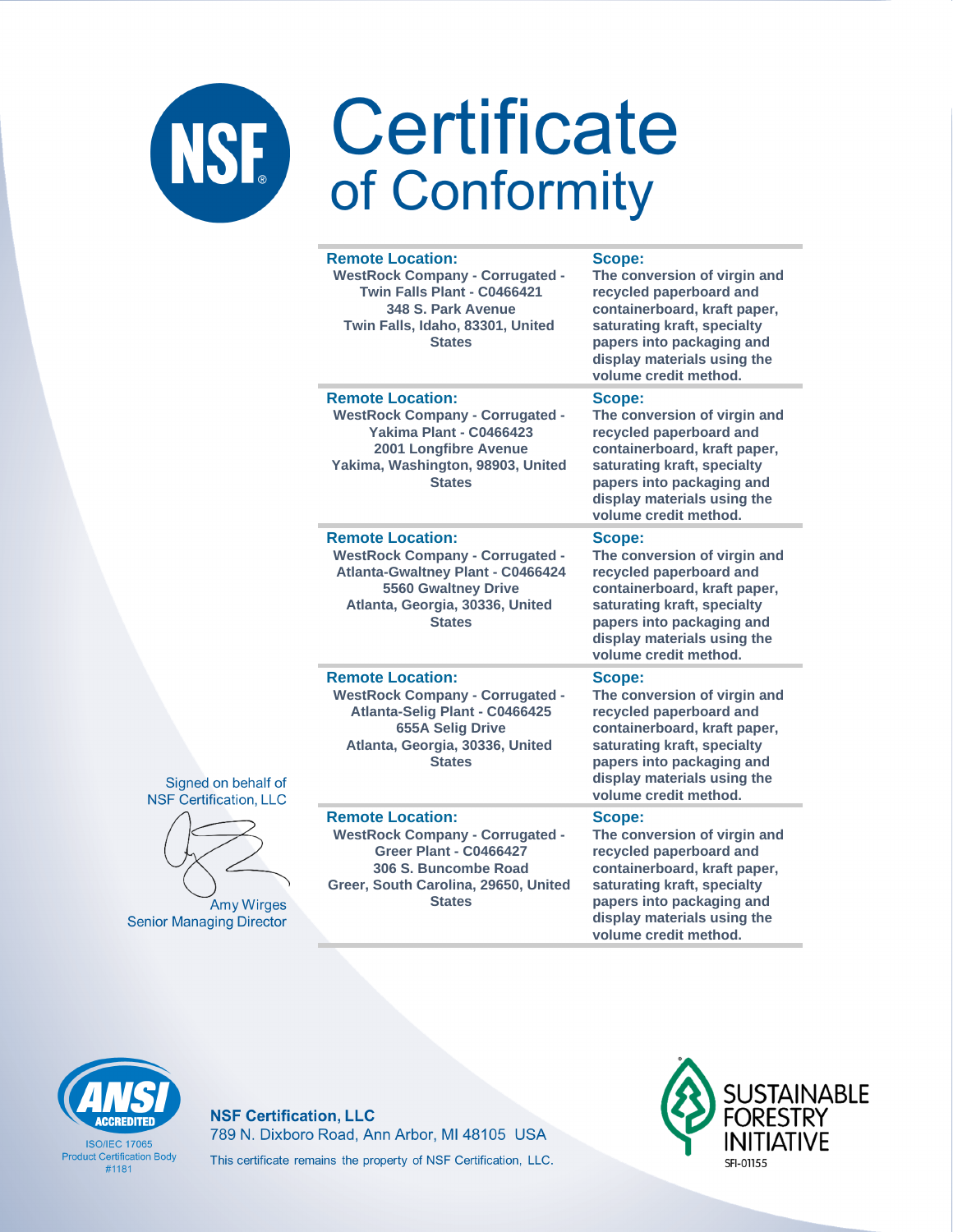| <b>Remote Location:</b><br>Scope:<br><b>WestRock Company - Corrugated -</b><br>The conversion of virgin and<br>Lake Mary Plant - C0466428<br>recycled paperboard and<br>2950 Lake Emma Road<br>containerboard, kraft paper,<br>saturating kraft, specialty<br>Lake Mary, Florida, 32746, United<br>papers into packaging and<br><b>States</b><br>display materials using the<br>volume credit method.<br><b>Remote Location:</b><br>Scope:<br><b>WestRock Company - Corrugated -</b><br>The conversion of virgin and<br>Ontario Plant - C0466429<br>recycled paperboard and<br>containerboard, kraft paper,<br>1790 Champagne Avenue<br>Ontario, California, 91761, United<br>saturating kraft, specialty<br><b>States</b><br>papers into packaging and<br>display materials using the<br>volume credit method.<br><b>Remote Location:</b><br>Scope:<br><b>WestRock Company - Corrugated -</b><br>The conversion of virgin and<br><b>Seward Plant - C0466430</b><br>recycled paperboard and<br>1469 294th Road<br>containerboard, kraft paper,<br>Seward, Nebraska, 68434, United<br>saturating kraft, specialty<br>papers into packaging and<br><b>States</b><br>display materials using the<br>volume credit method.<br><b>Remote Location:</b><br>Scope:<br><b>WestRock Company - MPS -</b><br>The conversion of virgin and<br>Downers Grove - C0466436<br>recycled paperboard and<br>containerboard, kraft paper,<br><b>1500 Center Circle</b><br>saturating kraft, specialty<br>Downers Grove, Illinois, 60515,<br>papers into packaging and<br><b>United States</b><br>display materials using the<br>volume credit method.<br><b>Remote Location:</b><br>Scope:<br><b>WestRock Company - Elgin Chip Mill</b><br>The manufacture of pine<br>$ C0466437$<br>chips and hardwood chips<br>and using the volume credit<br>707 Whitehead Road<br>Elgin, South Carolina, 29045, United<br>method.<br><b>States</b> |  |  |
|--------------------------------------------------------------------------------------------------------------------------------------------------------------------------------------------------------------------------------------------------------------------------------------------------------------------------------------------------------------------------------------------------------------------------------------------------------------------------------------------------------------------------------------------------------------------------------------------------------------------------------------------------------------------------------------------------------------------------------------------------------------------------------------------------------------------------------------------------------------------------------------------------------------------------------------------------------------------------------------------------------------------------------------------------------------------------------------------------------------------------------------------------------------------------------------------------------------------------------------------------------------------------------------------------------------------------------------------------------------------------------------------------------------------------------------------------------------------------------------------------------------------------------------------------------------------------------------------------------------------------------------------------------------------------------------------------------------------------------------------------------------------------------------------------------------------------------------------------------------------------------------------------------------------|--|--|
|                                                                                                                                                                                                                                                                                                                                                                                                                                                                                                                                                                                                                                                                                                                                                                                                                                                                                                                                                                                                                                                                                                                                                                                                                                                                                                                                                                                                                                                                                                                                                                                                                                                                                                                                                                                                                                                                                                                    |  |  |
|                                                                                                                                                                                                                                                                                                                                                                                                                                                                                                                                                                                                                                                                                                                                                                                                                                                                                                                                                                                                                                                                                                                                                                                                                                                                                                                                                                                                                                                                                                                                                                                                                                                                                                                                                                                                                                                                                                                    |  |  |
|                                                                                                                                                                                                                                                                                                                                                                                                                                                                                                                                                                                                                                                                                                                                                                                                                                                                                                                                                                                                                                                                                                                                                                                                                                                                                                                                                                                                                                                                                                                                                                                                                                                                                                                                                                                                                                                                                                                    |  |  |
|                                                                                                                                                                                                                                                                                                                                                                                                                                                                                                                                                                                                                                                                                                                                                                                                                                                                                                                                                                                                                                                                                                                                                                                                                                                                                                                                                                                                                                                                                                                                                                                                                                                                                                                                                                                                                                                                                                                    |  |  |
|                                                                                                                                                                                                                                                                                                                                                                                                                                                                                                                                                                                                                                                                                                                                                                                                                                                                                                                                                                                                                                                                                                                                                                                                                                                                                                                                                                                                                                                                                                                                                                                                                                                                                                                                                                                                                                                                                                                    |  |  |





Amy Wirges **Senior Managing Director** 



**ISO/IEC 17065 Product Certification Body**  $#1181$ 

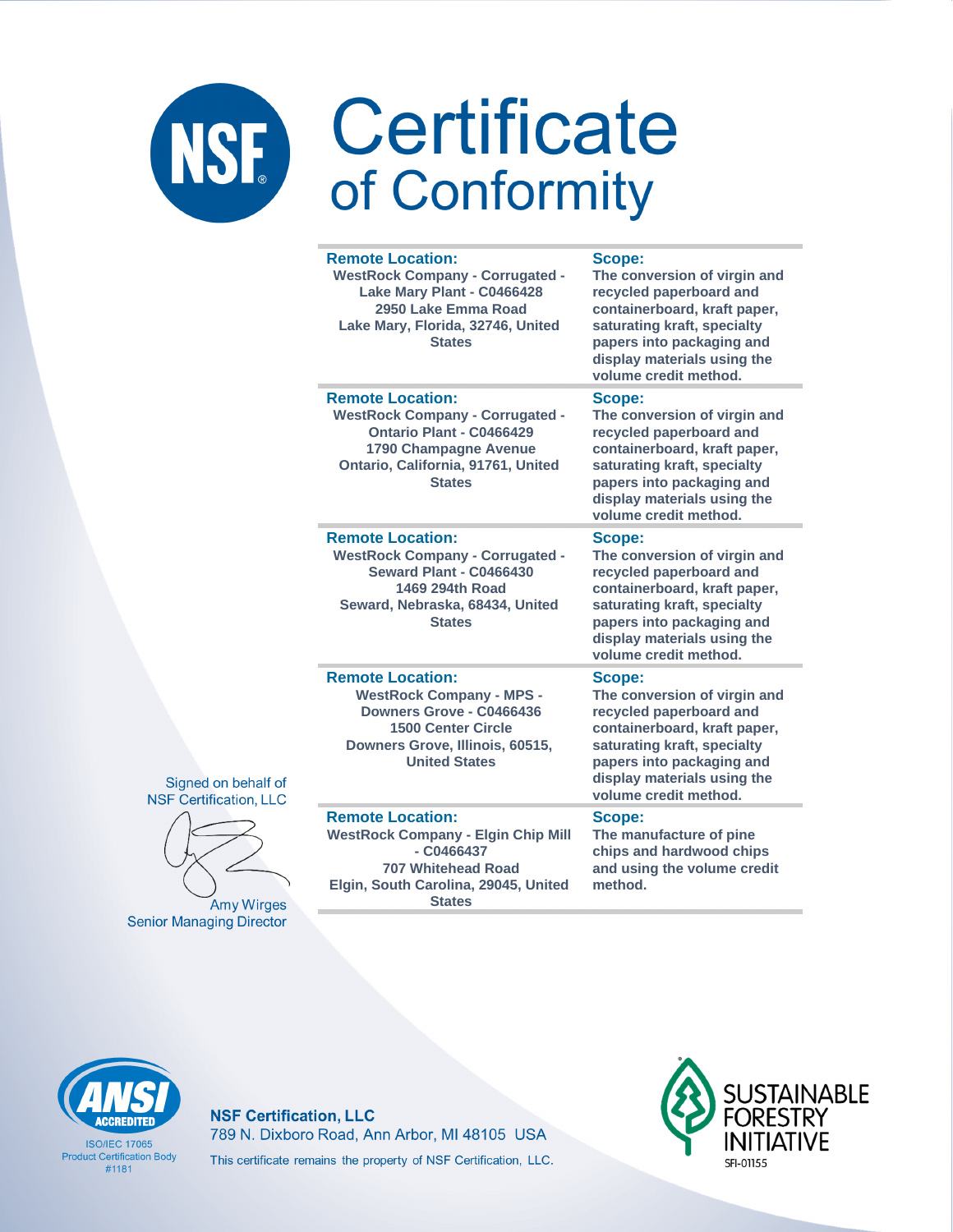#### **Remote Location:**

**WestRock Company - Hampton Chip Mill - C0466438 1382 Elm Street West Hampton, South Carolina, 29924, United States**

#### **Remote Location:**

**WestRock Company - Charleston Paper Mill - C0466439 5600 Virginia Avenue Charleston, South Carolina, 29406, United States**

#### **Remote Location:**

**WestRock Company - Longview Paper Mill - C0466440 300 Fibre Way Longview, Washington, 98632, United States**

#### **Remote Location:**

**WestRock Company - Roanoke Rapids Paper Mill - C0466441 100 Gaston Road Roanoke Rapids, North Carolina, 27870, United States**

#### **Remote Location:**

**WestRock Company - Cowpens Paper Mill - C0466443 139 Price Farm Road Cowpens, South Carolina, 29330, United States**

#### **Scope:**

**The manufacture of pine chips and hardwood chips and using the volume credit method.**

#### **Scope:**

**The manufacture of virgin and recycled paperboard, containerboard, kraft paper, saturating kraft, specialty papers and pulp using the volume credit method.**

#### **Scope:**

**The manufacture of virgin and recycled paperboard, containerboard, kraft paper, saturating kraft, specialty papers and pulp using the volume credit method.**

#### **Scope:**

**The manufacture of virgin and recycled paperboard, containerboard, kraft paper, saturating kraft, specialty papers and pulp using the volume credit method.**

#### **Scope:**

**The manufacture of recycled paperboard, containerboard, kraft paper, saturating kraft, specialty papers and pulp using the volume credit method.**





**Senior Managing Director** 



**ISO/IFC 17065 Product Certification Body** #1181

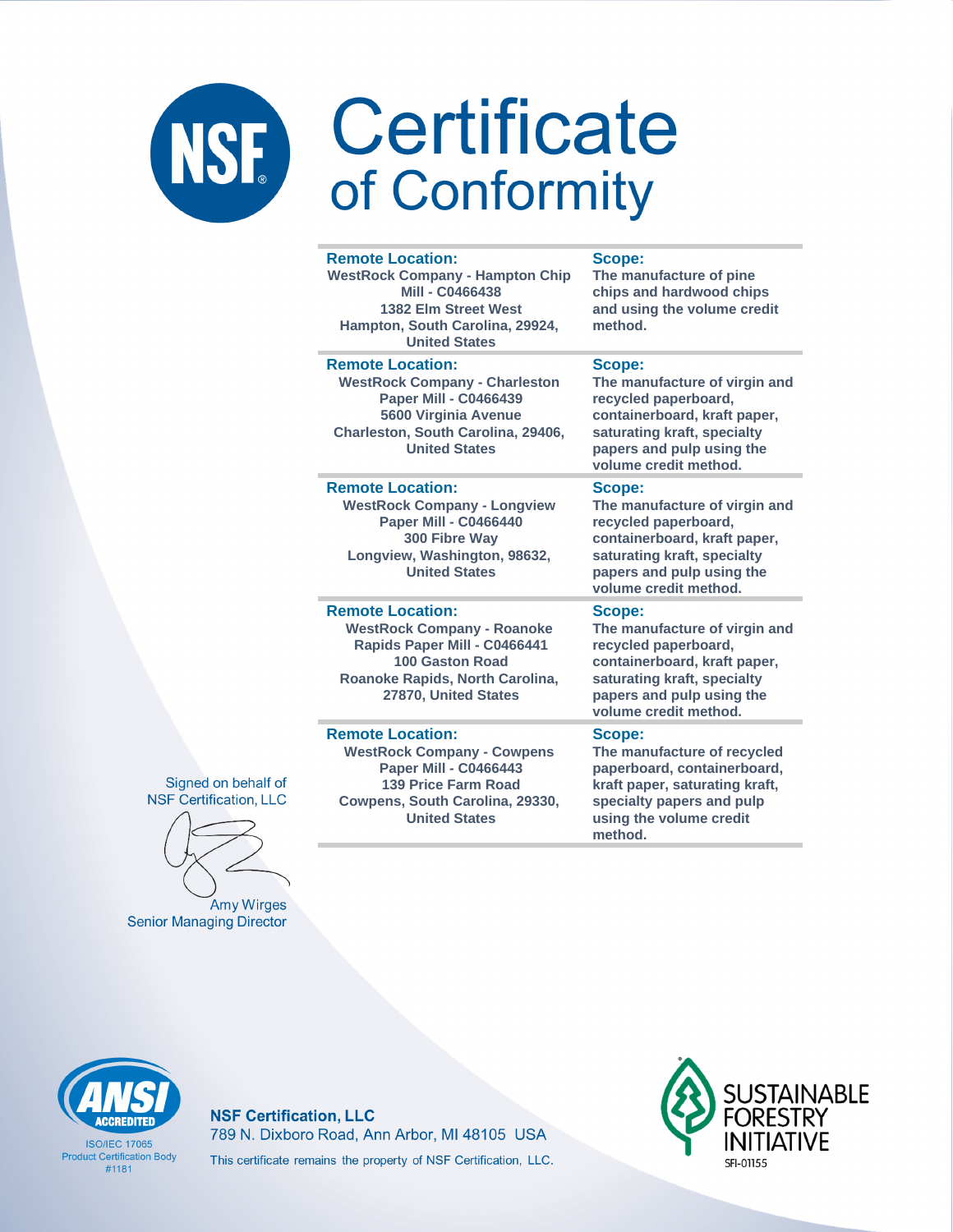#### **Remote Location: WestRock Company - MPS - Aguascalientes - C0565585 No.118 Sur. Parque Inustrial del Valle de Ags. Aguascalientes, Aguascalientes, 20358, Mexico**

**Remote Location: WestRock Company - MPS - Allegan - C0565586 504 Eastern Avenue Allegan, Michigan, 49010, United** 

**States**

**WestRock Company - MPS - Corona - C0565587 2577 Research Drive Corona, California, 92882, United States**

**Scope:**

**The conversion of virgin and recycled paperboard and containerboard, kraft paper, saturating kraft, specialty papers into packaging and display materials using the volume credit method.**

#### **Scope:**

**The conversion of virgin and recycled paperboard and containerboard, kraft paper, saturating kraft, specialty papers into packaging and display materials using the volume credit method.**

#### **Scope:**

**The conversion of virgin and recycled paperboard and containerboard, kraft paper, saturating kraft, specialty papers into packaging and display materials using the volume credit method.**

**The conversion of virgin and recycled paperboard and containerboard, kraft paper, saturating kraft, specialty** 

#### **Remote Location:**

**Remote Location:** 

**WestRock Company - MPS - Dallas Cards - C0565588 1455 Terre Colony Court Dallas, Texas, 75212, United States**

Signed on behalf of **NSF Certification, LLC** 

**Amy Wirges** 

**Senior Managing Director** 

**Remote Location: WestRock Company - MPS - Dallas Cartons - C0565590 13465 Jupiter Road Dallas, Texas, 75041, United States**

#### **papers into packaging and display materials using the**

**Scope:**

**volume credit method. Scope: The conversion of virgin and** 

**recycled paperboard and containerboard, kraft paper, saturating kraft, specialty papers into packaging and display materials using the volume credit method.**



**ISO/IFC 17065 Product Certification Body** #1181

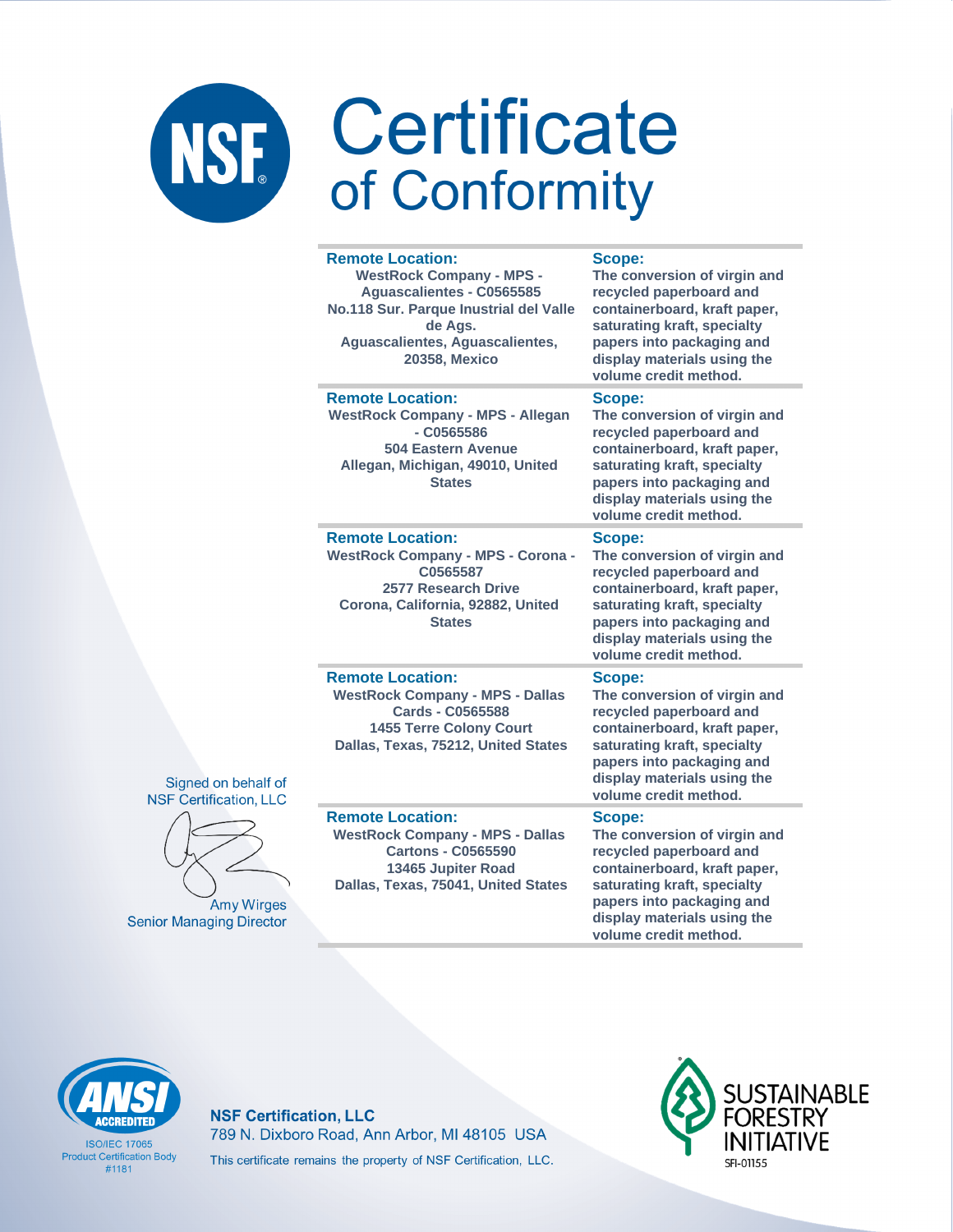#### **Remote Location:**

**WestRock Company - MPS - Greensboro - C0565591 7915 Industrial Village Road Greensboro, North Carolina, 27409, United States**

### **Remote Location:**

**WestRock Company - MPS - Hendersonville - C0565592 200 Tabor Road Hendersonville, North Carolina, 28726, United States**

#### **Remote Location:**

**WestRock Company - MPS - Hicksville - C0565593 325 Duffy Avenue Hicksville, New York, 11801, United States**

#### **Scope:**

**The conversion of virgin and recycled paperboard and containerboard, kraft paper, saturating kraft, specialty papers into packaging and display materials using the volume credit method.**

#### **Scope:**

**The conversion of virgin and recycled paperboard and containerboard, kraft paper, saturating kraft, specialty papers into packaging and display materials using the volume credit method.**

#### **Scope:**

**The conversion of virgin and recycled paperboard and containerboard, kraft paper, saturating kraft, specialty papers into packaging and display materials using the volume credit method.**

#### **Remote Location:**

**WestRock Company - MPS - Holland - C0565594 13 West 4th Street Holland, Michigan, 49423, United States**

#### **Remote Location:**

Signed on behalf of **NSF Certification, LLC** 

**Amy Wirges** 

**Senior Managing Director** 

**WestRock Company - MPS - Holland Printery - C0565595 79 Clover Street Holland, Michigan, 49423, United States**

#### **Scope:**

**The conversion of virgin and recycled paperboard and containerboard, kraft paper, saturating kraft, specialty papers into packaging and display materials using the volume credit method.**

#### **Scope:**

**The conversion of virgin and recycled paperboard and containerboard, kraft paper, saturating kraft, specialty papers into packaging and display materials using the volume credit method.**



**ISO/IFC 17065 Product Certification Body** #1181

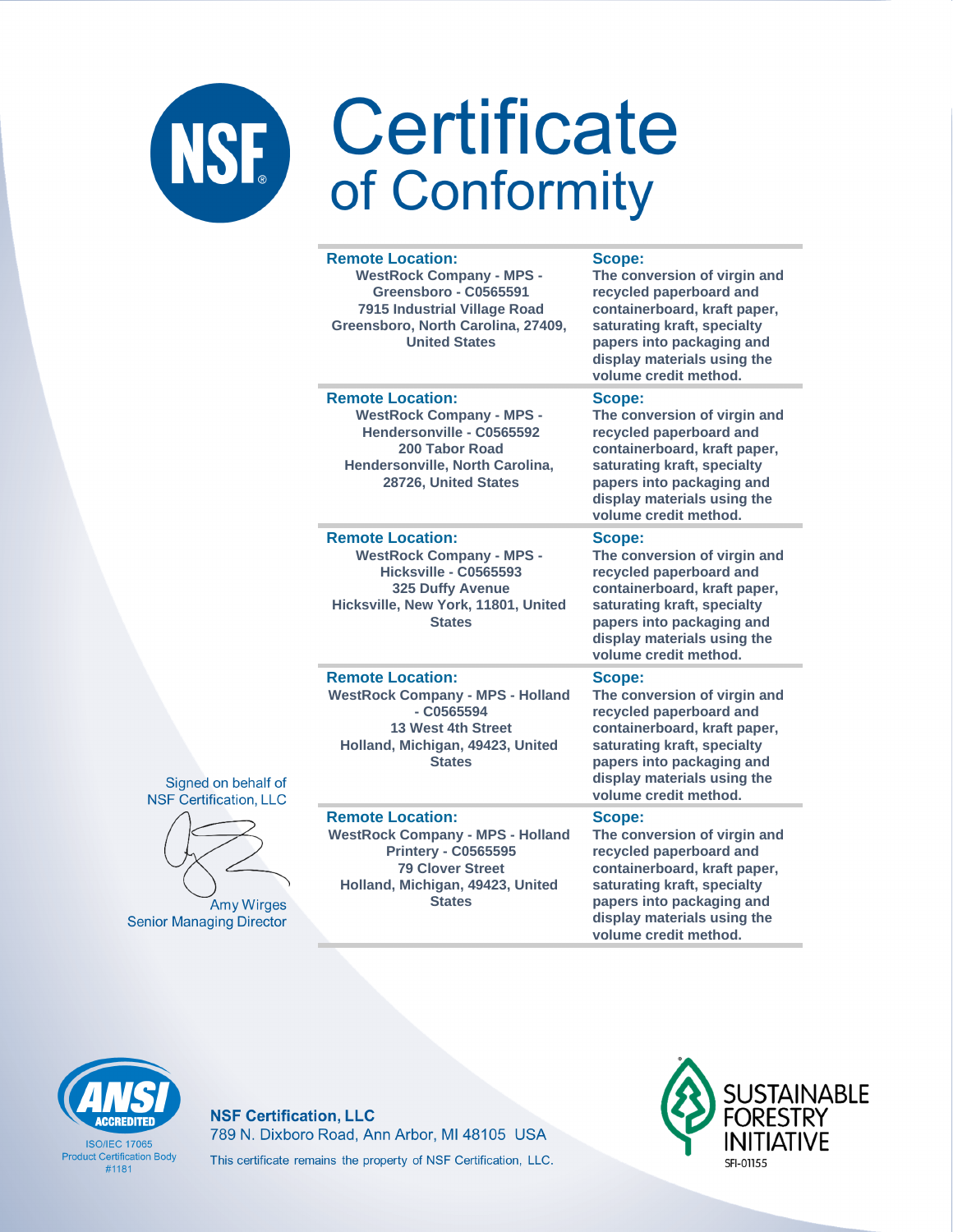#### **Remote Location:**

**WestRock Company - MPS - Indianapolis - C0565596 2020 Production Drive Indianapolis, Indiana, 46241, United States**

#### **Scope:**

**The conversion of virgin and recycled paperboard and containerboard, kraft paper, saturating kraft, specialty papers into packaging and display materials using the volume credit method.**

#### **Remote Location:**

**WestRock Company - MPS - Lansing - C0565598 5800 W Grand River Avenue Lansing, Michigan, 48906, United States**

#### **Remote Location:**

**WestRock Company - MPS - Lexington - C0565599 101 Lexington Parkway Lexington, North Carolina, 27295, United States**

#### **Scope:**

**The conversion of virgin and recycled paperboard and containerboard, kraft paper, saturating kraft, specialty papers into packaging and display materials using the volume credit method.**

#### **Scope:**

**The conversion of virgin and recycled paperboard and containerboard, kraft paper, saturating kraft, specialty papers into packaging and display materials using the volume credit method.**

#### **Remote Location:**

**WestRock Company - MPS - Louisville - C0565600 1703 South Brook Street Louisville, Kentucky, 40208, United States**

#### **Remote Location:**

Signed on behalf of **NSF Certification, LLC** 

**Amy Wirges** 

**Senior Managing Director** 

**WestRock Company - MPS - South Plainfield - C0565601 901 Durham Avenue South Plainfield, New Jersey, 07080, United States**

### **Scope: The conversion of virgin and**

**recycled paperboard and containerboard, kraft paper, saturating kraft, specialty papers into packaging and display materials using the volume credit method.**

#### **Scope:**

**The conversion of virgin and recycled paperboard and containerboard, kraft paper, saturating kraft, specialty papers into packaging and display materials using the volume credit method.**



**ISO/IFC 17065 Product Certification Body** #1181

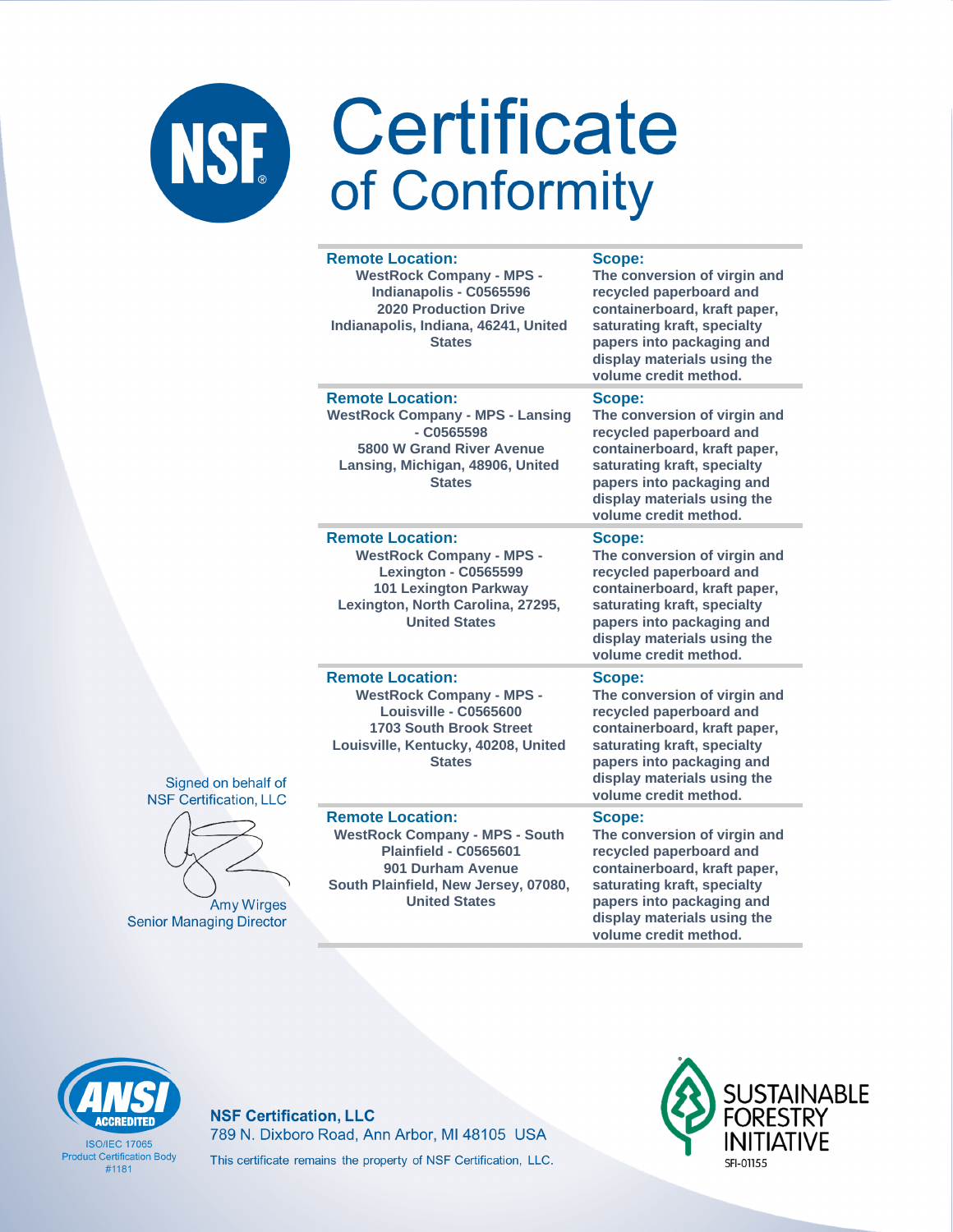|          | <b>Remote Location:</b><br><b>WestRock Company - MPS - Toronto</b><br>(Midland) - C0565602<br>2220 Midland Avenue<br><b>50 Administration Isle</b><br>Scarborough, Ontario, M1P 3E6,<br>Canada                 | <b>Scope:</b><br>The conversion of virgin and<br>recycled paperboard and<br>containerboard, kraft paper,<br>saturating kraft, specialty<br>papers into packaging and<br>display materials using the<br>volume credit method. |
|----------|----------------------------------------------------------------------------------------------------------------------------------------------------------------------------------------------------------------|------------------------------------------------------------------------------------------------------------------------------------------------------------------------------------------------------------------------------|
|          | <b>Remote Location:</b><br><b>WestRock Company - Corrugated -</b><br>Brownstown - C0566105<br><b>19661 Brownstown Center Drive</b><br><b>Suite 600</b><br>Brownstown, Michigan, 48183,<br><b>United States</b> | Scope:<br>The conversion of virgin and<br>recycled paperboard and<br>containerboard, kraft paper,<br>saturating kraft, specialty<br>papers into packaging and<br>display materials using the<br>volume credit method.        |
|          | <b>Remote Location:</b><br><b>WestRock Company - Corrugated -</b><br>Mechanicsburg - C0566106<br><b>53 Commerce Drive</b><br>Mechanicsburg, Pennsylvania,<br>17050, United States                              | Scope:<br>The conversion of virgin and<br>recycled paperboard and<br>containerboard, kraft paper,<br>saturating kraft, specialty<br>papers into packaging and<br>display materials using the<br>volume credit method.        |
| эf<br>C  | <b>Remote Location:</b><br><b>WestRock Company - Corrugated -</b><br>Star Pizza Arizona - C0566107<br>4002 W Turney Avenue #2<br>Phoenix, Arizona, 85019, United<br><b>States</b>                              | Scope:<br>The conversion of virgin and<br>recycled paperboard and<br>containerboard, kraft paper,<br>saturating kraft, specialty<br>papers into packaging and<br>display materials using the<br>volume credit method.        |
| эŚ<br>эr | <b>Remote Location:</b><br><b>WestRock Company - Corrugated -</b><br>Star Pizza Florida - C0566108<br>6094 US Highway 98 S<br>Lakeland, Florida, 33812, United<br><b>States</b>                                | Scope:<br>The conversion of virgin and<br>recycled paperboard and<br>containerboard, kraft paper,<br>saturating kraft, specialty<br>papers into packaging and<br>display materials using the<br>volume credit method.        |





**Amy Wirge Senior Managing Directo** 

**ISO/IFC 17065 Product Certification Body**  $#1181$ 

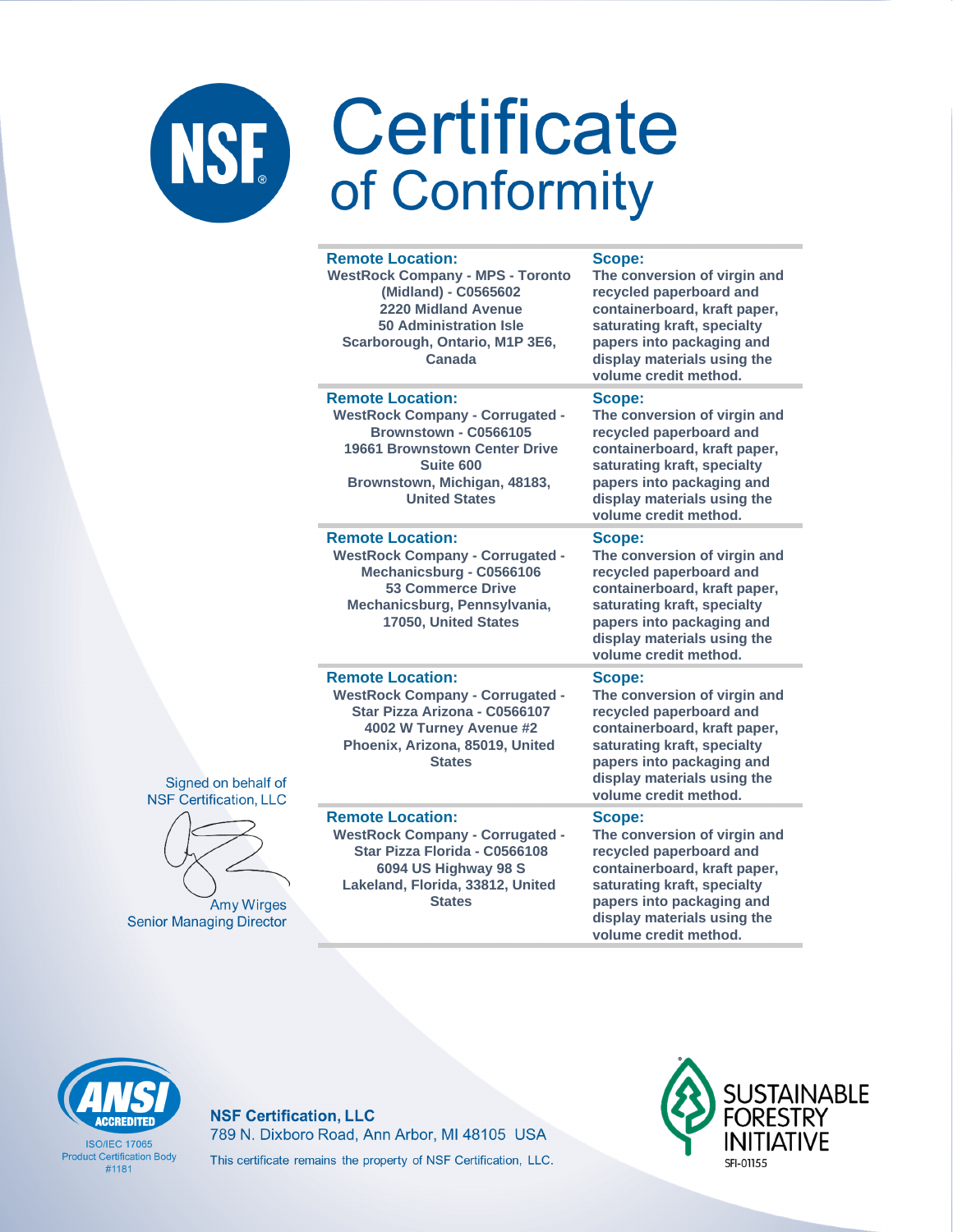|        | <b>Remote Location:</b><br><b>WestRock Company - Corrugated -</b><br>Star Pizza Ohio - C0566109<br><b>495 E Coshocton Street</b><br>Johnstown, Ohio, 43031, United<br><b>States</b>       | Scope:<br>The conversion of virgin and<br>recycled paperboard and<br>containerboard, kraft paper,<br>saturating kraft, specialty<br>papers into packaging and<br>display materials using the<br>volume credit method. |
|--------|-------------------------------------------------------------------------------------------------------------------------------------------------------------------------------------------|-----------------------------------------------------------------------------------------------------------------------------------------------------------------------------------------------------------------------|
|        | <b>Remote Location:</b><br><b>WestRock Company - Corrugated -</b><br>Star Pizza Texas - C0566110<br>3920 Highway US 80<br>Mesquite, Texas, 75149, United<br><b>States</b>                 | Scope:<br>The conversion of virgin and<br>recycled paperboard and<br>containerboard, kraft paper,<br>saturating kraft, specialty<br>papers into packaging and<br>display materials using the<br>volume credit method. |
|        | <b>Remote Location:</b><br><b>WestRock Company - Corrugated -</b><br><b>Bethesda - C0566111</b><br>41298 Brown Road<br>Bethesda, Ohio, 54956, United States                               | Scope:<br>The conversion of virgin and<br>recycled paperboard and<br>containerboard, kraft paper,<br>saturating kraft, specialty<br>papers into packaging and<br>display materials using the<br>volume credit method. |
| f<br>J | <b>Remote Location:</b><br><b>WestRock Company - Corrugated -</b><br><b>Cleveland - C0566112</b><br>16645 Granite Road<br>Cleveland, Ohio, 44137, United<br><b>States</b>                 | Scope:<br>The conversion of virgin and<br>recycled paperboard and<br>containerboard, kraft paper,<br>saturating kraft, specialty<br>papers into packaging and<br>display materials using the<br>volume credit method. |
| S      | <b>Remote Location:</b><br><b>WestRock Company - Covington</b><br><b>Paper Mill - C0292116</b><br><b>104 East Riverside Street</b><br>Covington, Virginia, 24426, United<br><b>States</b> | Scope:<br>The manufacture of virgin and<br>recycled paperboard,<br>containerboard, kraft paper,<br>saturating kraft, specialty<br>papers and pulp using the<br>volume credit method.                                  |





**Amy Wirges Senior Managing Director** 

# **ACCREDITED**

**ISO/IEC 17065 Product Certification Body**  $#1181$